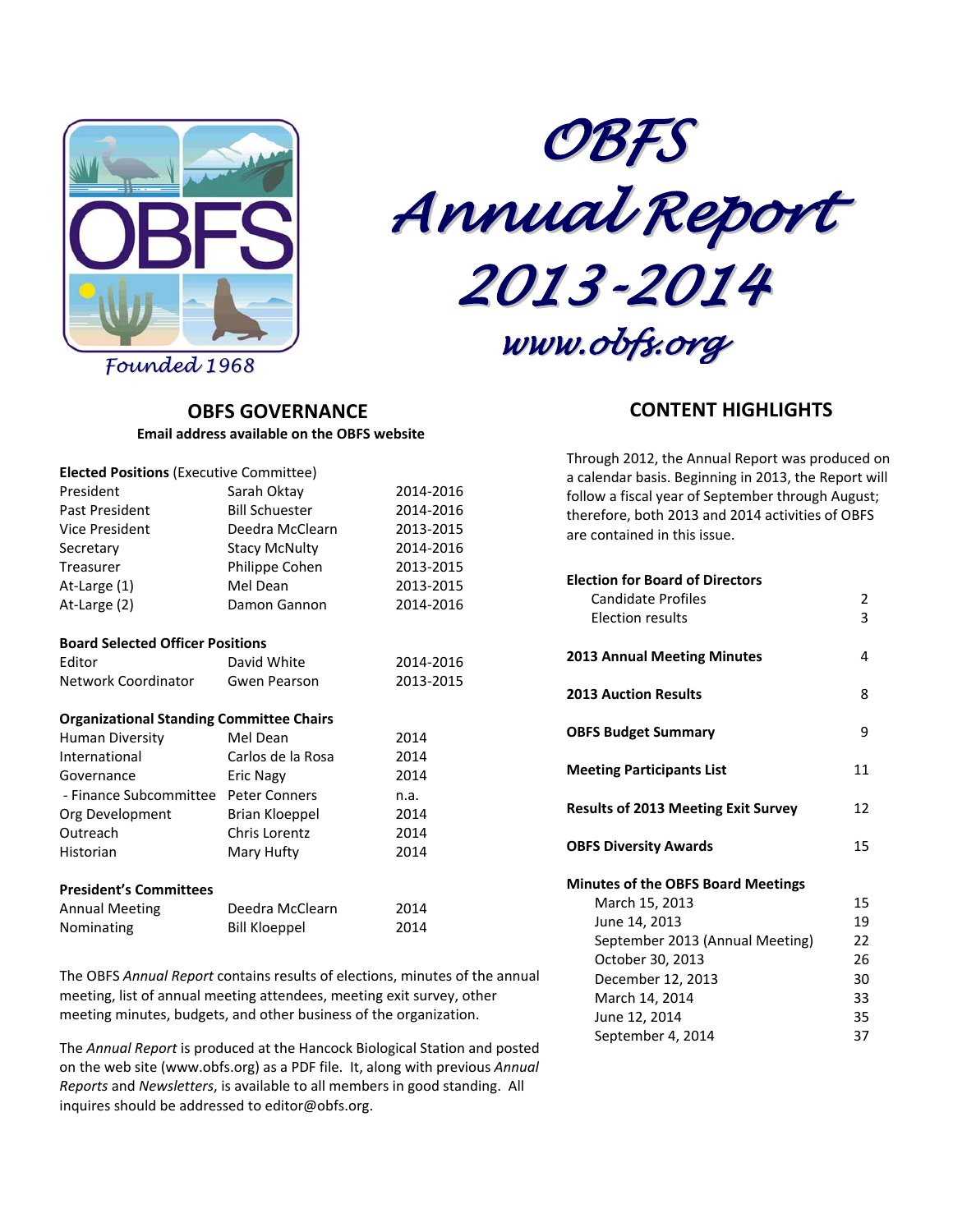# **CANDIDATE PROFILES FOR 2013 OBFS ELECTIONS.**

The election was held through SurveyMonkey and open to all member stations in good standing.

# **PRESIDENT**



**Sarah Oktay** My name is Sarah Oktay (some call me Orca), and I currently serve as the Secretary and Chair of Member Support for the OBFS. I also have been contributing to the develop‐ ment committee in order to establish funds for our national office. I have been the

Director of the UMass Boston Nantucket Field Station for ten years. I have a doctorate in Chemical Oceanography that explains why I am useless on flora and fauna IDs on our botanizing walks. I started attending OBFS conferences in 2007 and found that my fellow field station directors' advice, advocacy, and knowledge truly have made a seminal difference in my ability to run a field station. I believe we provide an extremely crucial infrastructure for scientists, students, various agencies, and the public. Our value to society can be enhanced through the implementation of the joint NAML and OBFS strategic plan

(http://www.obfs.org/about‐obfs). I am honored to have been nominated as your candidate for President of OBFS, and I promise that I will do my very best to advance the goals of our organization during a pivotal time. I wish every organization I belonged to gave me so much in return for my time. Thank you.

# **SECRETARY Vote for one of the choices**

**Stacy McNulty** I am the Interim Director of the Adirondack Ecological Center, a field station of the State University of New York College of Environmental

# **Polls were open from November 17 to December 16, 2013**

Science and Forestry located in Newcomb, NY. I



have an M.S. in environmental and forest biology from SUNY ESF and have conducted research and teaching activities at AEC since 2000. Before that I worked for The Nature Conservancy and Virginia Polytechnic Institute & State University. My research interests

include forest and wetland ecology, wildlife conservation and management, phenological patterns of native species and the relationships between humans, wildlife and the environment. I currently represent OBFS as a Member‐at‐Large and have had the pleasure to serve as OBFS Human Diversity Committee Chair since 2010. Although as Secretary of OBFS I would have orca‐sized shoes to fill, my typing is lightning‐fast and about 90% accurate according to one of those time‐ wasting tests on the internet. These skills, combined with excellent hearing, a fresh laptop battery and a sincere wish to serve the organization, make me a good candidate for the position of Secretary, and I would be honored to serve in that capacity if elected.



**Hilary Clinton** I am out of a job (maybe in between jobs) at the moment but have had a lot of experience at being a secretary – not that I am any good at taking notes. I have received many awards and honors during my career from inter‐national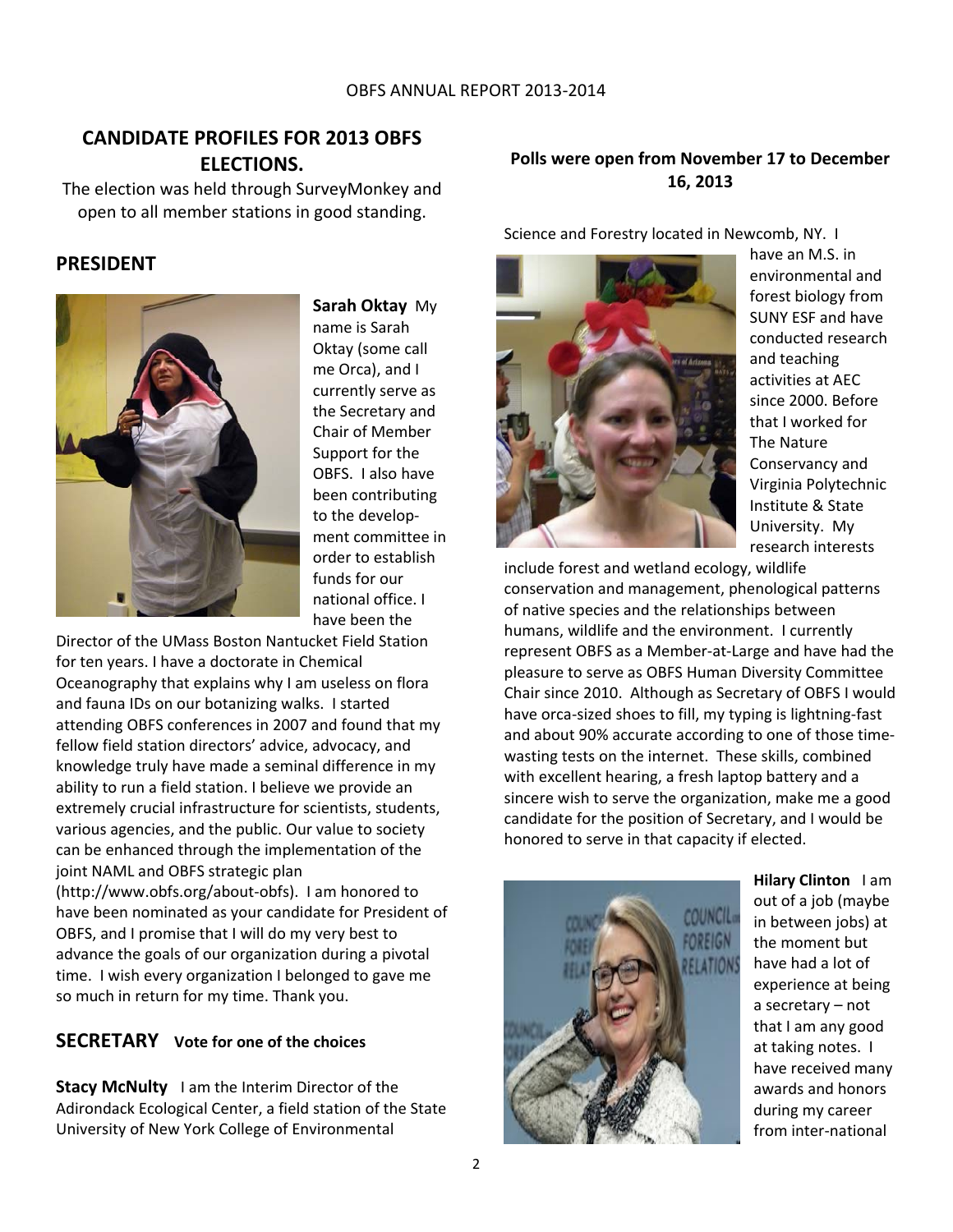organizations for my activities concerning health, women, defense of human rights, and children but nothing that concerns biological stations – whatever they are; however, I am familiar with gas stations, subway stations, radio stations, TV stations, police stations, work stations, PlayStations, space stations, stationary, stationery, Stations of the Cross, station wagons, and my station in life. I am not all that good in winning national elections, so I need the practice and have a couple of years without much to do. In any case I ought to be able to beat that woman in the pink tights and funny hat. If not, I'm really going to start worrying .So make your vote count and vote for me now and in the future.

## **MEMBER AT LARGE (Member Number 2) Vote for one of the choices**



**Damon Gannon** I have worked nearly my entire career at field stations and marine laboratories; from large institutions to remote outposts including Manomet Center for Conservation Science, Woods Hole Oceanographic Institution, Grand Manan Whale &

Seabird Research Station, Duke University Marine Laboratory, and Mote Marine Laboratory. Since 2008, I have been the director of the Bowdoin Scientific Station (BSS) in New Brunswick, Canada. BSS is a small station on a remote group of islands in the lower Bay of Fundy, roughly half‐way between the southern tip of Nova Scotia and the coast of Maine. BSS is operated by Bowdoin College and has been a member of OBFS since the early 1990s. OBFS has been a tremendously helpful resource to me as I've been "learning the ropes" of managing a field station. As a member of the board, I would try to foster research and teaching collaborations among our member stations, help new members take

advantage of all that OBFS has to offer, and ensure the continued vitality of the organization.

**Samantha (Sam) Wisely** I received my Ph.D. from the University of Wyoming in 2001. After a post‐doc in the Genetics Program at the Smithsonian Institution, I began a tenure track position at Kansas State University



and was an eager participant at Konza Prairie Biological Station. In addition to mentoring graduate and undergraduate research projects on the Station, I have volunteered my time on the fire crew and bison round up crew. I have

participated in outreach activities and NEON planning meetings. Upon moving to the University of Florida in 2012, I became an Associate Professor of Wildlife Ecology and Conservation and the Associate Director for Research and Education at Ordway‐Swisher Biological Station where I help administer user permits, recruit station users, and develop educational programming.

# **ELECTION RESULTS!!!**

OBFS congratulates the newly elected officers from the 2013 ballot and thanks all who were willing to run and provide their services to the organization. Positions begin April 1, 2014.

**\_\_\_\_\_\_\_\_\_\_\_\_\_\_\_\_\_\_\_\_\_\_\_\_\_\_\_\_\_\_\_\_\_\_\_\_ \_\_\_\_\_\_\_\_\_\_\_\_\_\_\_\_\_\_\_\_\_\_\_\_\_\_\_\_\_\_\_\_\_\_\_\_**

**President – Sarah Oktay Secretary – Stacy McNulty Member at Large (2) – Damon Gannon**

**\_\_\_\_\_\_\_\_\_\_\_\_\_\_\_\_\_\_\_\_\_\_\_\_\_\_\_\_\_\_\_\_\_\_\_\_**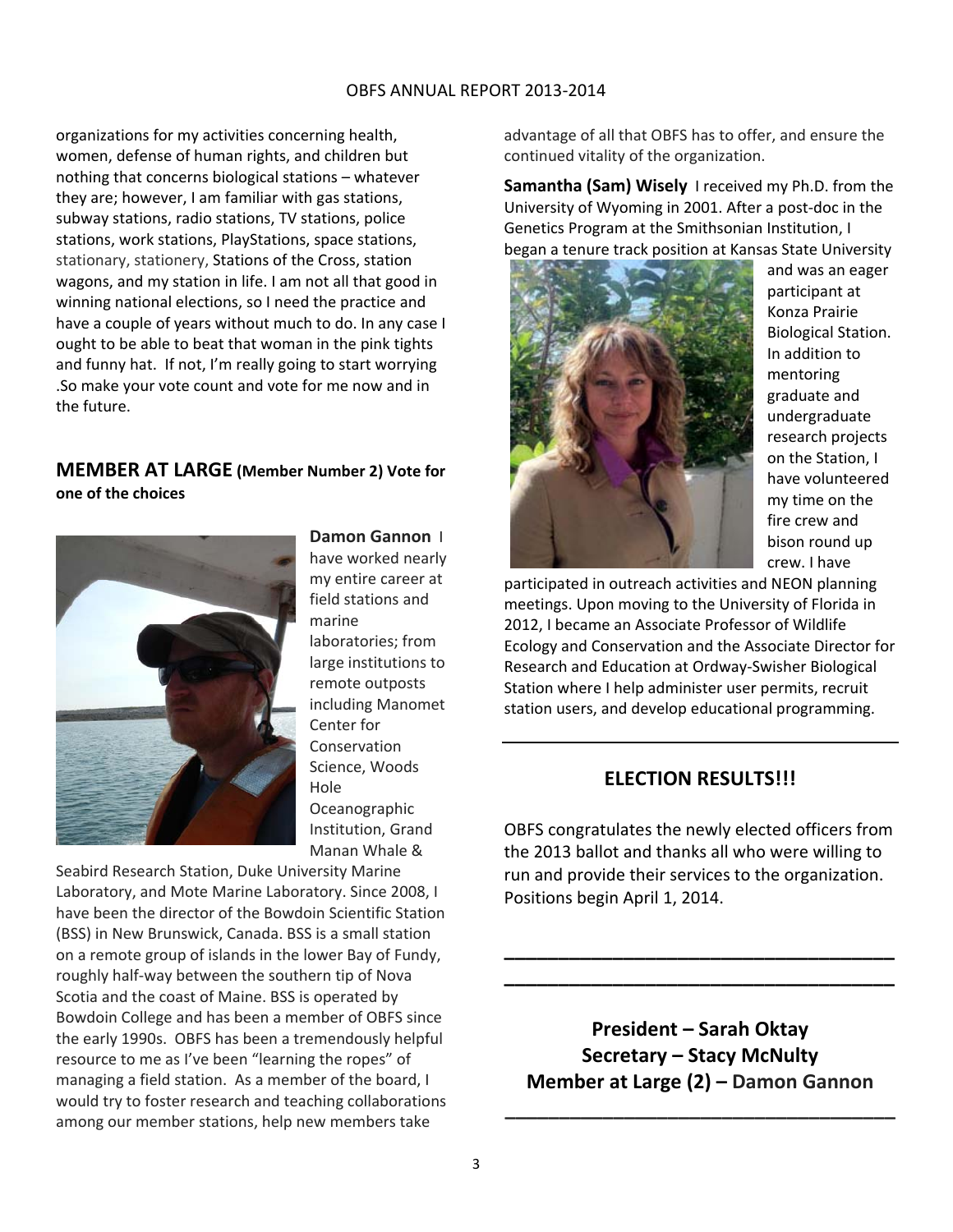# **ANNUAL MEETING NOTES**

# **OBFS annual meeting notes for Saturday and Sunday 21‐22 September 2013**

**Southwest Research Station 9:00 am**

## **President's report (Bill Schuster)**

1. Completion and distribution of our vision statement strategic plan. Will help increase our visibility.

2. Working to improve the website to be better and more effective; let Gwen know if you would like to see new things for the website.

3. Working to provide access for scientists on public lands. 4. Planning for this year's meetings and next year's meeting at Woods Hole that will be held jointly with NAML and exploring further interactions with NAML.

5. Advancing the concept of our first paid staff person; figuring out a work plan, what we want them to do and plans for fundraising. Moving forward finalizing the plans for the executive director.

Exploring other interactions with NEON and NAML and exploring new education interactions. Some of us were interviewed by a writer for Nature magazine, great advertising for what we do. Still hoping to get more inquiries and proposals for future hosts so we can line up where we are meeting. We have documents for what is needed and successful proposal from stations that have hosted so you can see what we are looking for.

For next year's meeting with NAML, particularly for the interplay between field station and marine labs, please let them know. You will be getting the exit survey, please, please fill that out, Invite new members.

Plans for Sunday morning: we will try to get all the content in this afternoon and this evening. Will try to get it done quickly. Start at 8:15, short session to conclude the meeting immediately after we go into the BOD meeting 830. We will be talking about early professionals to be involved in the board. Please do remember we are seeking volunteers for the Human Diversity, President, Secretary, and Member at Large. Talk with Ian or Bill, and for people who are running get the bio paragraph to Ian or Bill or David.

Speaking of the auction…at 6:30 need a crew to set the room up. Peter's announcement about the auction: if anyone has items get them over there; they will start separating silent versus live auction items. They will set up silent auction in conference room next to dining room. Make some bids.

Serving wenches and talent need time to prepare. Let them pull rank and run to the front of the dinner line. Auction start time is 7‐7:10. Philippe is still looking for incriminating material.

Dawn is asking about breakfast and lunch. We will take our group photo today as soon we are finished here; go to the grassy area.

#### Secretary's report (Sarah Oktay); **minutes approved unanimously for 6‐14‐2013**

Next Philippe's treasurer report; he sent around a new report. Budgeted \$32,000. We did not come close to spending that amount, spent approximately \$25,000 or \$7000 under our estimate. Most of our income is from membership fees for approx. 190 field stations. Dramatic increase in individual members; have added 40 new members; Rest of the income is is dividend and interest proceeds. Note: our restricted fund (auction proceeds and sentinel investment) is at \$159,000. Net assets approximately \$215,000. Largest expenditure is \$4600 for web design. Second largest expenditure is in support of international members to attend the meetings; spent \$5400 for past FY. Our largest costs are for travel, board meetings, Congressional Visits Day, and international member travel requests. Next biggest expense is our membership fees for NEON and AIBS. Fixed costs are low, that is where we stand right now; financially in very good shape.

The VP does an audit of the books each year so we have another set of eyes to check the record. Deedra is the VP and she has been working on the audit; they have worked through the bank statement for third quarter and  $4<sup>th</sup>$  quarter. Deedra commented that Philippe is a tiger in attention to detail. "Lost" i.e. can't find \$150 in July statement; deposited but can't tell who paid that (which field station) when money gets transferred to Jefferson bank in St. Louis get nothing in statement about where it comes from (Philippe not happy that more detail is not available). Deedra: Basically everything looks very good. Philippe was within \$100 of his projection of revenues and actual revenues. High and optimistic estimate for the auction for this year (last year \$9000). Philippe is doing great and so far is not taking any compensation for it. Peter Connors does a great job with the investments. Look to see that investments generate at least 5% more than Cost of Living; Peter tracks it in relationship to other indices.

Next report: AIBS and congressional visit day. Bill S. is the rep now. Bill Schuster: AIBS has terrific facilities in Reston VA;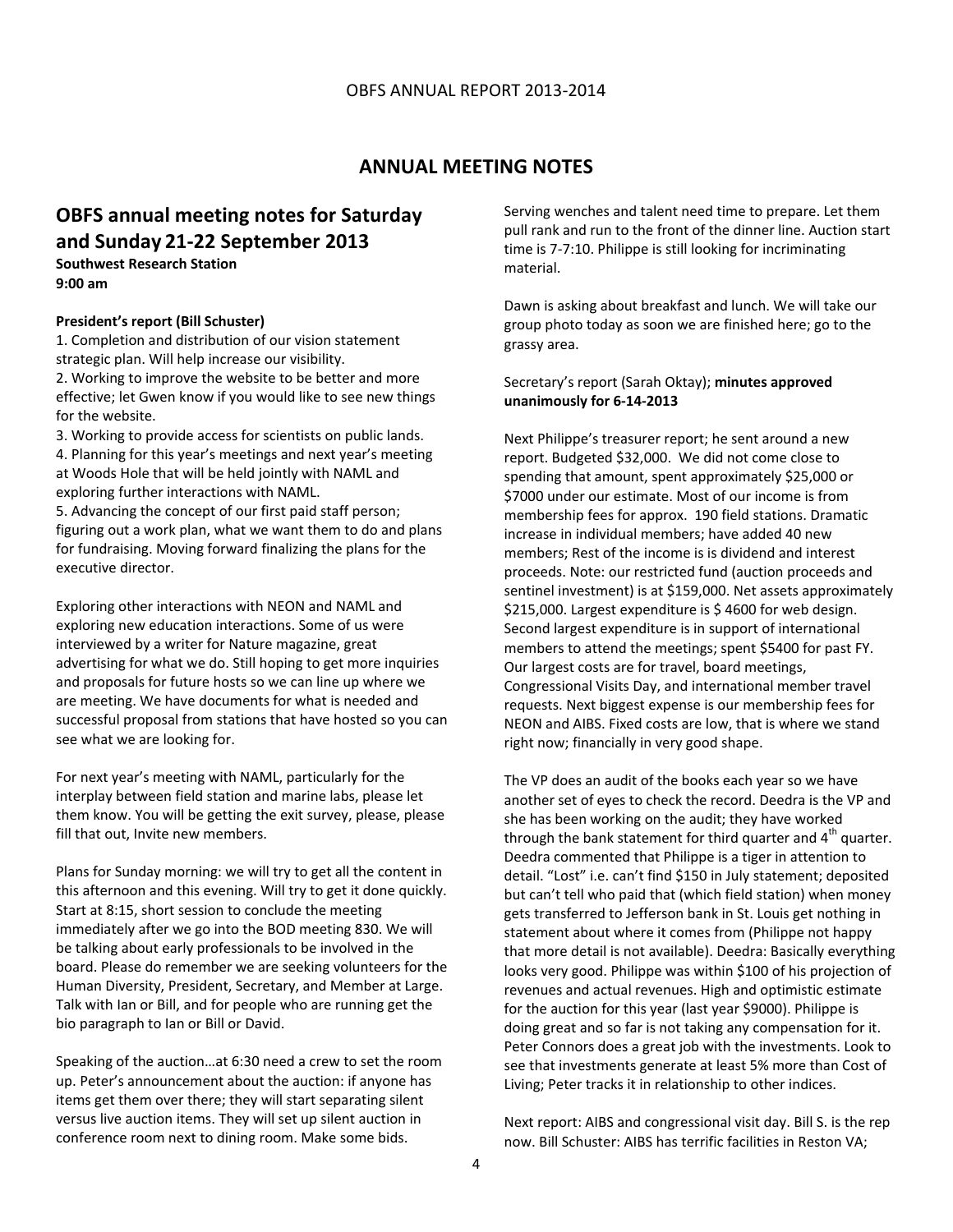they would be happy to host our network office. Major interaction with AIBS is congressional visit day. Past 5 years AIBS has had a District Visits day; we have money in the budget for CVD, let's ask folks who went about their experiences. Great opportunity to go to DC and be trained on how to speak to congress about science funding, not supposed to bring individual details of our field stations, gives us contacts with our congressional offices. Please take advantage of this. 5‐6 people took part in Districts Visit day on our dime; get an online webinar and a live session and training material on how to interact with our local senate and congressman. Gave Bill a close connection with the head of staff, occasionally get a reverse visit. Good idea to get your senator or representative out to your field station. Free to sign up, great training and experience.

Ed Boyer: he highly urges people to go to NSF; he has been twice, DC is fun, can stop by NSF. This time there were speakers who were representatives of the National Botanical Garden involved and some great talks. His job is to speak to the Arizona people, John McCain, Jeff Flake, and Paul Gozart‐ tough assignment, paired up with New Mexico guys who are great. So his experience is a challenge. They are not friendly to our world, but those challenges made his role more important. What "not to say" also is a part of the training. Visits occurred this year at the moment of the release of the budget and sequestration. He was talking with a young legislative assistant, who asked, "Whose science do we cut to fund yours?" Great training for Ed even when fielding very combative questions that questioned whether we should federally fund any social or behavioral science at all. The questioner was engaged even though he was combative. It was challenging for him to come up with an intelligent response; he did learn to say who not to cut. Really worthwhile; they do need information. They are getting enough communication back from NSF. He has gone twice and would go again in a heartbeat.

Philippe: the other thing that is really interesting, sometimes it is not possible to arrange a meeting so you get to tag along with other members. Get great training at how to present the information; they give us great info on the economic benefits of finding basic research. Bill: can be more effective with a skeptical audience. Jan went this year, (Oregon) met a couple of legislative aids; when the budget came out NAML had some comments on it, and she was able to forward those comments. Follow‐up is VIP.

Jeff Brown had a great experience with the new vision document we are now playing in the big pond. He has been a couple of times and congressional folks have mentioned that the "Astrophysicists are in their face all the time, but that biologists don't come and talk to them enough". His field station is in the middle of a red, red district. Several years ago they met with their local rep. Tom Clintock of AIBS had a contact with his staff, and they agreed to come out and visit the field station; at the beginning they were really combative; at the end of the day, they were saying we needed to get Al Gore out there. "He needs to see this" really changed their viewpoint from the start. You have a chance to make your case. We should have CVD be competitive, more people going then we can send.

Shorty: she believes it is very valuable to learn what committee your reps on; may be on a committee that is very powerful or relevant; is there a way to know who we should target most as far as who to talk to?. Hilary: she thinks NSF is moving to a different subcommittee; we need to figure out who is on that committee. Those committees are so critical. Anyone on appropriations; we could customize who goes to CVD and tailor it to the people who could do the most good. Hilary went as a rep of OBFS and also talked to her rep about the Florida agricultural bill.

Philippe: AIBS was really helpful, their information on the federal budget is worth the trip alone. Hilary: need to track federal \$\$ coming to your state. Art: we should work with AIBS to target people whose reps are on key committees; worth it to tweak CVD to be more effective. And at his experimental tour, had an elected officials day at the end of every one of those days (Douglass county). Local county commissioner would be impressed by what they were doing for the district. So good advice for field stations: hold an Elected officials visit day, something you can put together yourself.

Deedra: is there something comparable that the international field station can do? And what about the individual members? Carlos: even though we are in an international field station many of their clients are US researchers with US funding, so we do have a voice in saying they we are investing in globally important research. So we do have a voice and a role to play.

Hilary: we can partner or target field station in a regional way. Going into NAML meeting; can we think of these watershed pairings for instance? She does not spend enough time with their local marine labs who may share a watershed. Alan Kuzarian: that is an excellent idea, when NAML was formed Harlyn Halvorsen knew his way around the Hill better than anyone. He would set up a committee that targeted specific officials and areas. That is why they hold their annual meeting in Washington so that members could go to their local reps, another good part is to invite staffers and congressional reps to the meetings. NAML board and officers will really entertain that thought; NAML now has name recognition, costs a lot to have someone on the Hill. Great to have boots on the ground. At NAML meeting in October Alan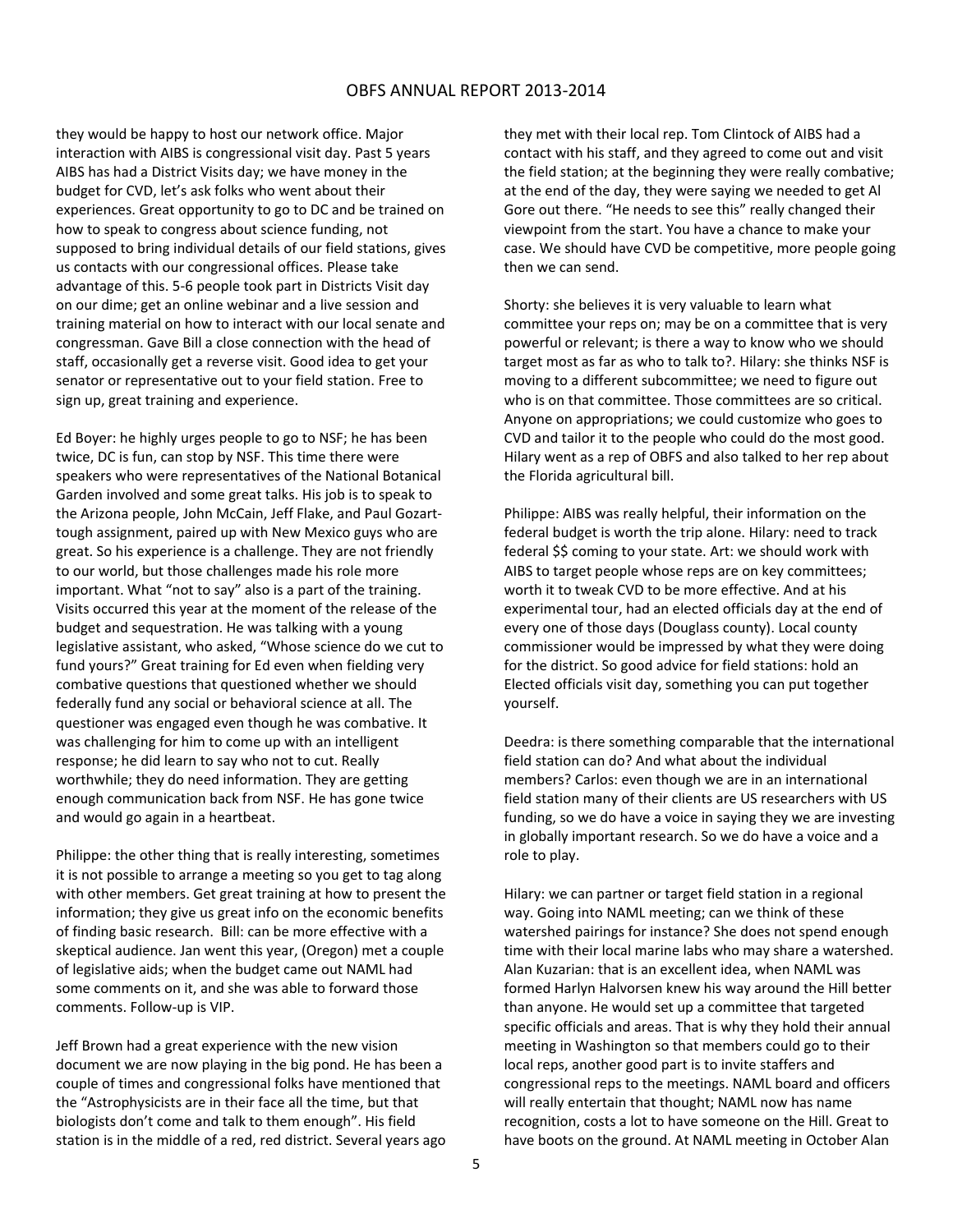and Ivar Babb will bring up this concept. Ivar: here is a follow‐ up to this discussion, at a minimum was to have Joel Witter there (their lobbyist); need to identify programs and opportunities for interactions.

Jeff Brown: how about we get AIBS to come next year and have them do a training session at our annual meeting? CVD we are representing OBFS, don't need to be at a member station, we are a voting citizen. Bill: a terrific discussion, have to move along, two more committee reports.

**International committee** (Carlos De La Rosa)**:** we do have a travel assistance grant; did three this year. He has the feeling that more international stations will be joining; he is driven to get more people on board. He is working on developing criteria to be more inclusive and fair on the travel grants. People need to talk with him so he can get them reimbursed. Lots of ideas, lots of interest. Who did we sponsor this year? Ireland and Greece.

My idea: let's have a session for international stations next year. Some way to get together and discuss how we can better interact and learn what is going on in their stations. Session proposed for next year to incorporate international issues and ideas.

Ian: he is struck by the human diversity award to reach out back at home. Should we make it more special when they get a travel grant? They can use it as a form of external validation. Great idea! Make it a special award when travel grant is awarded so they can use it to reach out to their constituents back at home. Need to make OBFS in different languages. Carlos will translate OBFS brochure into Spanish.

**LTER Update:** Brian Kloeppel**:** Serves as the OBFS‐LTER liaison; he knows Bob Waide well so before each quarterly board meeting he will talk to Bob. Typically Bob or John Van de Castle come but they both had travel conflicts; they will be there for next year for sure. The Illinois Natural History Survey is doing a workshop on tipping points for natural systems, contact Bob for information.

Completion of first phase they have 17,000 downloaded data packets, the LTER network meets every third year for an "all scientists" meeting, next one is in 2015 in Estes Park, CO. Another highlight for Bob, the network office is recompensed by NSF; hired by Diane Mcknight, any input is being sought to structure or restructure those proposals. Also distributing a remote sensing archive for Landsat for atmospherically corrected data, not trivial, so if we are near an LTER, free LandSat; also a digital library for educators; working to get the first set of the nodules on line, free, finally is on FB and twitter get on email list to be on. One of the first LTER annual reports, 2012, is on line.

**Development Committee:** (Brian Kloeppel ,chair): up until last year we had no development committee; so now we do: Ian, Philippe, Brian, Claudia, Sarah, Bill, Hilary. Met several times via conference call and at Florida last year, main push is for a paid director and an OBFS network office probably in DC. We met yesterday to present our ideas. Need someone to wear the OBFS hat all the time. 10 page document that we have edited and sent forward. The Board of directors sent that document around for comment. Hoping to raise \$750,000 to establish a national office and a executive director. We will hear from the Board about action items.

Dual membership: one of the items. Two categories, station (\$150) and individual (\$50). A suggestion to the BOD is to include an elevated and increased level of membership (would provide additional revenue now to move us to a more sustainable business plan and give us a more diverse annual dues structure). Ian: this will be voluntary, we recognize that many stations can't do it. So the idea is his institution can provide more resources, so they will demonstrate real value to help leverage outside support. Important to recognize symbolisms.

Shorty: have to be invoiced for a specific amount of money. Can we create the invoice? Gwen it is an easy to solve problem for the system, 10‐20 hands went up. Also we floated a sponsorship to pay for a new field station. Other recommendation is to have an online giving option through our credit card. Had to cut it off based on time. I should send out the AIBS weekly report and see who wants it.

**Historian's report:** Mary Hufty**:** talking about how the organization has evolved; best thing is the networking, having so many young people and transitioning to a national office.

## **Plenary Talk: Richard Hobbs** *When and How to*

*Intervene in Ecosystems: should Biological Field stations be involved?*

This all started through collaboration with Stanford University Paul Erlich and Hal Mooney. Intervention applies to almost anything. Why use the term? Restoration comes with a whole load of baggage while if you use intervention it makes you think about what you are doing and all unintended consequences. Term is started to be used more frequently in ecology and other environmental papers. Anthropocene: a term for how our current era is greatly shaped by humans. Protection of species and places. Removal and amelioration of threats; active alteration of abiotic and biotic characteristics designer ecosystems creation of systems for ecosystem services. All this means is that we are increasingly intervening into the systems we are trying to preserve. 1. Are you going to intervene; should we? 2. If so, where how and how much?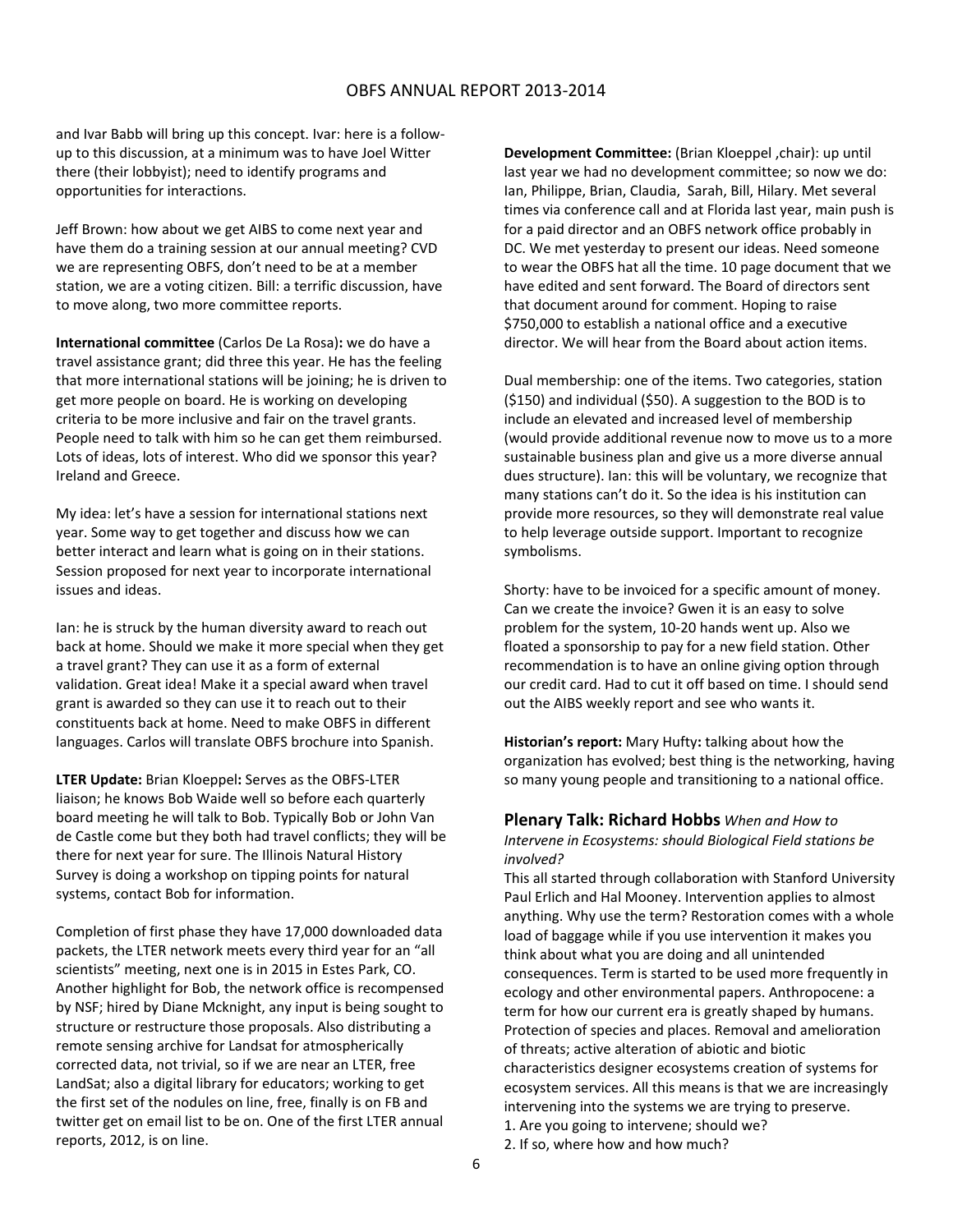Of course this is not new. We have been doing this for a while. Two basic classes of intervention: conserving an ecosystem in good shape; trying to keep it as it is. Or 2) already have a degraded system and trying to get it back to when it was "better" and of course you start using value laden terms. Approach is borrowed from Donella Meadows "Systems Thinking".

Feedback loops plus whole social system. She puts the ecosystem in the context of the social systems. Whole range of things we can do; set of rules, goals that we set and there is the paradigm (mindset). Often the best way we can get change is to alter one of those last three. Realign your goals or change the rules or paradigm. Good to look for leverage points where you will have the biggest impacts. Good analogy: swimming against a rip current.

Examples: maintaining a native plant community and preventing invasion by non‐natives. Current state predominantly native. Preventing invasion: so what are the management reactions to that: active, reactive, or proactive? 1. Galapagos: *Cinchona pubescens* invasion. Just under 1000 non‐native species on the Galapagos. Concern is whether they are transformers or potential transformers? 2. Lack of tree regeneration through over grazing current state: even aged tree stands have no regenerations. Desired state: multi aged regenerating stands. Deer and sheep can be a big problem, exclosures can really help. Wolf reintroduction into Yellowstone led to tree regeneration (predated on deer). Great side effect. Many (most) interventions involve manipulation of the abundances of species we like or don't like. Can look at things that are broader scale like the deep water horizon; can look at things in a systematic way. Intervention Level Framework. "structural elements, feedbacks and delays, structures, goals and paradigms."

Superficial solutions versus fundamental aspects of the problem. Do interventions have the desired effect? Yes. Organization in Britain called Conservation Evidence. But sometimes you get a negative cost benefit, and it would be better to do nothing. Balance of Hubris and Humility. First do no harm. Try not to make things worse. *Silent Spring* is now noisy summer. This is the 50 year anniversary of *Silent Spring*. Allowing herbicides and pesticides use in national parks can lead to unintended consequences, such as bee colony collapse. Need to "Assess, analyze and intervene". Need to rethink what we are doing. (Heller and Hobbs paper).

Intervention continuum: courage responsibility and judgement….do nothing or seek help form others or do it yourself. Prime directive (Star Trek) there can be no interference with internal development of alien civilizations. Showed his Jasper Ridge experience of a small patch of grassland.

**Finishing the Business meeting Sunday am September 22nd In Attendance:** Brian Kloeppel, Sarah Oktay, Gwen Pearson, Bill Schuster, David White, Deedra McClearn, Philippe Cohen, Mel Dean, Carlos de la Rosa, Stacy McNulty; **Absent**: Ian, Eric, Jerald. A few people in the audience. Started 8:15 am.

#### *Final session of the meeting:*

Nominations for the positions that are open: Bill is nominating Sarah Oktay for president; Stacy has agreed to run for secretary, Mel Dean will take over human diversity committee (appointed by the board) so there are two Members at Large; Damon has agreed and Samantha Wisely has agreed to run for AL.

Finances: Philippe has given us a proposed budget larger than normal; \$15000 for a fundraising event; cost of doing the books has gone up a bit, travel grants, etc. Philippe says the net auction proceeds are \$8500 Great, just a little less than last year (see page 8).

Reminder we will get the exit questioner by email; will be a word document with a dozen or so questions. What kind of session would you like to see next year?

Any new business? No.

Bill gave great recognition to Dawn; the meeting came off flawlessly. Everyone applauded her. We need a gofer at the meeting next year.

## **Friday September 20th 2013**

## **Plenary talk: Carlos Garcia‐Robledo** *DNA barcodes for*

*ecology, evolution, and conservation.* Animalia 1 million described; only 89 percent to be discovered; plants we have described 200,000 species; 29 percent to be described; missing 93 percent of fungi Article: the technology that links taxonomy and star trek. DNA barcoding; 6 degrees of Dan Janzen. Paul Hebert first paper DNA barcode CO1 tiny region of 600 base pairs Success of 96‐100 percent in ID species. A cryptic species: one species of skipper contains a complex of 10 species. DNA barcodes not as universal as we wish. Used for way more than just to ID species. Sanger sequencing for one animal next generation for mixed samples. Need a reference library; most important part must be curated by a expert. Discovery of cryptic species using DNA barcoding and other evidence (Geographic area, host plant use) so we know they are different species, so what? Compare then to temperature zones. Critical thermal maximum (thermal limit at which a species can still function). How to measure Ct max; slowly increase temp, put them in. They run fast, then flip and faint;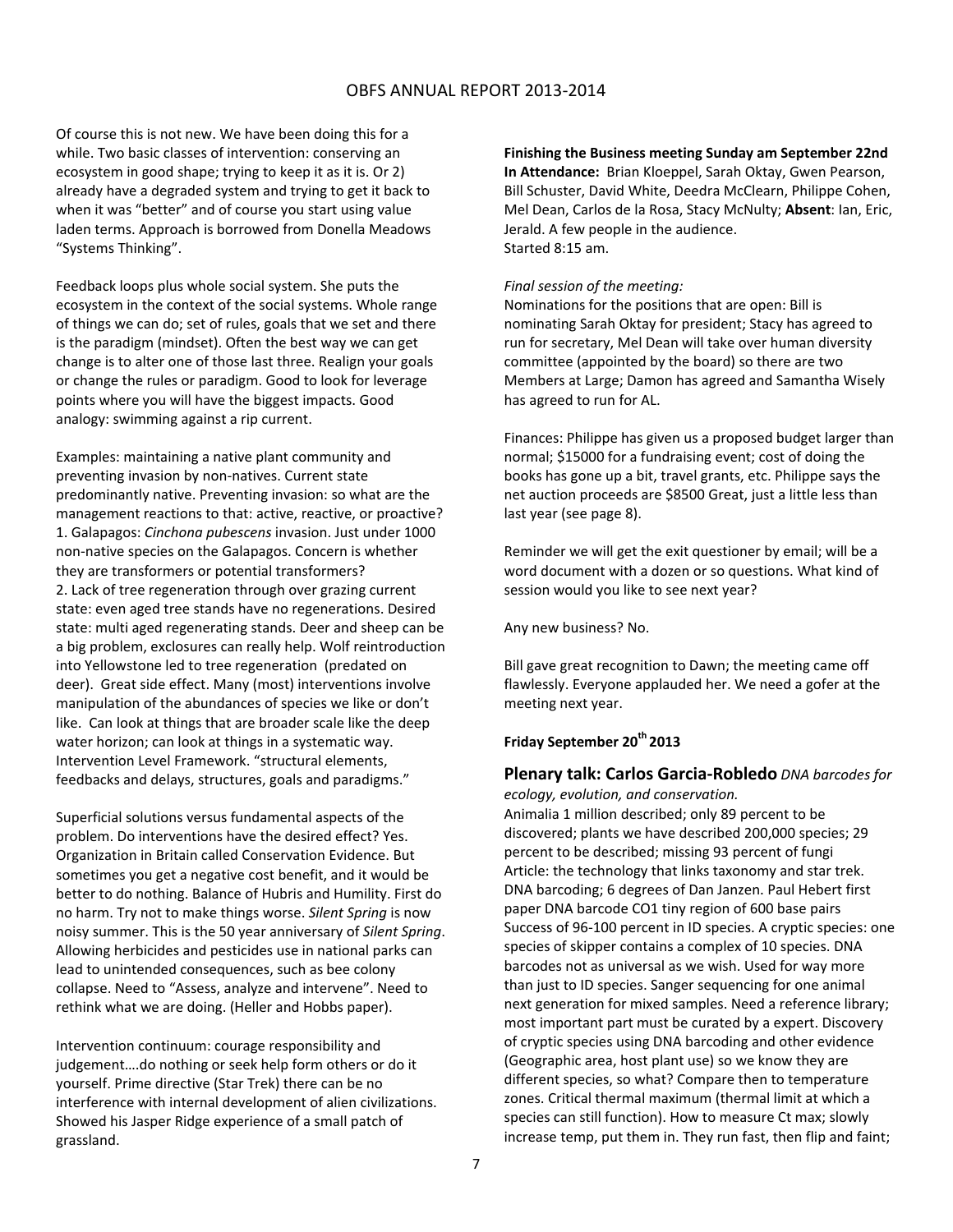remove them and they recover. Fainting temp is the standard to measure Ct Max: graph CT max and elevation that they are found at. Reconstruct diet networks with DNA coding; look at guts and do DNA coding to see what they are eating. Common to use DNA for diets for vertebrates much easier for carnivores than herbivores. Mapping below ground interactions using DNA barcodes. Constructing community phylogenies using bar codes. Portable, getting there.

#### **Plenary talk: Diana Humple** *Nature's Notebook,*

#### *National phenology network*

Observation over time 20‐30 years; structure those observations; take email and put it in. Comparing regionally phenophases. Phenology; science of the seasons, migrations, and plant and animal life cycles. USA National Phenology Network founded in 2007. 200 observers around the country.

Whether or not you were among the fortunate members who attended this year's terrific OBFS meeting at the Southwestern Research Station in Arizona, you should know that the auction was another financial success for OBFS. Members at the auction bid enthusiastically enough that we raised \$10,640. That figure includes one anonymous donor in the crowd who added a generous donation to take us above the \$100,000 mark. A big thank you to all the members who donated such interesting and attractive items and then turned around and bid so generously on other people's stuff.

Opportunities for field stations. Engaging visitors, schedule field season, generate baseline data, uncover new patterns or threats to resources, find new partners. Tucson phenology trail: linked set of sites could be a literal trail that is a half mile long loop to take data on plants; or conceptual trail across basin. Tucson trail is of this type monitoring mesquite. Dianais Point blue conservation science in Petaluma PRBO (140 staff; founded in 1965; conserves birds and other wildlife). Palomarin is at Point Reyes and pretty focused on bird ecology; mist netting and migrants and tagging etc. Specifics of phenology related to birds. Happy with NPN to use them for their plant phenology, liked that the protocols were set up. Benefits new research opportunities and collaborations, really enhanced their intern training program and gives them new outreach stories.

# **2013 AUCTION RESULTS**

And to Dawn and her staff who supplied every need, solved every problem, and provided such excellent refreshments for the evening, along with a DJ for the dance party that followed the auction. And to all the serving wenches who kept the bidders supplied with those same refreshments: Stacy, Hilary, Mary, Amy, Karla, Kate, Kate, and Brian. And of course to my two dazzling co‐auctioneers, Jeff and Faerthen. It was a great evening for the participants and for the organization.

Peter G. Connors, PO Box 1015, Bodega Bay, CA 94923

#### **AUCTION INCOME BY YEAR:** Total 1997‐2013 \$101,269

| Year | Amount   | <b>Annual Meeting Location</b>     |
|------|----------|------------------------------------|
| 1997 | \$2,164  | Oregon Inst. of Marine Biology     |
| 1998 | \$3,543  | Archbold Biological Station        |
| 1999 | \$3,059  | Mountain Lake Biological Station   |
| 2000 | \$5,847  | HJ Andrews Experimental Forest     |
| 2001 | \$5,559  | Oklahoma Biological Station        |
| 2002 | \$4,973  | Kellogg Biological Station         |
| 2003 | \$6,002  | Kananaskis Field Station           |
| 2004 | \$5,889  | <b>Shoals Marine Laboratory</b>    |
| 2005 | \$6,131  | Coweeta Hydrologic Laboratory      |
| 2006 | \$5,593  | Flathead Lake Biological Station   |
| 2007 | \$6,793  | Llano River Field Station          |
| 2008 | \$6,327  | <b>Black Rock Forest</b>           |
| 2009 | \$4,722  | La Selva Biological Station        |
| 2010 | \$8,033  | Michigan Biological Station        |
| 2011 | \$7,430  | Bodega Marine Lab and Reserve      |
| 2012 | \$9,117  | <b>Archbold Biological Station</b> |
| 2013 | \$10,640 | Southwest Research Station         |
|      |          |                                    |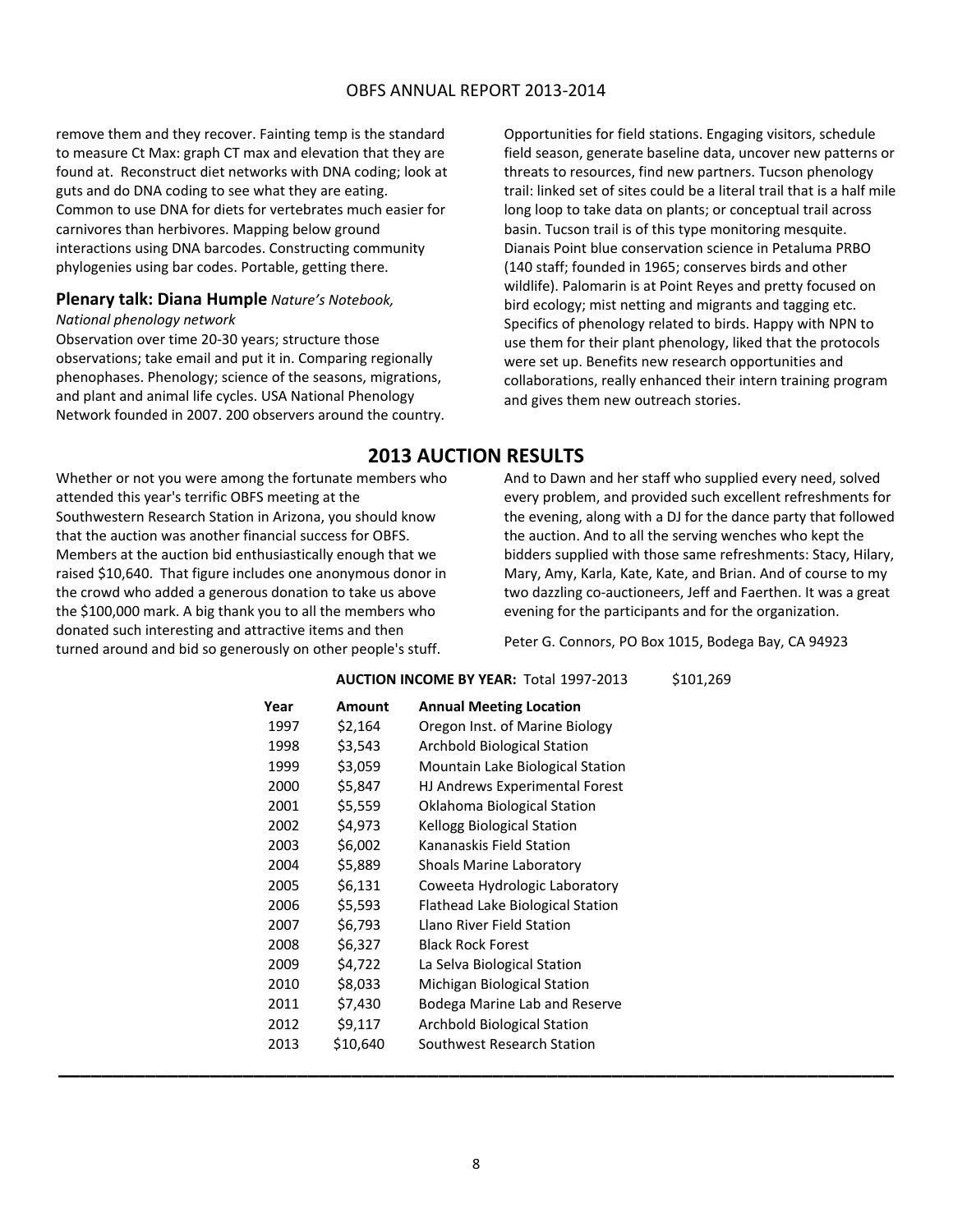

## **OBFS BUDGET**

| <b>General Budget Categories</b>                        | <b>Category Details</b> |          | <b>2014 Budget Totals</b> | 2015 Budget<br><b>Projections</b> |
|---------------------------------------------------------|-------------------------|----------|---------------------------|-----------------------------------|
| Operating Fund Balance (checking account) Feb. 28, 2014 |                         |          |                           |                                   |
| I. Income:                                              |                         |          |                           |                                   |
| Membership dues                                         |                         |          | 29,900.00                 | 30,000.00                         |
| Interest (CDs, checking)                                |                         |          | 136.79                    | 140.00                            |
| Investment dividends & capital gains                    |                         |          | 6,239.92                  | 4,000.00                          |
| OB support from reserves                                |                         |          |                           |                                   |
| Auction                                                 |                         |          | 10,650.00                 | 9,000.00                          |
| Donations                                               |                         |          | 6,345.00                  | 5,250.00                          |
| Other income                                            |                         |          | 7,500.00                  |                                   |
| <b>Total Income:</b>                                    |                         |          | 60,771.71                 | \$48,390.00                       |
| <b>Total Operating Income</b>                           |                         |          | 48,891.79                 | 35,390.00<br>\$                   |
|                                                         |                         |          |                           |                                   |
| II. Expenses:                                           |                         |          |                           |                                   |
| <b>Organization Membership Dues</b>                     |                         |          |                           |                                   |
|                                                         | <b>AIBS</b>             |          | 2,500.00                  | 2,500.00                          |
|                                                         | <b>NEON</b>             |          | 1,000.00                  | 1,000.00                          |
|                                                         | Other                   |          |                           |                                   |
|                                                         |                         | Subtotal | 3,500.00                  | 3,500.00                          |
| Bank and transacation expenses                          |                         |          |                           |                                   |
|                                                         | Moolah                  |          | 269.50                    | 275.00                            |
|                                                         | Payscape                |          | 1,658.26                  | 1,500.00                          |
|                                                         | Other                   |          | 35.00                     |                                   |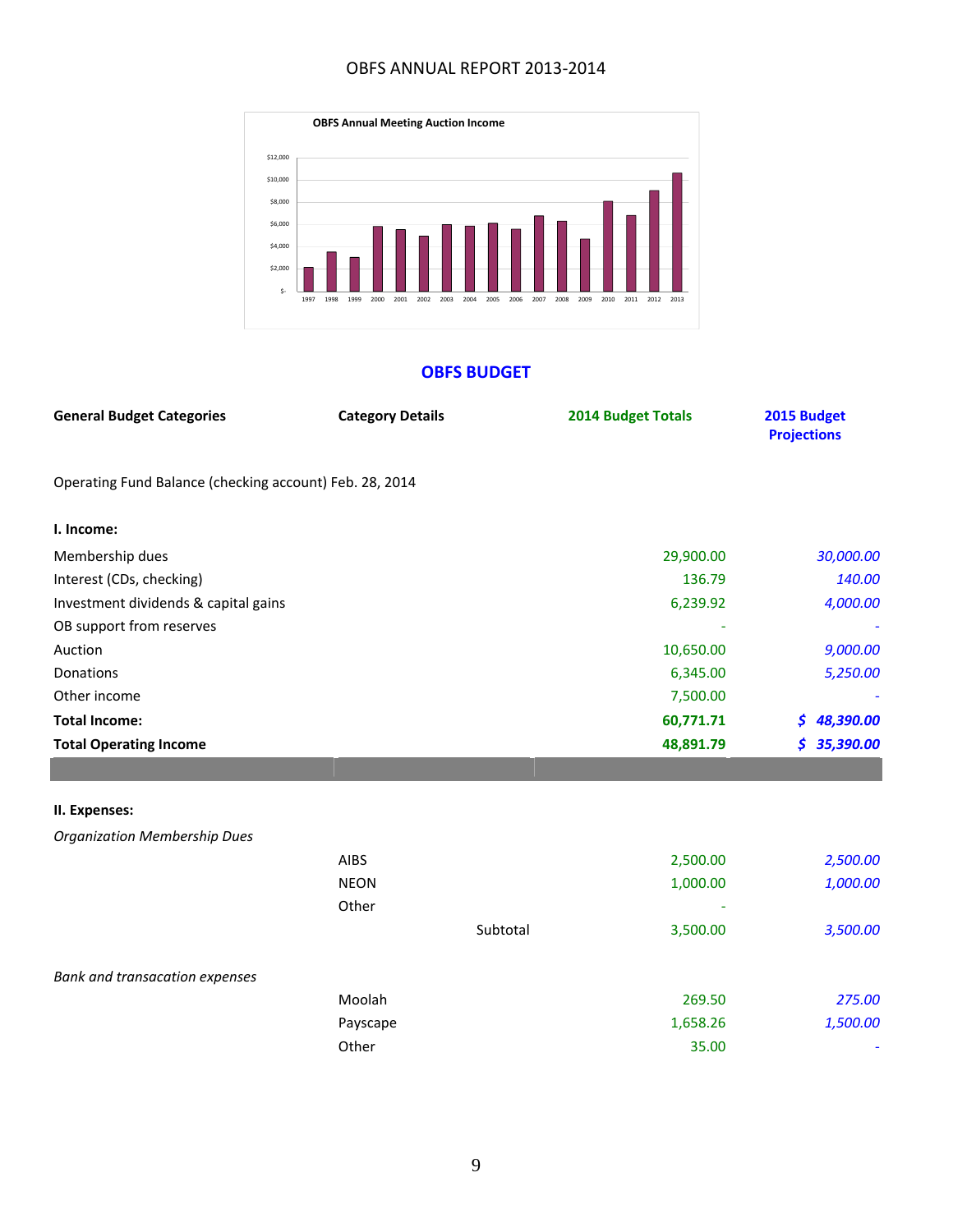Subtotal  *1,775.00*

| <b>Travel</b>                       |                                           |           |           |
|-------------------------------------|-------------------------------------------|-----------|-----------|
|                                     | <b>Board of Directors</b>                 |           | 1,000.00  |
|                                     | <b>Congressional Visits Day</b>           | 4,310.81  | 5,000.00  |
|                                     | Diversity Award                           | 276.82    | 250.00    |
|                                     | Non-Board travel                          | 2,500.00  | 1,500.00  |
|                                     | International travel support              | 5,590.27  | 6,000.00  |
|                                     | Student travel support                    |           | 2,500.00  |
|                                     | Other                                     |           |           |
|                                     | Subtotal                                  | 12,677.90 | 16,250.00 |
| Administration                      |                                           |           |           |
|                                     | EM&S                                      | 95.00     | 150.00    |
|                                     | Treasurer support                         | 1,400.00  | 2,000.00  |
|                                     | Tax fees and preparation                  |           | 500.00    |
|                                     | Survey Monkey                             | 200.00    | 200.00    |
|                                     | Subtotal                                  | 1,695.00  | 2,850.00  |
| Communications & Development        |                                           |           |           |
|                                     | Annual Report & Newsletter                |           | 100.00    |
|                                     | Committee EM&S                            |           | 250.00    |
|                                     | Subtotal                                  |           | 350.00    |
| Website and data management         |                                           |           |           |
|                                     | Website hosting service<br>(MemberClicks) | 3,000.75  | 3,000.00  |
|                                     | GeoBatch subscription                     | 499.00    | 500.00    |
|                                     | <b>Technical support</b>                  |           |           |
|                                     | Website maintenance                       | 5,455.00  | 4,000.00  |
|                                     | Subtotal                                  | 8,954.75  | 7,500.00  |
| Committee & Organizational Projects |                                           |           |           |
|                                     |                                           | 150.00    |           |
|                                     | Outreach                                  |           | 150.00    |
|                                     | Development                               | 10,838.50 | 6,118.26  |
|                                     | Subtotal                                  | 10,838.50 | 6,418.26  |
|                                     |                                           |           |           |
|                                     |                                           |           |           |

| Annual Meeting |                    |   | 500.00   |
|----------------|--------------------|---|----------|
|                | Travel contingency | - | 1,000.00 |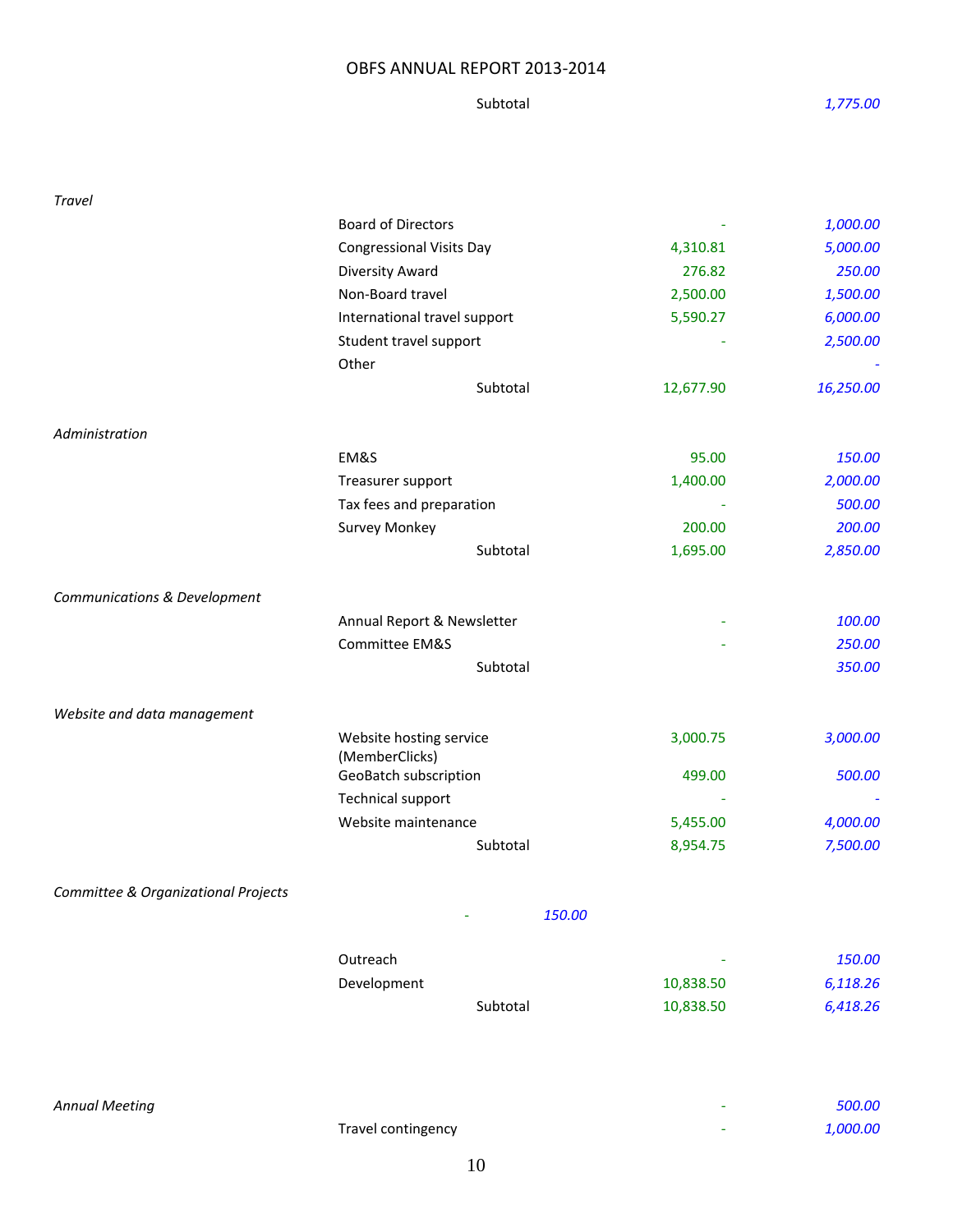|                                                     | Speaker fees & expenses        |                              | 1,500.00                   |
|-----------------------------------------------------|--------------------------------|------------------------------|----------------------------|
|                                                     | Subtotal                       |                              | 3,000.00                   |
| Contingency (5%)                                    |                                |                              | 2,082.16                   |
| <b>Operating Expense Total</b>                      |                                | 37,666.15                    | 43,725.42                  |
| <b>Expense Variance (Operating Income-expenses)</b> |                                |                              | (8, 335.42)                |
|                                                     |                                |                              |                            |
| III. Assets                                         |                                | <b>Beginning FY</b>          | <b>Year-End Projection</b> |
| Sentinel Sustainable Core Opportunities Fund        |                                |                              |                            |
|                                                     | Shares last quarter YTD =      |                              |                            |
|                                                     | Share value last quarter YTD = |                              |                            |
|                                                     | Total value last quarter YTD   | 126,214.44                   | 136,255                    |
| Sentinel Sustainable Mid Cap Opportunities<br>Fund  | Shares last quarter YTD =      |                              |                            |
|                                                     | Share value last quarter YTD = |                              |                            |
|                                                     | Total value last quarter YTD   | 82,231.63                    | 90,513                     |
| Jefferson Bank                                      | Checking account               | 22,715.59                    | 14,380                     |
|                                                     | CDs                            | 33,688.67                    | 34,026                     |
| <b>Total Net Assets</b>                             |                                | 264,850.33                   | \$275,174                  |
|                                                     |                                | # of field station members = | 190                        |
|                                                     |                                | # of individual members =    | 30                         |

# **2013 Annual Meeting, Southwest Research Station, Participant List**

Anderson, Rich Arsuffi, Tom Babb, Ivar Baker, Karen Bansak, Tom Beenaerts, Natalie Bertone‐Johnson, Reid Biebuyck, Brett

Billick, Ian Blake, John Boucher, Shorty Boyer, Ed Brault, Emily Brown, Jeff Browne, Kevin Byboth, Alan

Carlson, Royce Cohen, Philippe Connors, Peter Councell, Sarah Crane, Kate Davis, Chris de la Rosa, Carlos

Carlon, David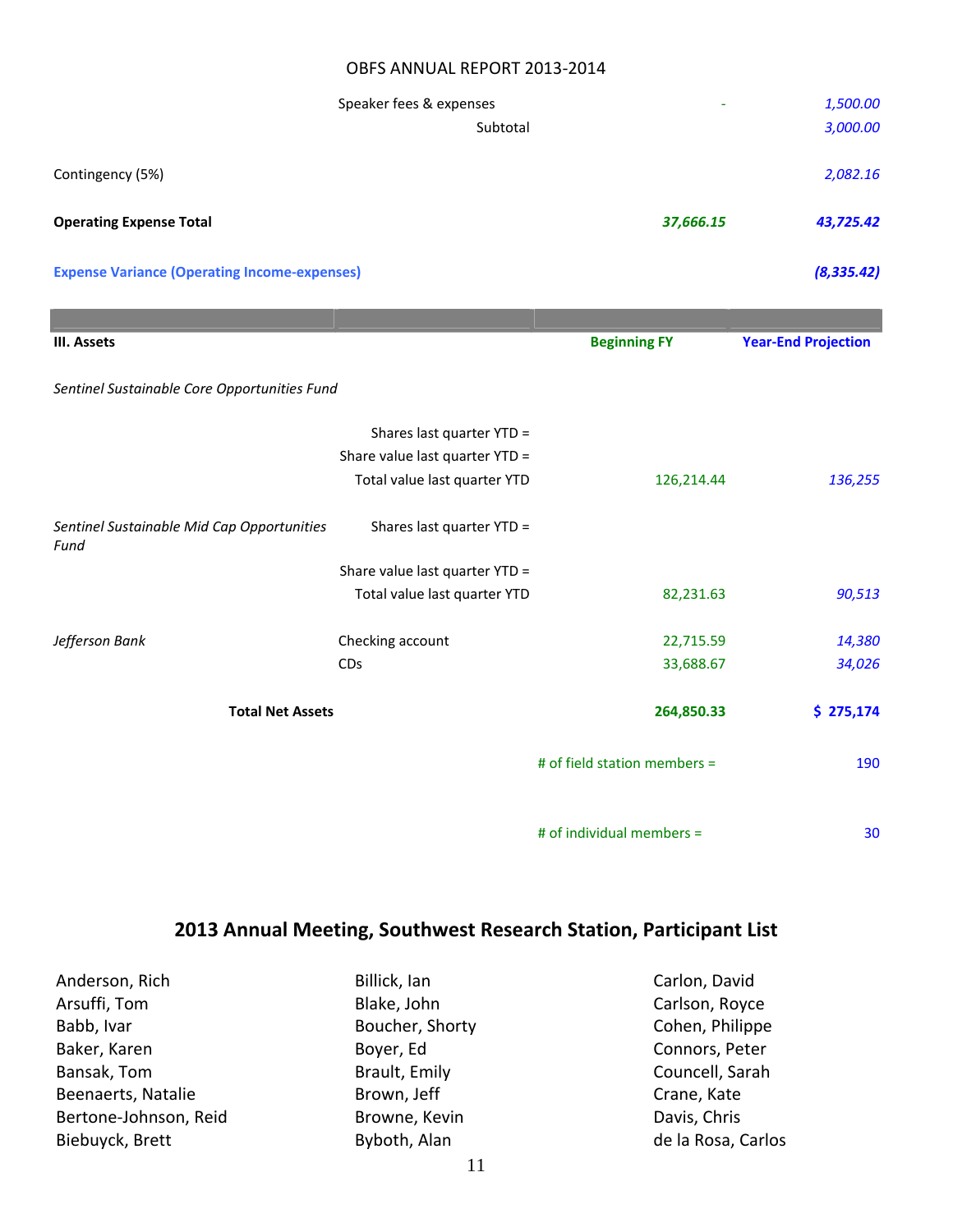Dean, Mel Denslow, Michael Doherty, Paul Duval, Martin Dziadyk, Bohdan Eaton, Greg Falk, Bryan Fenwick, Becca Florio, Antonia Foster, Paul Gannon, Damon Garbisch, Jon Garcia‐Robledo, Carlos Gibson, Phil Gordon, John Grippo, Rich Guyon, Lyle Halley, John Hanna, Cause Hardy, Laurence Hayes, Deborah Heidorn, Bryan Hendrix, Steve Hobbs, Richard Hodder, Jan Hufty, Mary Humple, Diana Iwaki, Anna Jennier, Jo‐Ann Jones, Katie

Kay, Isabelle Kennedy, Karla Kloeppel, Brian Knoll, Lesley Kudulis, Jason Kuzirian, Alan Lannoo, Mike Laughrin, Lynda Luke, Claudia Lunbeck, Ardath Maneli, David Marnocha, Erin Martin, Joe McCartney Peter McClearn, Deedra McCurdy, Kate McKee, Art McNulty, Stacy Meyer, Wallace Michel, Gesa Michener, Bill Muth, Allan Nagy, Eric Nakayama, Violet Norris, Steven Oktay, Sarah Pearson, Gwen Pitts, David Prussia, Celeste Rae, Ruth

Reithel, Jennie Risch, Thomas Roddy, Airicca; Rosemartin, Alyssa Ross, Sarah Schuster, Bill Smith, Kevin Soukup, Mike Stara, Kalliopi Stevens, Michael Stromberg, Mark Swain, Hilary Tallant, Jason Tessens, Bart Thompson, Nancy Thomson, Diane Thorpe, Andrea Truong, Hau Upp, Debbie Waddell, Shane Wakelee, Dan Wellborn, Gary Wenzel, John Whipple, Amy White, David Widner, Andy Wisely, Samantha Wright, Jonathan Yohn, Chuck

**OBFS 2012 Annual Meeting Exit Survey Results (46 Responses out of 118 attendees) Archbold Biological Station, Venus Florida**

**\_\_\_\_\_\_\_\_\_\_\_\_\_\_\_\_\_\_\_\_\_\_\_\_\_\_\_\_\_\_\_\_\_\_\_\_\_\_\_\_\_\_\_\_\_\_\_\_\_\_\_\_\_\_\_\_\_\_\_\_\_\_\_\_\_\_\_\_\_\_\_\_\_\_\_\_\_\_\_\_\_\_\_\_\_\_\_\_\_\_**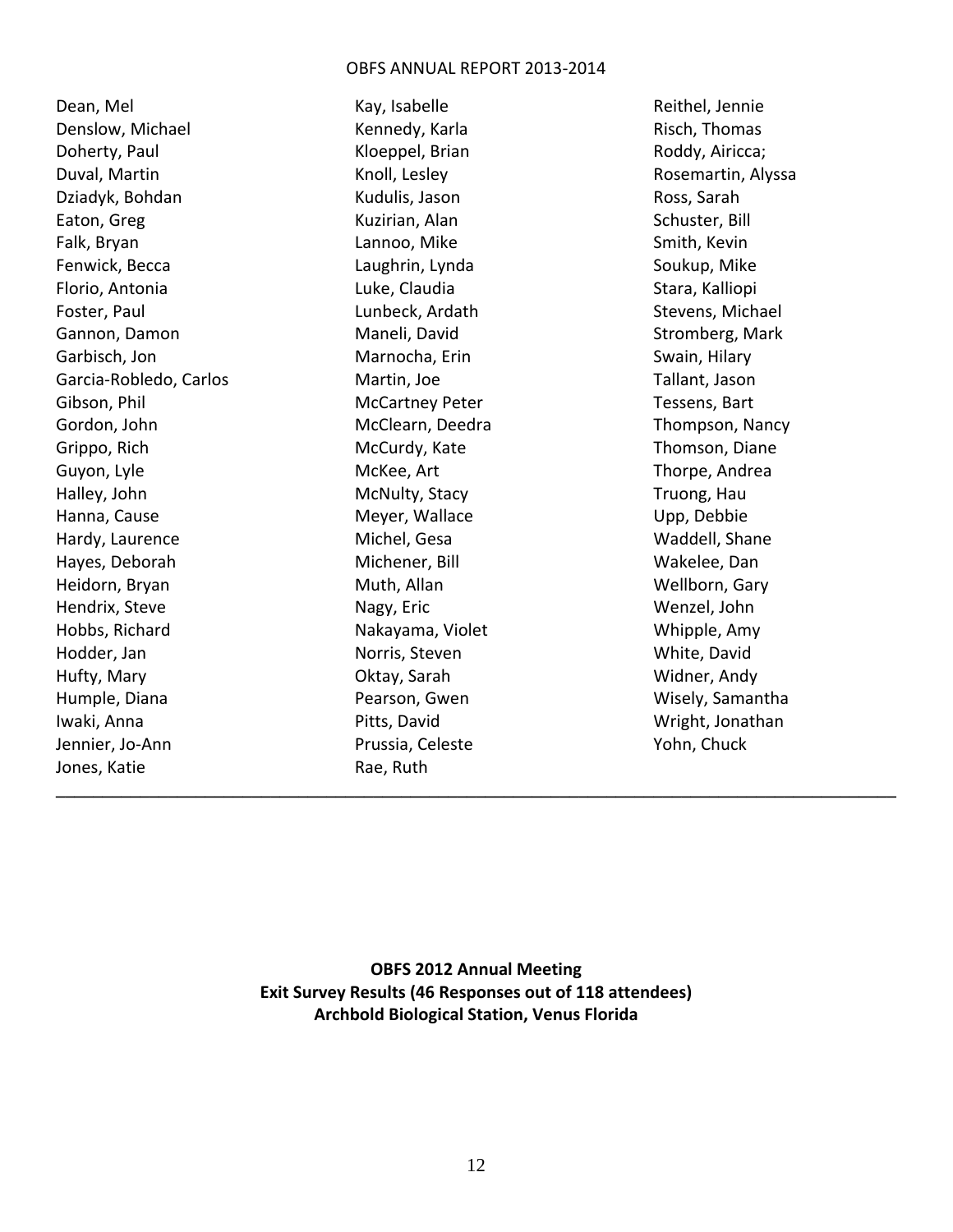## OBFS ANNUAL REPORT SURVEY

obey and 2013–2013

## Have you attended an OBFS meeting before?

| Choices (Score) | Percentage   | Count        |
|-----------------|--------------|--------------|
| No $(2)$        | 43.48%       | 20           |
| Yes $(l)$       | 54.35%       | 25           |
| N/A             | 2.17%        | $\mathbf{1}$ |
|                 | <b>Total</b> | 46           |
|                 | Avg Score    | 1.4          |

## Station previously attended meeting?

| Choices (Score) | Percentage | Count |
|-----------------|------------|-------|
| No $(2)$        | 23.91%     | 11    |
| Yes $(1)$       | 65.22%     | 30    |
| N/A             | 10.87%     | 5     |
|                 | Total      | 46    |
|                 | Avg Score  | 1.3   |

## OBFS Meeting useful enough send rep in future?

| Choices (Score) | Percentage | Count   |
|-----------------|------------|---------|
| No $(2)$        | 0.00%      | $\circ$ |
| Yes $(l)$       | 93.48%     | 43      |
| N/A             | 6.52%      | 3       |
|                 | Total      | 46      |
|                 | Avg Score  | 1.0     |

## Field trips

| Choices (Score) | Percentage | Count          |
|-----------------|------------|----------------|
| Too Short $(3)$ | 4.35%      | $\overline{a}$ |
| Just Right (2)  | 71.74%     | 33             |
| Too Long $(1)$  | 0.00%      | $\circ$        |
| N/A             | 23.91%     | 11             |
|                 | Total      | 46             |
|                 | Avg Score  | 2.1            |

 $1$  of  $2$ 

12/2/13, 9:35 AM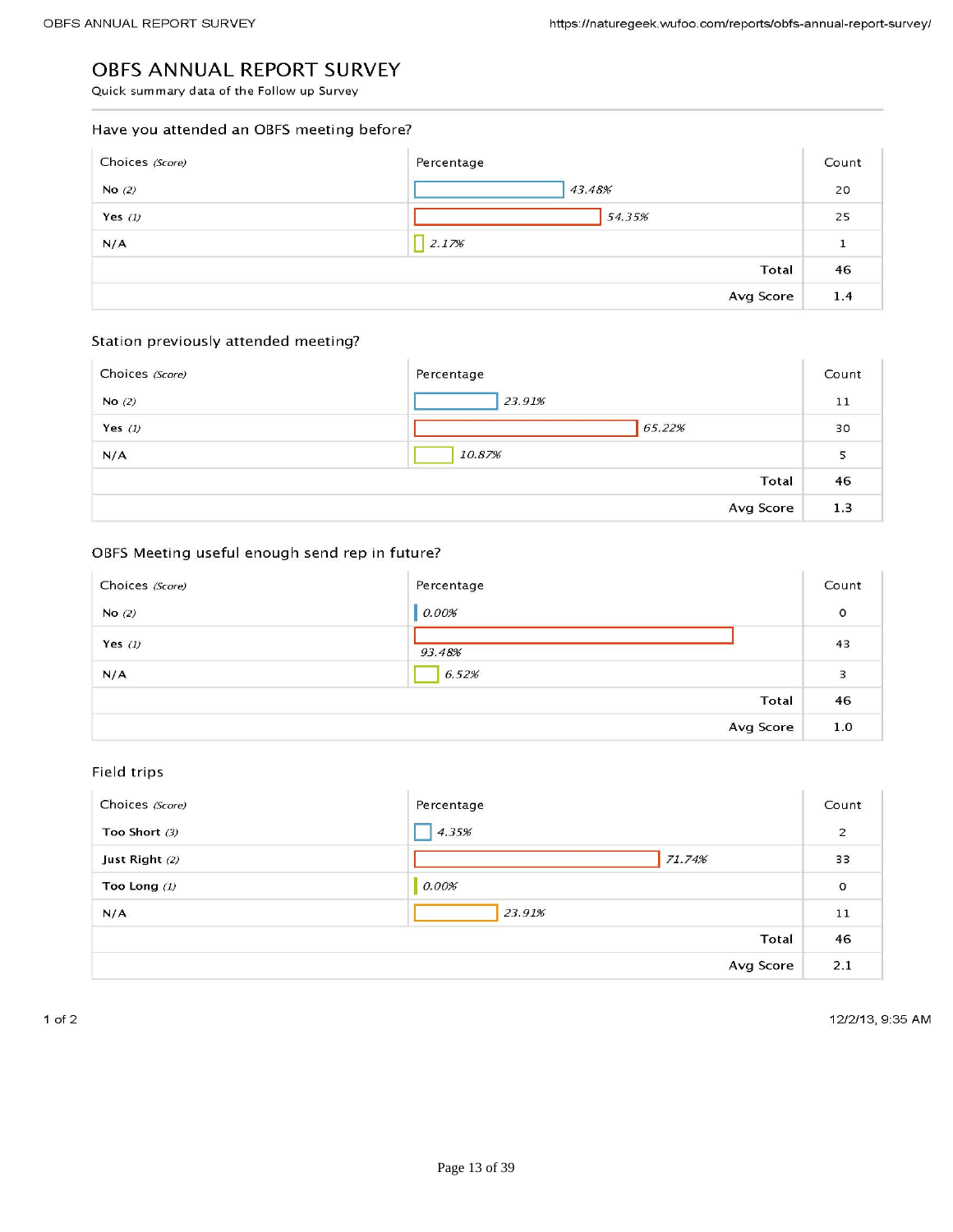# Data One update

| [일본] - 아래 '사용자리' - 그들이는 사용자의 인간 - 사람이 20 사람이 사용자라 설치했다. |            |       |
|---------------------------------------------------------|------------|-------|
| Choices (Score)                                         | Percentage | Count |
| Not Useful (3)                                          | 4.35%      | 2     |
| Somewhat Useful (2)                                     | 23.91%     | 11    |
| Useful $(1)$                                            | 65.22%     | 30    |
| N/A                                                     | 6.52%      | 3     |
|                                                         | Total      | 46    |
|                                                         | Avg Score  | 1.4   |

# Neon Update

| Choices (Score)     | Percentage | Count          |
|---------------------|------------|----------------|
| Not Useful (3)      | 6.52%      | 3              |
| Somewhat Useful (2) | 32.61%     | 15             |
| Useful $(1)$        | 52.17%     | 24             |
| N/A                 | 8.70%      | $\overline{4}$ |
|                     | Total      | 46             |
|                     | Avg Score  | 1.5            |

# NSF FSLM update

| Choices (Score)     | Percentage | Count |
|---------------------|------------|-------|
| Not Useful (3)      | 2.17%      |       |
| Somewhat Useful (2) | 13.04%     | 6     |
| Useful $(1)$        | 73.91%     | 34    |
| N/A                 | 10.87%     | 5     |
|                     | Total      | 46    |
|                     | Avg Score  | 1.2   |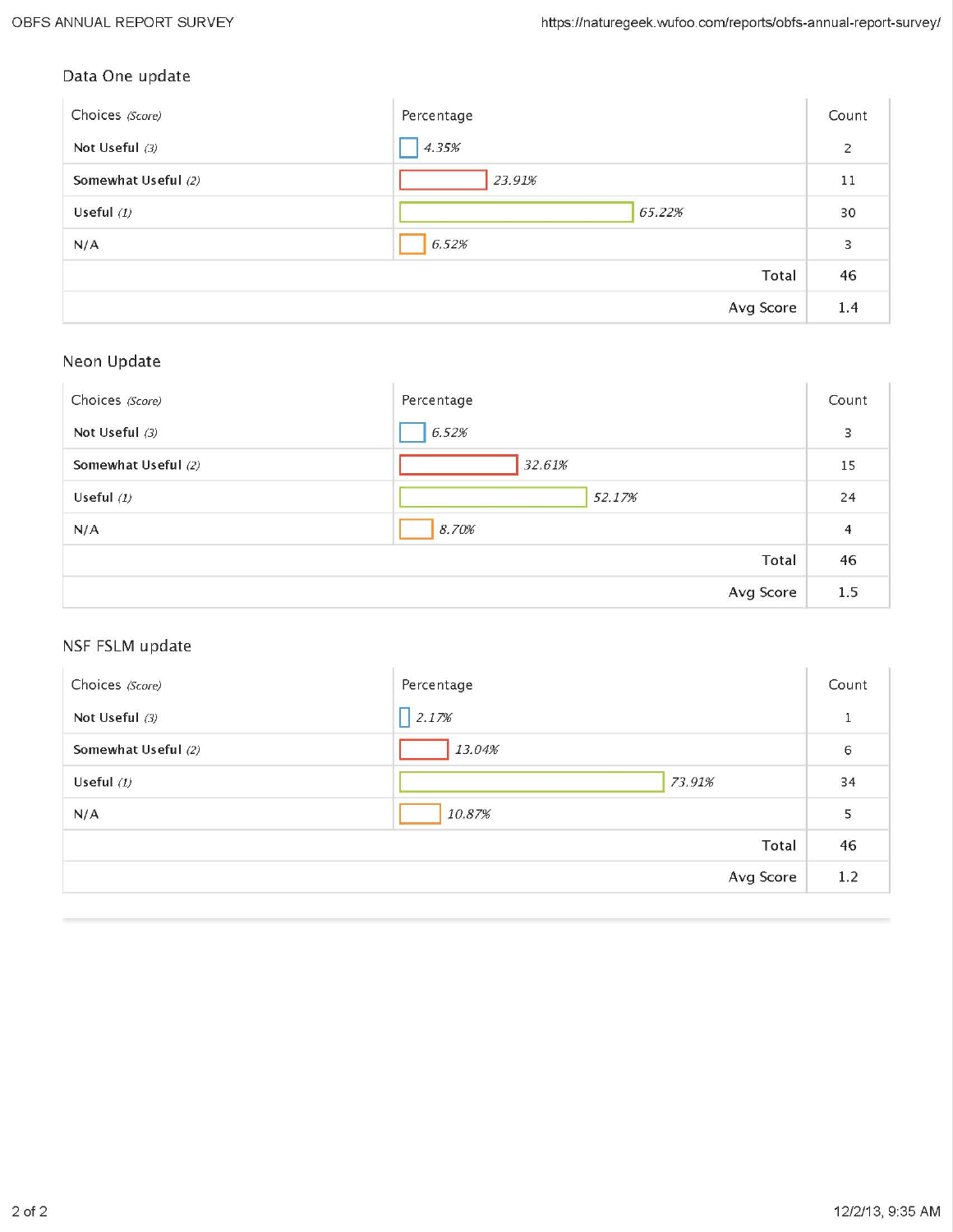# **OBFS HUMAN DIVERSITY AWARD**

The award recognizes unique activities, program, or approaches (funded or unfunded) that increase the involvement, engagement and sustainability of underrepresented groups in field science.

The Award includes a permanent plaque for the winning station; a second traveling OBFS plaque recording current and previous winners to be housed at the facility for one year; an official announcement at the annual meeting in September; and recognition on the OBFS website. The award may include a travel reimbursement of up to \$1,000 for awardees to attend the annual OBFS meeting if their travel funds are limiting.

## **2013 Award Hawaii Experimental Tropical Forest**



Strengths of the HETF (http://www.hetf.us/) program included partnerships with a variety of organizations, institutions and agencies, broad community outreach, mentoring of students in natural resource fields and training

for professionals with the goal of diversifying the workforce of the USDA Forest Service. HETF provides rich opportunities for hands‐on experience in natural resource management and research in living classrooms for middle, high school and college level students in Hawaii.

#### **2014 Award Harvard Forest**



Strengths of the Harvard Forest Summer Research Program (http://harvardforest.fas.harvard.edu/) included targeting partnerships and outreach methods to diversify the summer research applicant pool, creating an inclusive and nurturing environment for program participants, and a commitment to track program outcomes with the aim to improve program diversity, sensitivity and effectiveness. Harvard Forest provides a strong platform to attract and foster a diversity of summer research program participants and mentors.

# **OBFS BOARD OF DIRECTORS MEETING NOTES 2013‐2014**

# **OBFS Board of Directors Meeting Conference Call 15 March 2013 – 3:00 pm EST**

**In Attendance:** Ian Billick, Brian Kloeppel, Deedra McClearn, Jerald Dosch, Eric Nagy, Sarah Oktay, Gwen Pearson, Mark Schulze, Bill Schuster, Karie Slavik, David White

#### **Meeting Action Items:**

- Karie will do the financial audit for the second Quarter and then turn auditing over to Deedra.
- Bill will send out the final solicitation letter as a pdf via email to lapsed or potential new members. Board members will pitch in to contact people afterwards via phone in their geographic area.
- Gwen and Jerald will develop a cost proposal on various upgrades to the web site.
- Ian will work on the Research Coordination RCN‐type workshop timeline once he has heard back from the US Forest Service on a draft proposal and incorporate NSF comments.
- Brian will finalize the document describing the draft Executive Director position/proposal and the two year work plan for the Board to review.
- Deedra and Ian will work with Dawn on final speakers as need for the annual meeting.
- BOD should send the FSML Strategic Vision Press release to their media outlets.
- Sarah will contact Alan Kuzirian about the joint 2014 OBFS/NAML meeting, and a joint committee will get on the logistics earlier than normal.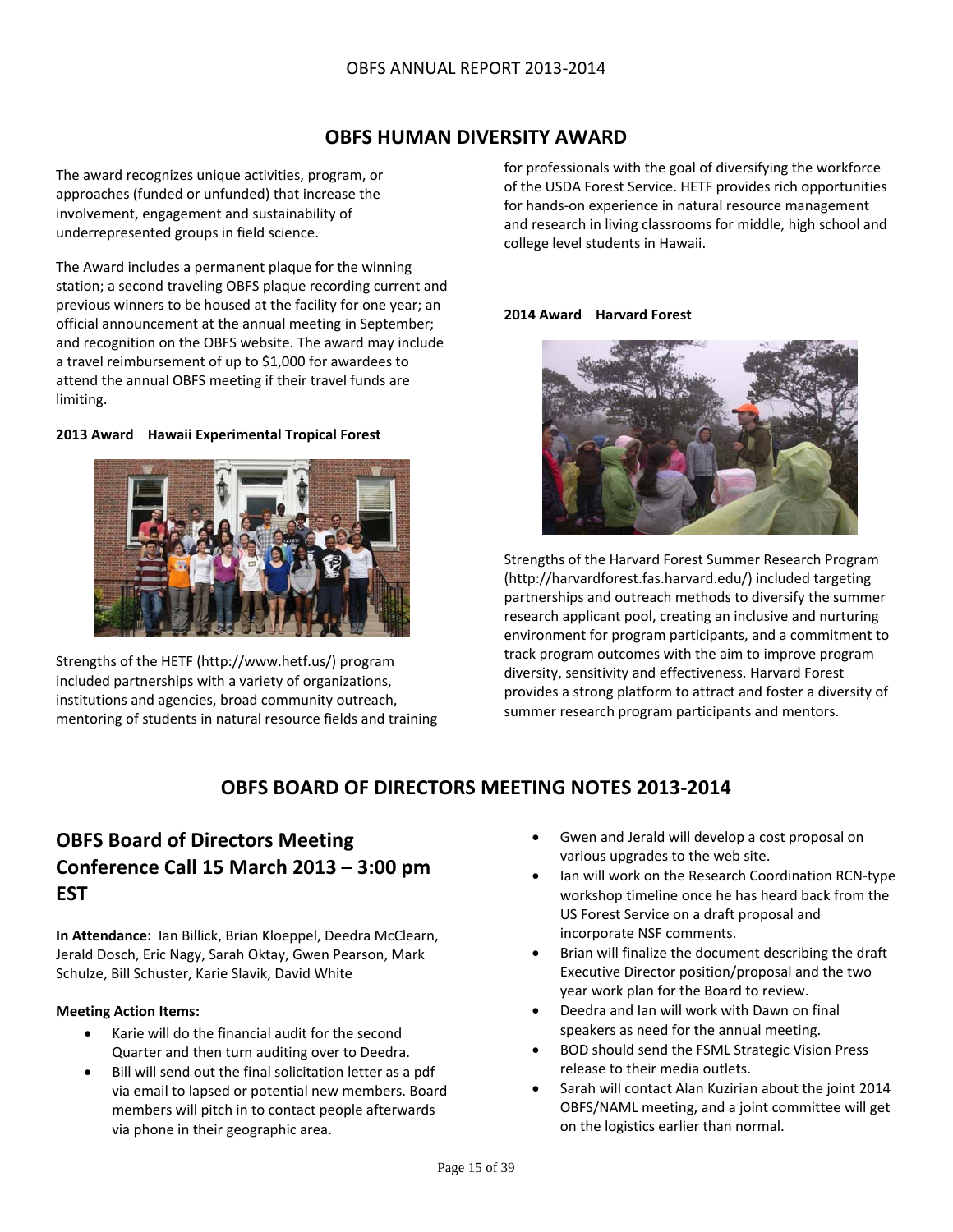- We voted to go ahead and authorize Gwen to make us an official Google non‐profit.
- We will set the assigning of new committee chairs to the December BOD phone call so that committee chairs are set for a calendar year.

#### **Motions: approved Treasurers Report, minutes and agenda.**

**1. Reviewed agenda: added items:** Conflict of Interest (COI) form from Eric if time permits.

No other additions.

## **2. Approval of Minutes from Annual Board Meeting** (Sarah)

Minutes circulated; any comments or suggestions or changes? Not hearing any, move to approve; Eric second all in favor; approved unanimously.

## **Next BOD conference call date June 14th, 2013, 3 pm EST**

#### **3. Treasurers Report** (Bill for Philippe)

Bill summarized budget information/in Treasurer's report for 2013 Q2 budget (December 1 2012 through February 28 2013). \$31,500 budgeted. \$2772.02 in dividends \$9750 membership dues received. \$32,000 expenses anticipated; \$7000 spent. 208 paid members ‐ 177 are stations. Total (and total net) assets are \$211,098**.** Total assets in "restricted funds" are \$147,127 (not technically restricted‐ board restricted‐ organization cannot technically restrict funds ourselves, but we can consider funds for a specific project). As a review, the board approves expenditures in a manner similar to line item review. Eric confirmed we do not need to use any special decision making process. All the unrestricted income is from the auction proceeds.

Additional questions regarding treasurer's report? Karie had one item regarding treasurer's report. She wanted to remind incoming VP (Deedra) that the VP does an audit of the financial records. Philippe sends Karie quarterly budget reports for audits that are much easier to review. Deedra should work with Philippe to do it frequently. Deedra had some questions as she is not a professional auditor. Karie's advice: just look over the files he sends; review the expenses and income, the excel sheet set up, and the basic documents; not difficult at all. Karie will finish the second quarter audit this month, and then Deedra can take over. Ian: does he send bank statement? Karie: yes, Philippe sends me everything.

As an FYI: The Policy and Procedure manual is up on the wiki; new officers should review it as it explains their duties. No more questions on treasurers report.

#### **4. How/when to best implement the new member solicitation** (letter attached‐ Bill)

Bill has produced a letter, has not gone out yet; he has received comments from Jerald. Bill would like to add information from the strategic report. Deedra: one general comment; for the bullet points regarding member benefits; they are not parallel; we should standardize them so they are all noun/verb format. Eric: Bill, I think this is great; stylistically‐ best to have it as one page so it is short and to the point as possible. Sarah asked if we should mention how we have been growing. Ian: shorter is better. Deedra: perhaps we can inject an adjective referring to our growing organization.

Now, how and to whom do we send the letter? Mark has sent Bill a data base of potential members stations. Some of those we do not have full contact info; is that right Mark? Yes, there are some that are very hard to track down, and we are missing some full contact info. Bill: does it have all LTER and NEON sites? Mark: the database includes the experimental forest and LTER sites, not sure about NEON sites. Bill: we should arrange it geographically; first he will contact them all via email and then he will ask us to follow‐up up via phone call by geographic area. Deedra: did he contact Carlos de la Rosa? Yes, Bill did, and Carlos said he would look it over and send it out. Everyone was in favor of sending it out as a pdf via email.

**5. Web site upgrade proposal** (Gwen and Jerald) Jerald: we have made modest progress; taken the set of guidelines from Gwen's clients, and Eric and Gwen and he (Jerald) went over those. Currently is a relatively static site. We need a digital brochure to make it more up to date and include more active features. Deedra: how do we add an added benefit if you are a member? Right now Gwen can add specific officers to the wiki/admin access. But logged in members are only able to change a few things themselves. Gwen sent some analytics around to the board via email (will be provided as an addendum). Out of 23,000 hits, 22,000 are non mobile (desktop).

One question Jerald: how do people find the OBFS website? What type of search words lead to it? For instance through Columbia? Bill Schuster? The term field station? 11,000 searched for it, 5600 went directly to it. Bounce rate: about half went to it and left because it was not the site they were looking for. OBFS is an acronym for other things and other organizations. Gwen: a significant proportion of people who access the site are part of OBFS, so they come in and look at a couple of pages and spend some time.

Essentially what we are looking at is a prebuilt template; we could use more news and more dynamic content on front page. The site as she views it has the number of log‐ins at the top; let's them go where they want to go right off the bat. Most hits involve looking at field courses and jobs, how do we rearrange it so people can find what they need faster? Eric: searchability is good feature; the OBFS site comes up quickly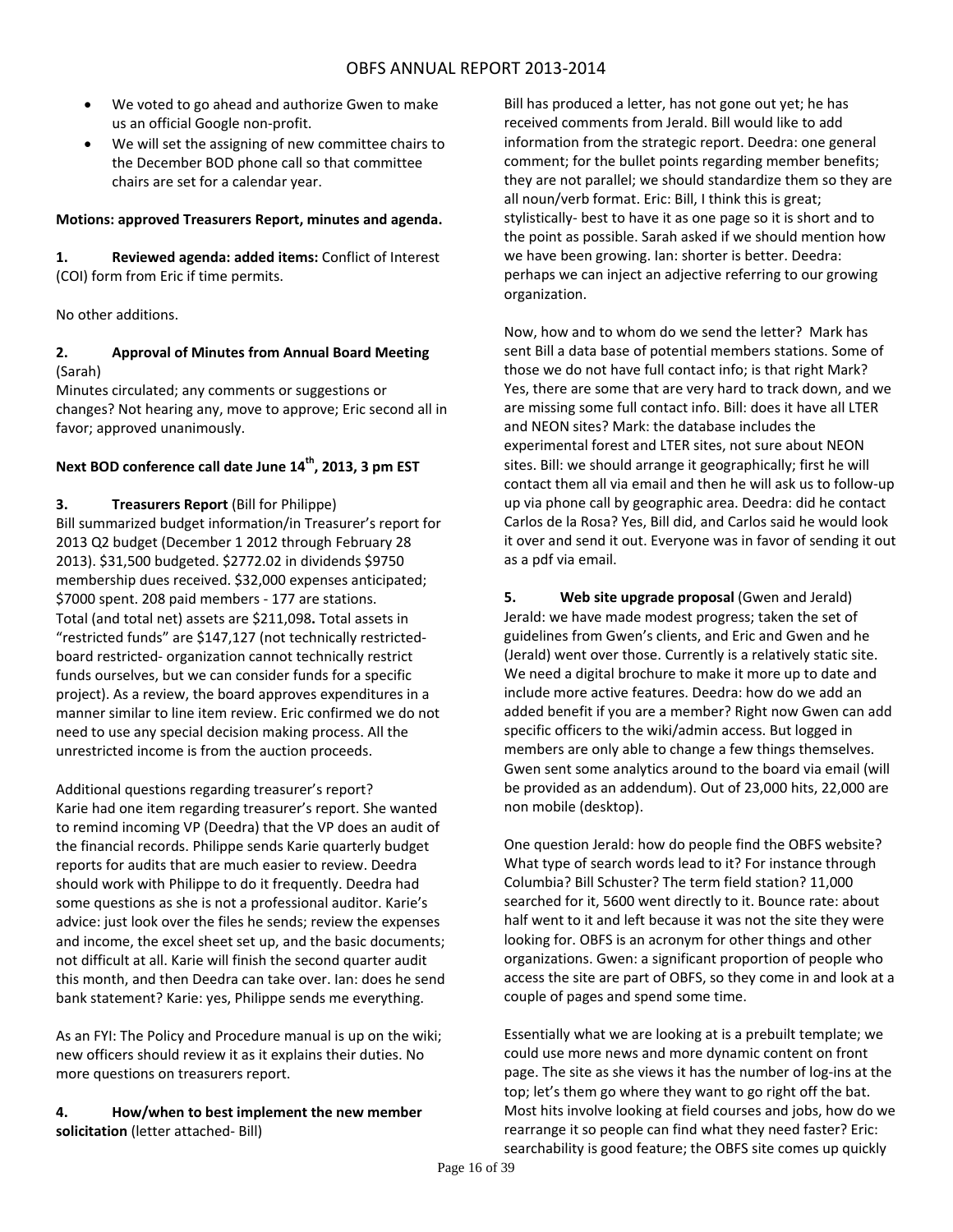on a Google search even though we have the same initials as a few business and financial services offices. What process would speed up the site? Right now our news items don't have a nice clean address; we have a long link of gibberish. And in the upgrade we have lost a couple of features.

How do we proceed? \$2500 cost from Memberclicks and we need to help pay her for her time to upgrade. ‐The board asked Gwen if she will circulate a price quote. Gwen: sure ‐ she needs to find out if it is \$1500 or \$2500 (not sure of the costs of doing the map). She could send an invoice saying this is what it would take to add various components. It is extremely important to have a functional website that modernizes over time. Bill would like to support an upgrade with some new features. Gwen: the website now supports special characters (new feature).

Brian: all marketing efforts should be directed at the web page. Bill: Gwen and Jerald will develop a proposal on what to do as far as cost; we can convene if needed to vote on it. Eric: most important thing to develop is the web page; it is our front door; we should spend money on it. Does the website need to be done before the letter will go out? Gwen, it might be a couple of months; depends on the line in front of us on Memberclicks as Gwen and Jerald are able to get updates, new member can see changes occur. Deedra: is Gwen getting paid for it? Not yet. We are saying she should be; that is the point of the proposal; she has gone way above and beyond.

Bill: our 990s (non‐profit tax documents) are on line for the public view. Impacts our charity rating if our 990s are on line; more transparent the better.

**6. Strategic Vision document, RCN proposal** (Ian) Strategic vision document: getting great feedback from all quarters. Ian: we released the final report; will post it next Monday; incorporated a slight delay to generate some excitement; need to send to local papers.

Steering committee met in DC last week when NAML board was meeting; Hilary, Bill, Brian, Ian were in attendance. Sarah Oktay and Jan Hodder could not make it. Talked about the joint meeting with NAML and some follow-up. Ian had a meeting with NSF last week to talk about how we could start getting field station to work more effectively with other networks (NAML, EST, LTER, NEON). We need to figure out how to help field stations navigate these relationships more effectively.

Ian would like some feedback: NSF is taking steps in that direction; try not to be everything to everyone; may want to do a workshop to help scientists take advantage of the richness of data coming through NEON. This would not be to replicate DataOne; more on the visualization end; how will scientists take advantage of data out there? The US Forest service is very interested in that. Perhaps we should do a

workshop, maybe an RCN. Ian wanted to thank Brian and all the rest of the steering committee for their work. Bill: Ian what do you think about a time line for the proposed workshop; will we know by annual meeting? Ian had a meeting with the Forest Service; he will get them a draft; once there is an agreement with the Forest Service, it can go to NSF; should know a lot by annual meeting.

Deedra: to what extent are OBFS stations involved in programs that offer international opportunities in STEM fields? We always keep the international angle in mind if we can. Jerald: that shows up in the website matrix that Gwen sent out; we get lots of international attention.

The Mountain Research Initiative (MRI) reached out to Ian to find out what organizations do mountain research. He encouraged them to come to OBFS. The MRI is organizing a meeting in 2014; he asked them not to overlap with OBFS.

Jerald had to leave the call.

Could everyone open Bill's document (FSML strategic Vision press release) he sent on Monday? It will be on website; we will have an executive summary available as the entire document is relatively lengthy. Don't forget to send to our media outlets.

**7. Development committee report** (Brian)

Builds on what Ian mentioned with the strategic vision. The Development committee has been meeting over the phone approximately every other week or so or at least monthly. We have developed an internal document as to our needs: we are targeting a document detailing the duties of an Executive Director and hope that would enhance/drive our mission. Four of us met last week to discuss next steps of the document. Brian is working to have it completed by Friday the March 29 deadline; official job description as well as a 2 year work‐plan that Ian suggested. Both of those documents are important for fund raising and friend raising. He is working on the draft; then we will bring that document to the full board. Number of methods for fundraising; such a nominating one or two super donors from each stations donor pool who could kick in a larger base amount; asking field station themselves to donate 5 K or so; doing a field station safari (which could be auctioned off); etc.

Brian: the timing would depend on doing some friend and fundraising along with September 2014 meeting in Boston or some type of a friend raising event in Boston in 2014; proximity of people who would be interested in linking with OBFS and NAML.

Bill: spoke to Richard O'Grady; AIBS would be happy to provide housing of the person; one year up again for lease; they would love to know by then; they could give us space at \$30 per square foot, plus they could provide admin support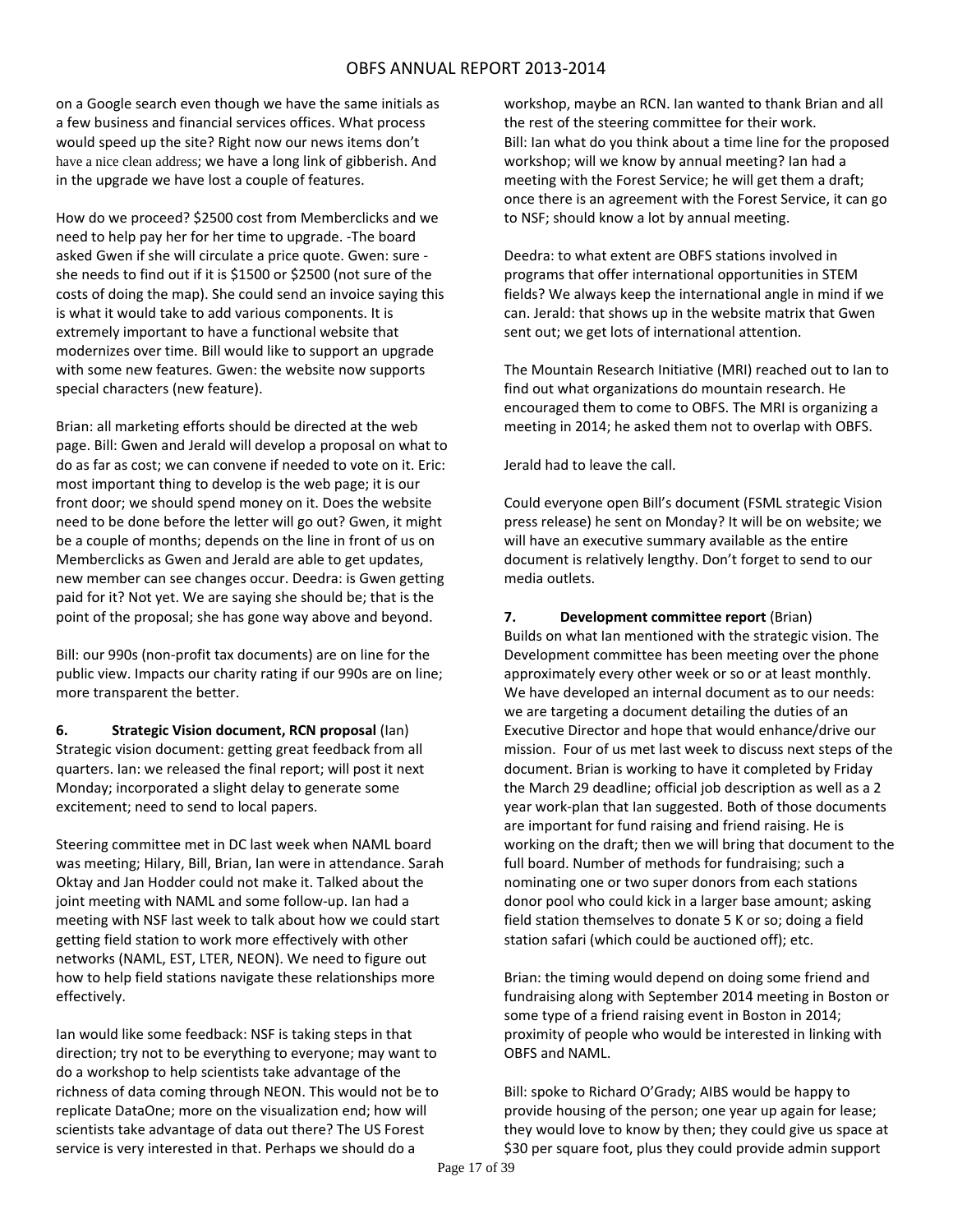and video conferencing, IT, etc. Some advantages obviously for being in Washington; VA is near DC; they are opening a metro station in Reston; Downtown old main office is not ideal. Eric: Reston is a great site, much better than the old place. Brian, Bill mentioned that we should talk more about the NAML link‐ NAML is looking for more of a clerical support person; should we share an ED? Does not look like they are going in the same direction, so will abandon sharing an ED.

**8. 2013 Annual Meeting 9/19‐9/22 at SWRS** (Karie) Karie has been leading the charge. The registration is up online along with meeting information. Deadline is August 20; Bill sent out an announcement in January announcing the meeting. Now we can register. Karie thinks we will get the agenda finalized next month; they are only looking for full information on 3‐4 more concurrent sessions. Who will present the 2014 meeting at the 2013? Bill agreed to do that. Deedra mentioned that she had contacted John Kress from the Smithsonian who works on DNA bar‐coding; he has not answered anyone's email message; he was going to Myamar soon, so it would be good to get a yes or a no from him as to whether he could be a speaker at the annual meeting.

Ian has a great back up‐ deputy chief of the National Park Service; he implemented changes to bring science to the parks; involved with Acadia Research Learning Center; lots of biodiversity research training. Ian is trying to get some of these upper level USFS people to come and talk about some of their R&D needs. Deedra will contact John and get a yes or a no.

We asked Karie to update us on the topics.

Philippe suggested intervention ecology session. New member's orientation. Dawn suggested fundraising opportunities for small field stations, she will lead that. Ian: Public Land session. Gwen: another social media concurrent session- always helpful. Karie put out an announcement for another 10 day window asking for topics.

## **9. 2014 meeting‐ joint with NAML at Woods Hole 9/20‐24** (Bill, Ian)

Ian has talked with Ivar and Jo‐Ann Leong about that meeting; good strategy to have a large enough committee that we would be able to take care of the programs and logistics in the absence of a host station. NAML thought 20 people would show up‐ maybe 30. Question from Eric: NAML has a small annual meeting of their board and regional meetings at their facilities, which one is this? Is this their "off year" for their annual meeting? And if so, then is this coinciding with Northeast regional subgroup? Brian: yes that is right; this is the regional group meeting year; so we will only have the NE NAML members there.

Gwen: several international stations wanted to come to the 2014 meeting and thought it would be worth the trip; is there a place/person to be directing them to so they can get a spot?

Carlos de la Rosa‐ head of international committee; he was going to work with Philippe.

Eric: it sounds like we will be doing most of the organization; maybe we should start doing it earlier than normal? We need a local rep‐ Sarah agreed to help. Alan Kuzirian who is associated with the Marine Biological Lab in Woods Hole and part of the Northeast NAML group and would be willing to help us with preparations‐ Karie has agreed to be on the logistics committee too. Deedra and Ian also will assist with programming and logistics as needed. Ian and Ivar will pick one other person from NAML to be involved. We will bring Alan K. to our OBFS to SWRS so he can get an idea of how our meetings are conducted. Sarah will visit Alan K in MBL. Sarah can arrange for a tour of the Nantucket Field station as a field trip.

Ian had to leave the call at 4:03 pm

**10. Future meetings** (proposal attached‐ Karie) Ian put in one for RMBL (see attached included as an addendum to these minutes), there is also interest from Central Michigan at Beaver Island from John Gordon for 2015. Central Michigan has a160 seat auditorium; beds for 110 people; he wants to run it by us; David White‐ it is a beautiful place and there are camping and hotels nearby if we ran over 110‐. OBFS has never held an annual meeting there. David White mentioned that one drawback is that to get to Beaver Island you have to fly or take the ferry‐ 2.5 hour trip; flying is 10 minutes. We need a cost option on getting over there.

Brian: Karie and Bill; do we want to target one or the other for 2015 or 2016? Normally we go 2 meetings ahead‐ sometime between now and September we should reach a decision on 2015. Eric: we should solicit a complete proposal from Central Michigan; if we don't have other complete proposals we should take Ian up on RMBL‐ the last time it was at RMBL was in 1989. Info: from Bill; main meeting place has not been built at RMBL. Because of that we should encourage Central Michigan‐ maybe 2015, RMBL 2016. As a side note we may decide we want to meet with NAML more often.

## **11. Nominations for officers, review of Committee Chairs** (Ian, Bill)

President, Secretary and one member at large up for nomination‐ will need to be voted on this year (in Fall). We need to renew Gwen's position which officially runs through 2013; usually do it every other year. For the president's position‐ one thing to think about, we trying to establish national stature and need someone who can really move this organization forward; they may be even working with a new Executive Director. Ian will be in charge of the nominations.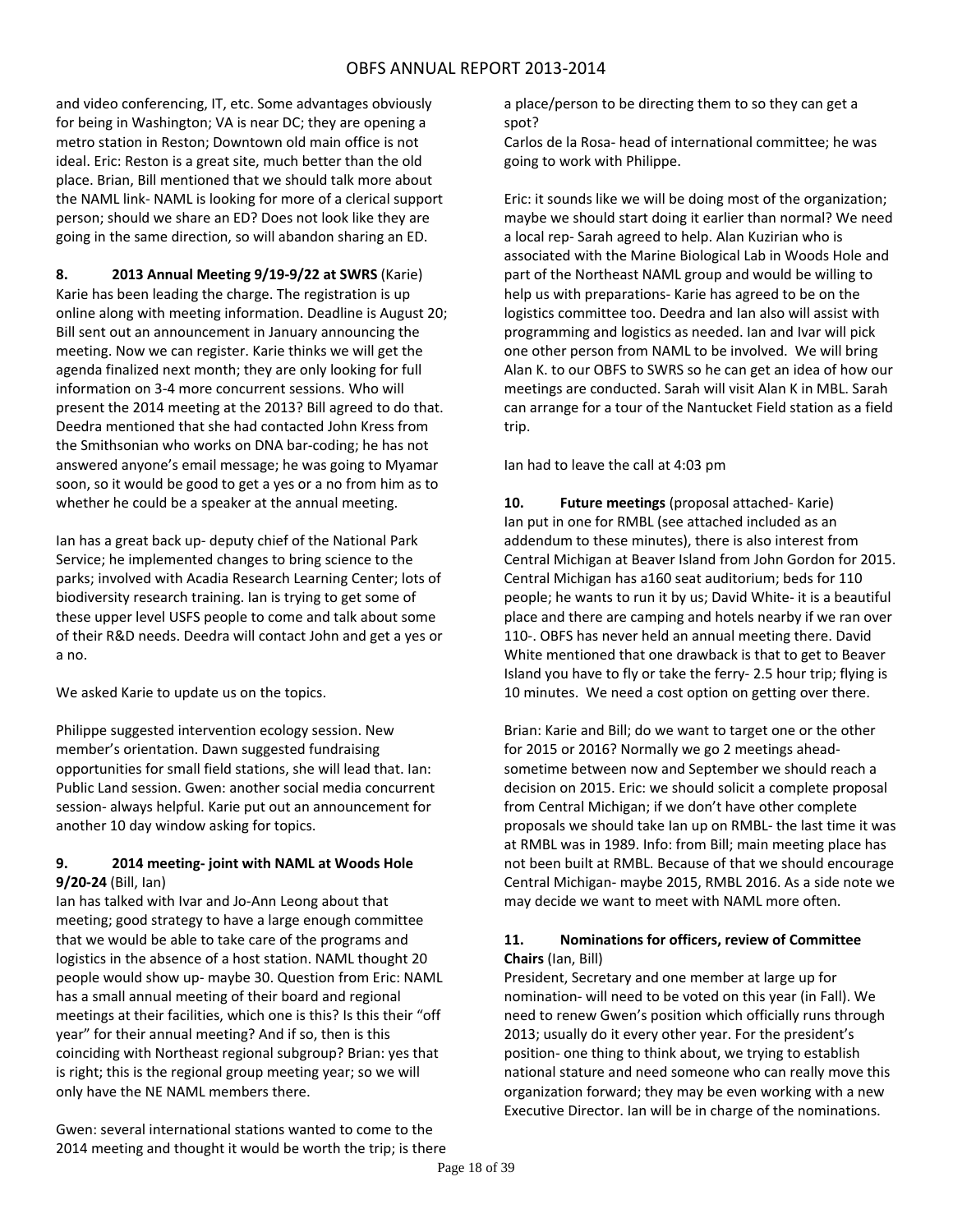In terms of the committee chairs; executive committee need to review committee chair assignments; we need to set a date of May 1st to inform committee chairs that they are still on board. Then new assignments should be done at the December BOD conference call so it would be clear that one is serving as a committee chair for the calendar year for the committee chairs; Bill would like to move back to that.

## **12. Early career representative to the BOD** (Stacy)

With Stacy gone Bill will table it but we should make sure to get a young person or two to our meeting in the Fall; invite people and help with travel costs; Stacy should have a proposal for us to consider for the next meeting.

## **13. Conflict of Interest (COI)** (Eric)

Eric has circulated a COI statement for us to review; we need to check it out; usually should have at least the officers sign it; occasional thing that needs to be disclosed should be no problem; nothing to worry about; we should report it; Bill will review it compared with his COI; he encourages everyone to look at it; Eric is happy to continue to shepherd it through. Brian read through it and really likes it as is. David thinks it is consistent with what other organizations have. Eric will track

the changes and update, and we will see if we want to adopt it at the next meeting; make it an annual disclosure. Any new business??

Gwen has one quick thing.‐One of the issues with the current website vendor is that we are limited to 10 email addresses. We have way more than 10 officers; if we apply to become a recognized non‐profit we would have extra buttons and whistles; we would also have unlimited emails. If we become an official Google non‐profit, what does that mean? What would normally cost us an extra \$300 would be free to do as a Google non‐profit. We could have a YouTube channel and other Google products without advertising; once we are certified as a non‐profit. Eric: so there is no commitment? She does not know of a down side. So do we need vote to approve? Nope, go ahead; we are fine with moving forward to become an official Google non‐profit.

Adjourned at 4:22 pm EST

Respectfully submitted, Sarah Oktay, OBFS Secretary

# **OBFS Board of Directors Meeting Conference Call 14 June 2013, 3:00 pm EST**

**In Attendance:** Brian Kloeppel, Eric Nagy, Sarah Oktay, Gwen Pearson, Bill Schuster, David White, Mel Dean, Carlos de la Rosa, Stacy McNulty

## **1. Agenda**

No additions to the agenda.

#### **2. Review and approve minutes from March 15 meeting** (Sarah)

Eric moved to approve corrected minutes. David seconded, approved unanimously

## **Date of next quarterly meeting: Wednesday September 18, 6 PM at SWRS**

## **3. Treasurer report‐ Q3 budget report** (attached; Bill for Philippe)

Income for FY to date is \$30,000; \$27,000 in dues; we have received more than expected in investment dividends. We have expended or encumbered approximately \$19,000. We have \$6000 available in the budget for international travel support. Originally we projected a budget of \$26,000; currently anticipate \$32,000 total expenses; roughly on schedule for budget projections.

No questions on finances ‐ we are operating within budget.

David: In the budget is a small amount, \$250, for Annual Report/Newsletter. Do we need that? We do not have the same expenses as we did when we sent out snail mail newsletters. Decided to leave it in and reconsider removing it in our next budget cycle. Brian brought up that we have a separate area in the budget (line 24, \$200) for Survey Monkey.

## **4. Web site upgrade/update** (Gwen)

She sent around an update. At this point we are 99% done; hopes we are happy. The biggest changes are to the front page and to the header. Logins are more obvious; there is more dynamic content; field courses are more obvious, and she is getting some good feedback. She will skip over the details ‐ refer to her report. She is changing how members, nonmembers, and individual members interact with the site; three different websites based on the presentation and the log in.

Three things are still outstanding for the website. First, calendar is weird; clunky form for Memberclicks, and she can't change it; she put in the report that MC will update that design. Second, and still needs to be done, there is a problem when people log in; sometimes it asks you to log in a second time; she is working on that. Third, she finally got Google for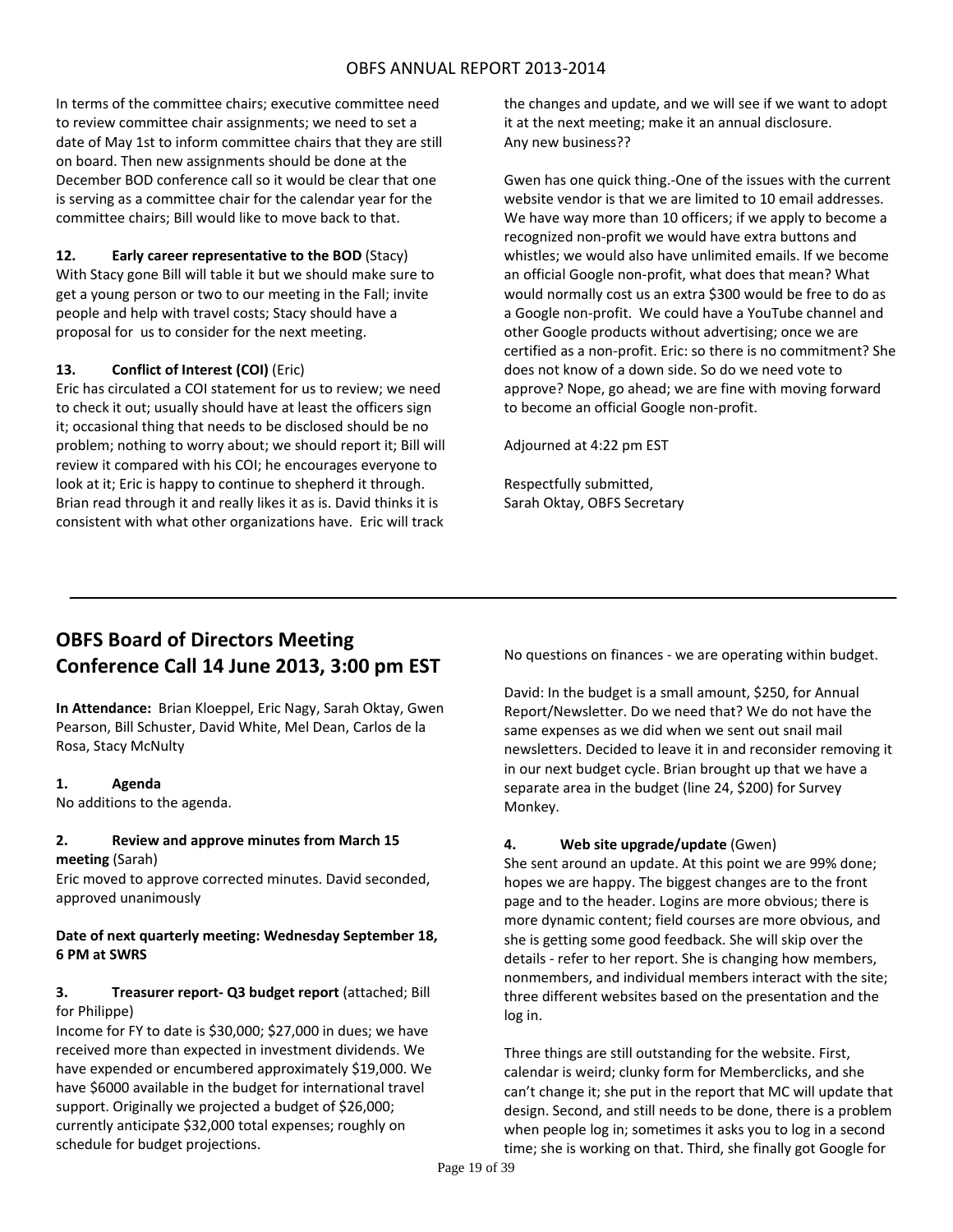nonprofits set up; limited to 10 email addresses; once she gets the Google email; will be a lot easier for all of us to see who has what email address; right now only she has the email access.

Mel: RMBL used Google for nonprofits while she was there. Gwen's answer: getting verified was the hard part. We also did a lot of work trying to reassemble the "How to Run a Field Station Manual" that is now available on the wiki site. Gwen sent a link so we can start editing and uploading files. Eric: this is phenomenal Gwen has done an amazing job; very happy; he loves the field station manual. Gwen: Thanks! Right now we have two wikis. At our wiki sites we can put interactive live material BOD general one: our conference call and documents.

How to run a field station has its own separate wiki. We can share these documents behind the member log in so anyone can edit it. Mel has volunteered to take charge; how to administer it; develop a timeline. She was willing to devote some headspace to it. How do we go with this? Gwen and Mel will come up with a plan and report back. Make sure to tag correspondence when we need input.

Memberclicks is good at adding new members and great at managing our database. Google wiki sites very easy to use. **Eric moved that we issue a payment to Gwen for her work on the website based on her submitted invoices. Approved unanimously**.

We have over 200 members now! This total in dues includes both individual members and stations: 184 station members, 35 individual members, 66 members have not renewed.

## **5. Development report** (Brian)

He distributed the current version of our development document and what it includes: work plan, budget position, description, etc. The goal is to fundraise approximately \$750K, which is a rough number that should allow us to get through a three year budget. He would love any specific comments; the development committee will be meeting the at the September meeting and perhaps before by phone; need to have our first fundraising event summer 2014. This is the first time David has read through it; he has a few edits and word changes. Bill encourages everyone to review it, really important junction; need everyone's input! Gwen had one question in relationship to our donate page on the website: we have a page that asks people to donate. We can be more subtle, and she can try to include a statement. Her question who is the go to person – answer Brian. She needs a paragraph of info on where \$\$ is going. Brian will run it by the group. Very important to coordinate website with what we are doing, need to be consistent with our messages and goals. That is why it is good for the group to go over what Gwen has written; we should have a page on the web site featuring development targets. 1. Restricted fund 2.

Executive Director position: The development committee thinks we need something on the home page leading to our document; could it be a news item? Gwen: we can put it anywhere except as a new sidebar box. But can be added to menus or added to a specific page. Currently it says: "If you join, it says we are a nonprofit, give us money." Support is a better word than donate. Have we taken in any money through the function? This works for the auction if you don't have a credit card at the auction, generates a separate type of receipt so we can keep that separate from membership. Brian will follow‐up with the committee‐ open doodle poll. Within the next week get comments to Brian so we can have an updated document. Good job Brian!!

## **6. 2013 meeting 9/19‐22 at SWRS** (Deedra could not be on the call.)

Dawn is doing a great job on the agenda: at a glance version and detailed version. So far registration is low after our first email notice. Carlos has a report for request for travel assistance; \$470 request for Mel; John Haley from Greece needs assistance and requested \$1700 (plane and registrations). Robert Faulk asked for travel funds for Kate Crane (new station in Ireland) of \$1660 for travel and registration. We may remember Kate who came last year. Eric: do we have a formal prioritization process? We started offering travel funds to officers and board members and special guests and people who are part of the program; we need to be careful regarding paying regular member and potential member travel costs.

People are in agreement for adding this to the budget. We should have a formal committee headed by Carlos that would decide democratically the appropriateness of releasing the funds on a case by case basis. Dawn has listed this on the website for the meeting. Currently we request a letter, not very formal process, and it is first come, first served. Lots of small station directors in Costa Rica would love to come. Others in developing countries may have a great need. We would need to wait until all applications are in before granting funds.

Mel: maybe we should designate different geographic areas for the awards. We should set a deadline and have categories for members and new members. Eric: we need to be up front and transparent and let people know these funds are available, for instance have a different category for BOD and special guests. Carlos: could we work on a document to make this a more regular and transparent process and include this opportunity in the announcement of the meeting? We should list requirements and deadlines, close the application process, and then the international committee can rank them in order of priority to determine who can receive travel assistance.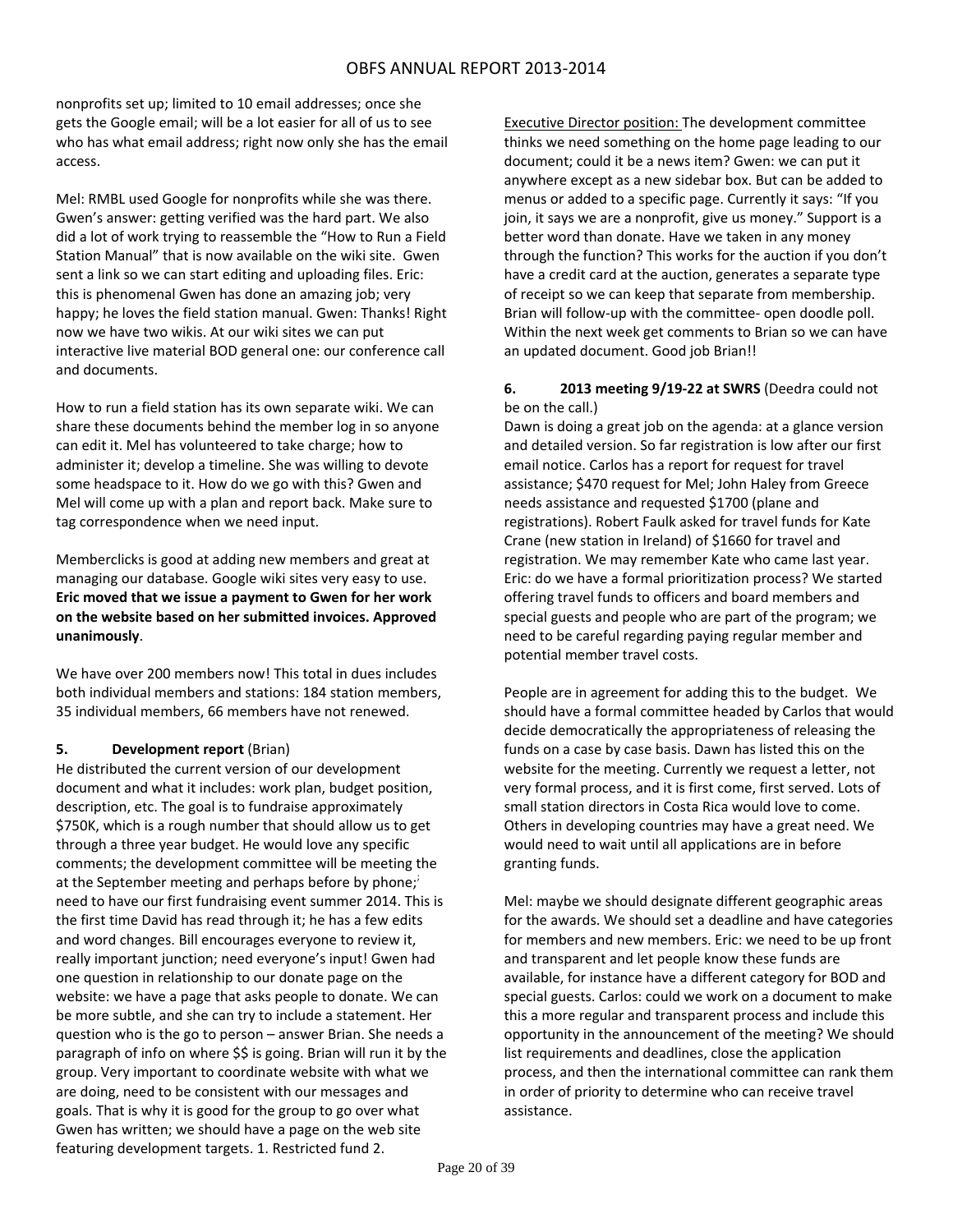If you have been supported before you should not get it every year. Applicants should be required to be OBFS members. We need to formulate an application document that includes the process and criteria. Carlos would be more than glad to write this up. What do we do with the applicants for this year? Check in the notes, first come first served; Carlos can seek additional advice. If Ireland paid its own way last year, both are good requests. He does not have any concerns. He did not know that Kate Crane came last year. We are at 94 days out‐ very soon; people will need to get tickets soon. Eric proposes that we make request part of the registration material‐ need to register by June 15<sup>th</sup>- then make a request for funding. He is fine with the two requests‐ came last year; are they both full members. Their "almost station" was and is a "paid member" Bill visited them in Ireland; no actual site.

Bill is looking at where it is advertised under the SWRS meeting site; please note limited travel funds are available. Contact Carlos. Set limit of \$6000 with only airfare and registration paid. We will not guaranteeing every penny: airfare and registration only although we can confirm that with Philippe; we have one request from Australian speaker (Hobbes)

## **7. 2014 meeting‐ joint with NAML at Woods Hole 9/20‐24**

Any further progress? Two NAML folks will attend our conference this year: Ivar Babb and Alan Kurakusian. We'll have a planning session with them while we are there. We need to find time for that. NAML meeting is this fall; Woods Hole meeting; larger program committee; so everything can be accomplished: Ian, Deedra, and Sarah (and Karie); 7 person committee. Sarah had not gone over to WH yet, but will.

## **8. Early Career Rep to Board** (Stacy)

Early career rep to the board; request from a graduate Southwestern Alaskan field station (Stanford). We agreed to pay the registration cost. Not quite the same as having a student rep on the board. Stacy talked to Zach Thomas (Tom Arsuffi's student); is he still interested in being an early career BOD member; would that still be appropriate? She has not heard from anyone else; had not put a broad call yet; just fishing so far. Should talk about it more broadly at the business meeting? She does not have a backup person. Anyone know someone in field station administrations? Need to get young people involved; most of us are mid to later career; need input from early career faculty. Eric on David's point as to whether we looking for people who are just coming to the meeting or those who are coming to the meeting and willing to serve on the board and provide feedback? She talked with someone who has done this for another society. They have lots of good ideas; there are many models out there. Eric: this seems to be a cart and horse issue; would we want to target a younger person who is already coming to the meetings?? It seems awkward to him

to recruit someone who is not involved in the organization. David was concerned too, we are a group of stations; would we just be talking to a single user?

Eric does not want to be a wet blanket, but he is curious about the path. Stacy's counter point is that she sees no student rep at the meeting; do we have a place where we can invite more early career folks‐ is this something that the board is interested in; maybe not a board position? Trying to increase diversity and allow someone to contribute at a higher level. If we don't have a specific person; maybe we can gestate this and ask people in September; create a user's list of people who may want to be involved. Sarah contributed an idea from Mel: perhaps we should solicit younger scientists and users from each meeting location in order to increase our diversity and exposure and input from young people.

Stacy: sees no reason why we can't recruit someone; would be great to have an opportunity to have a committee that focuses on needs of someone who uses multiple stations that comes to board with suggestions and input on what the needs are. Discussion between Mel, Stacy and Sarah: Would this be a PhD student level person? Most likely the primary group targeted would be graduate students who use field stations although it might be a good idea to figure out a method to include people who are using field stations in a non‐traditional way such as our community partners. Stacy does not want to define it narrowly. She is hoping the potential for Board membership would allow them to grow at a key point in their career. Mel: PhD students doing taxonomy related research are frequent users at multiple stations. Stacy: we should think more broadly about good candidates for our board or people we want to encourage individual members to our meetings.

This idea that has merit, but we need to grow it a little more. We should start to think about who we want on our board. Many non‐profits invite all kinds of people to their board; maybe that fits better? So we need to talk as a board and an organization about expansion. Do we want to take advantage of people outside our board, and how do we attract these people? Should they be younger scientists and field station users, or do we look farther abroad? Stacy: we need diversity in thought in our board and in general. We should encourage the undergrads and grads out there that can tell us what works best in the support of their goals. We also may need to show our relevance to the larger community. By incorporating younger members into OBFS, we can keep engaged, but we need to have a two way communication. This is an opportunity for younger users to contribute and also strengthen how we can help them in their careers.

We will put it as an agenda item on board meeting but we made need a break out session; Stacy and Sarah will work on it. We should come back to the general meeting after the breakout and present to the membership and the board; we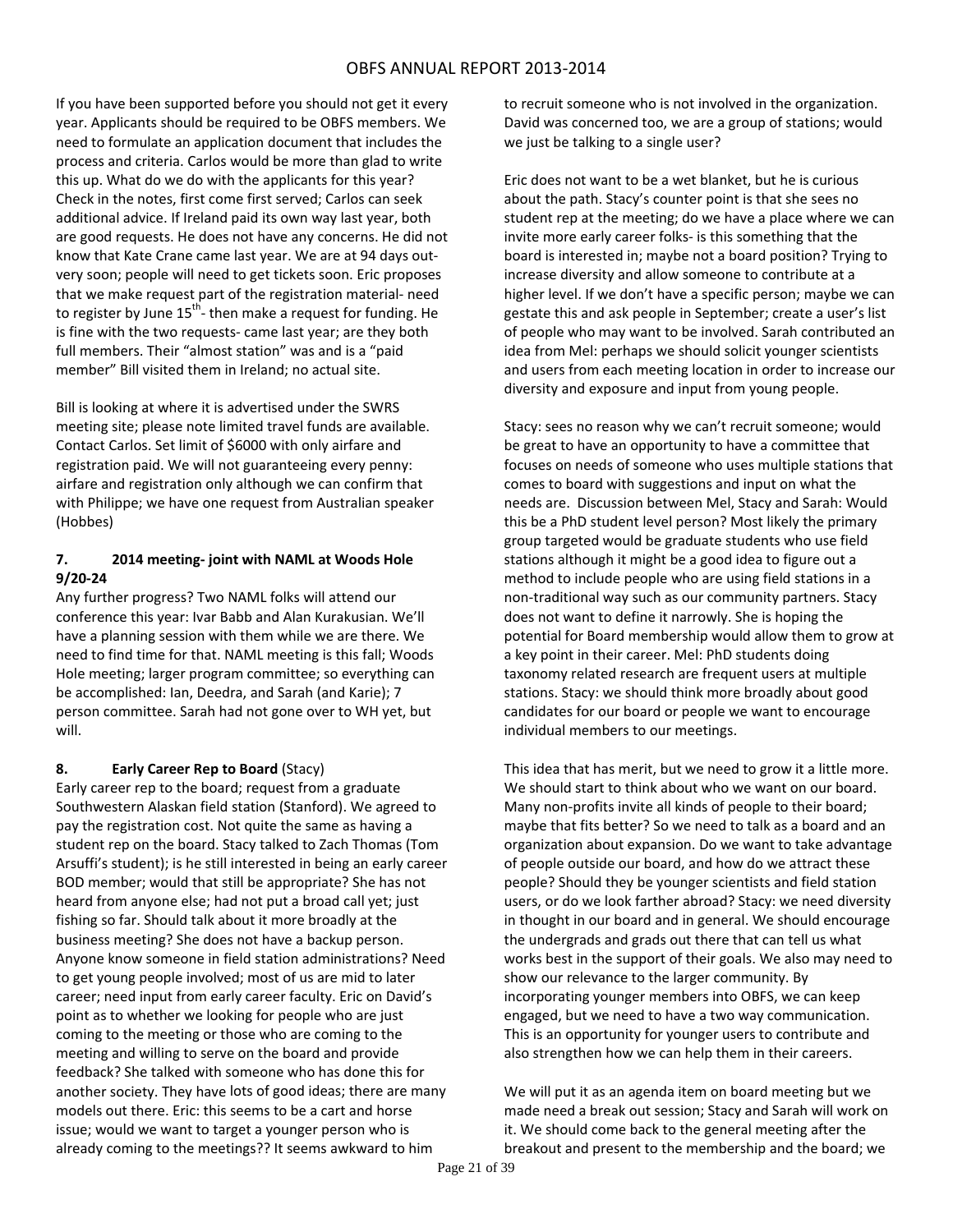could do that on Sunday. Bill and I are happy to help Stacy with this; would it work in New Member support session as an add‐on? Let's try it there and then decide if we need to meet again during some down time. Any other questions or comments: no?

## **9. Congressional Visits Day** (Bill)

The reverse congressional visits that we are co-sponsoring with AIBS in which participants can sign up to get one on one online assistance on how to meet with our congressmen and/or their staffers, Great idea; work with AIBS on this. We need to take part. David participated in a couple of them. Carlos had a congressional staffer visit to La Selva; not field people; but really interesting conversations. Bill and Brian will participate in this years' AIBS Congressional Visits Day. Both Bill and Brian will write a paragraph review of the process for the Board.

No new business.

Adjourned at 4:15 pm. Respectfully submitted, Sarah Oktay, OBFS Secretary.

# **OBFS Board of Directors Meeting Wednesday, 18 September 2013, 6:45 pm Southwest Research Station**

**In Attendance:** Brian Kloeppel, Sarah Oktay, Gwen Pearson, Bill Schuster, David White, Deedra McClearn, Philippe Cohen, Mel Dean, Carlos de la Rosa, Stacy McNulty; **Absent:** Ian Billick, Eric Nagy, Jerald Dosch. A few people were in the audience.

## **1. Agenda**

No additions to the agenda.

## **2. Review and approve minutes from June 14th meeting** (Sarah)

Minutes have been reviewed by BOD; formal vote to accept will be at 8:00 am Sunday morning.

Date of next quarterly meeting is proposed for December 12 2013 at 3:00 pm EST.

## **3. Treasurer's report** (Philippe)

When the restricted fund was originally set up, we decided that when it reached \$250K it was time to start making some decisions on how income will be used. That milestone should be reached this year, so what types of programmatic things do we want to do? How will we make those decisions?

We looked at the bylaws, and there is no clear documentation on how to proceed. We need to bring the issue to the membership and set up some way to have the conversation. Bill will broach this in the President's report because we need to get the membership on board. Brian thinks we need to see if the membership would give us the ability to make this decision instead of going to the whole membership each time. Do we want this to be done by the executive board or full board? There are 6 voting members on the executive board; we could propose expenditures go to board and then to membership and then we vote, OR do we trust the officers to make these decision?

If we are successful in fundraising, do we want to use those funds in challenge matches to hire an Executive Director (ED) for 3 years? The BOD could spend all of those funds on an ED position because the money does not go into an endowment.

Sarah asked if there were a minimum amount we need to keep invested? Philippe said one year's worth of operating expenses is about \$25‐30K. At the end of the year, if the budget is the one we pass, checking has \$12,500 with \$35,000 in CDs. There is no problem in that respect. It depends on the size of the organization. Right now we are easily operating within our expenses. We are beginning to spend more money for travel, so the amount that we would want to hold in reserve is a good discussion. Philippe doesn't want to see the board go over budget. We should have 2 years operating funds intact and saved so with \$250K available, \$100K could stay and \$150k would be spendable. Thus we should not propose expenditures that leave us with less than \$50,000‐60,000 in place.

Planned giving for OBFS? Some of our members are getting older. Not a big deal, but it could be a feature in the program. Bill: When we are off the board; would we trust 6 elected officials? Sarah: do we need nimbleness to react?

Brian: we still have an obligation to meet with the membership so that they are involved. Our members are used to annual updates; they might want to know if \$150K will be used and how. We need to warn membership sooner rather than later if we plan to have a large expenditure.

Sarah: how is the membership engaged? Philippe: it is highly variable; sometimes he gets lots of responses. It is also very hard to predict; driven by people's daily work stresses. Legal issue: Are we allowed to email vote? Does that require a change the bylaws/ (Sadly Eric is not able to attend). The annual meeting is the best way to get input, but not everyone comes although we have a quorum at the meetings. There are 100 stations that are still not here that concerns Bill. We should not take away a reason to come to the meetings. Stacy: it still is a major shift; there is an opportunity to say something at this meeting. It is very important to bring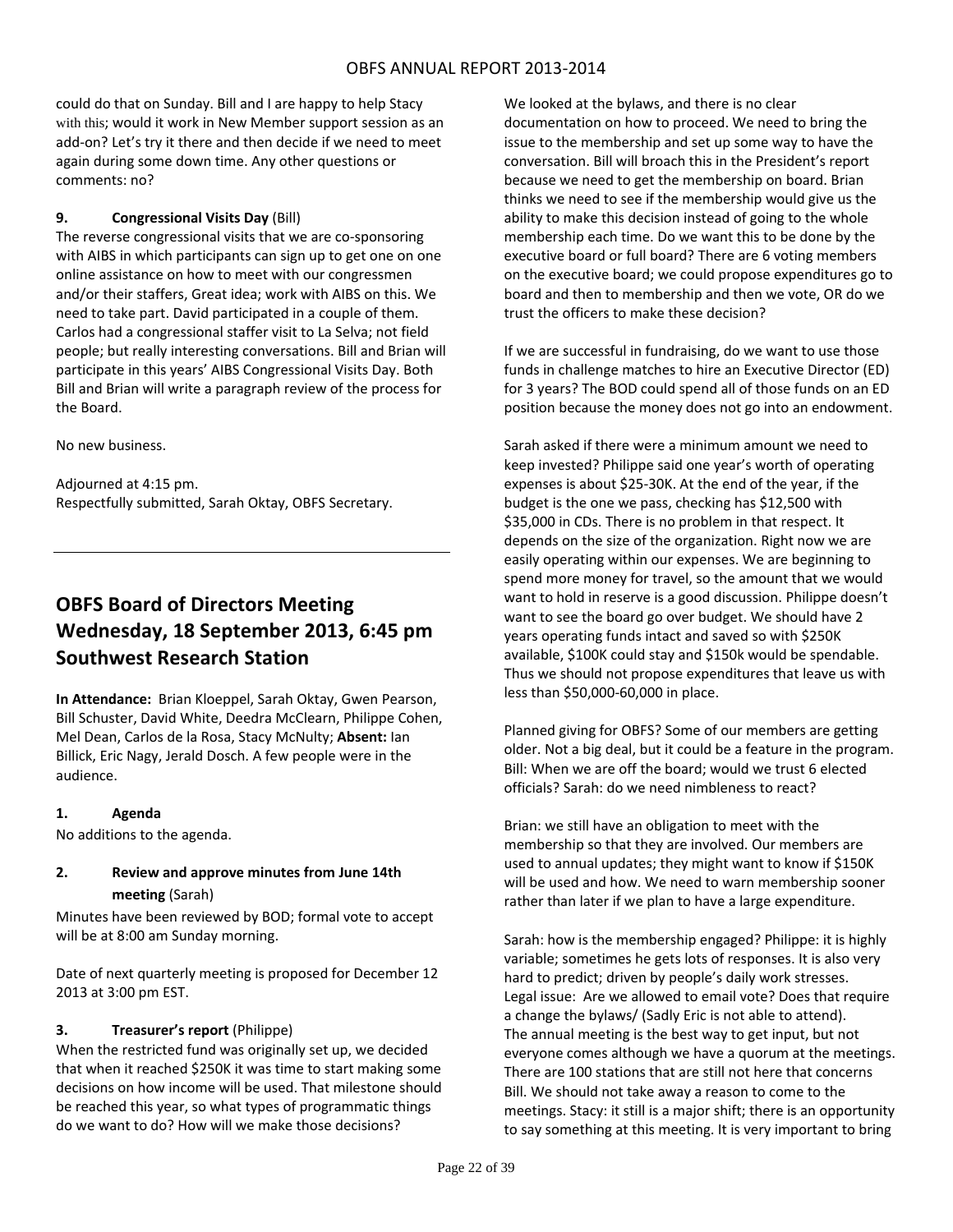this up at this meeting and to warn people of what we will be doing at future meetings.

Continuing with treasurer report: Bill likes the new format. One minor issue is that lines in the past will not match up anymore so it will be hard to import last year's expenditures into a new format or compare. We are proposing a new format. We like it. Easier now to see what kind of assumptions are being made; in some of the cells you will see formulas. With Membersclicks we have broken the 300 record barrier that includes 65 field station that have not renewed. YES!! Makes sense to keep them and pay an extra \$20‐30 for the larger membership database. A good reason to keep them in the database is for the auto‐renewal.

Sarah asked about a lifetime membership? Jasper Ridge could pay more than \$150. Discussion: this can sometimes set up hierarchies and really be problematic. It might make more sense after we have an Operating Director.

Would there need to be a fee in order to invoice for some field stations? It might be hard to make it higher dollar delivery fee; the membership fee is based on the annual budget. It is easy to justify a higher fee for field stations that have larger budgets. We will think about it and talk about it at this meeting. A Lifetime membership for individual members is a great idea. Gold and a silver separate field station levels. It is worth it, and we have time to do it.

Philippe would like to donate as an automatic monthly charge to OBFS. Make it a repeating credit card payment; if you go to donate, it asks if you want to make one time or recurring; it only does VISA‐ but will do debit as well.

Sarah: we should deepen and widen our description of items on the web site that are fundraising and donor activated. Gwen does not know what those are; we should bring her in now. We want to hold off in order to create text for the website. Then it has to be linked to the home page. How do you get to it? It should be on the home page now even if it is generic.

Carlos: two conversations: memberships and development. We need to make a decision on the memberships. We have the potential to diversity the types of stations: big, junior, and brand new. The \$150 membership cost is a big deal for new station that did not even know that OBFS exists.

Philippe will change expiration date from 2014 to 2015 if they are new. How do we like that approach? It gives them 6 months free ‐ a grace period. If a station renews its membership late it does not give the station a free year because it causes them problems in invoicing.

Stacy asks a point of clarification: when did the membership fee go up? When Brian was president it went from \$75 to

\$150. Stacy: Do we have a plan on what the membership fee should be? The thought was to keep it where it is; but if you are provided more services this is a great justification to raise the costs. Philippe wants a structure to make sure it is not a barrier. The membership fee needs to be low enough for all field stations.

Carlos has a new idea: there are about 100 tiny field stations in Costa Rica. The majority of those are not what we would imagine a field station is but they have intention to attract researchers and \$150 is a big deal for them‐ mini network of field stations that are categorized by this thing can't come to meeting and can't come to full membership. What they want is a pin in the map. They get a little exposure, they get info we all provide. They could pull off a \$200 fee as a set and maybe we could do that with fewer benefits. He is doing it in Costa Rica in their region 6‐7 sites. OBFS would benefit from having them. Philippe: a reasonable idea; but it could be problem for our database. How do we distinguish these stations from full memberships? It can be a problem that could create steep transactional costs for us. Second issue, at what point do those little networks reach a critical mass? We need criteria that we can use to access when they are small or large. Easy to see for something the size of UC Davis but difficult for others. It is an extremely powerful way to attract international members. Brian: we need some sort of a non‐ biased way. Carlos will put some of his ideas down on paper. Philippe: We have accepted requests for waived and reduced fees in the past, and perhaps we should use that mechanism?

Fee information: We should provide information on where your money goes when you renew your membership. Some of it goes to scholarships for small field station to attend. We need to communicate to members what the \$\$ buys them; perhaps do a pie graph of where our money goes. The single largest expenditure is to subsidize travel.

Sarah: we need new wording for "donate right now" button and page. Bill: we have to have a focused campaign, we shouldn't change the wording too much until we start dedicating the funds to a staff member position. We could designate several items that people could donate to sponsor a new field station membership, travel funds, money for young members, etc.

Do we need to look at advertising? Philippe is the first point of contact; three European groups here for the first time. The treasurer ends up being the first point of contact. He has gotten people to join.

Bill proposes we stick with Philippe's new format; with occasional comparisons with the past (few and far between). Auditing is now done on a quarterly basis. VP can't possibly audit in time. VP audit review: where are we on it? She has looked over it for the  $3<sup>rd</sup>$  and  $4<sup>th</sup>$  quarter and has only a small question or two.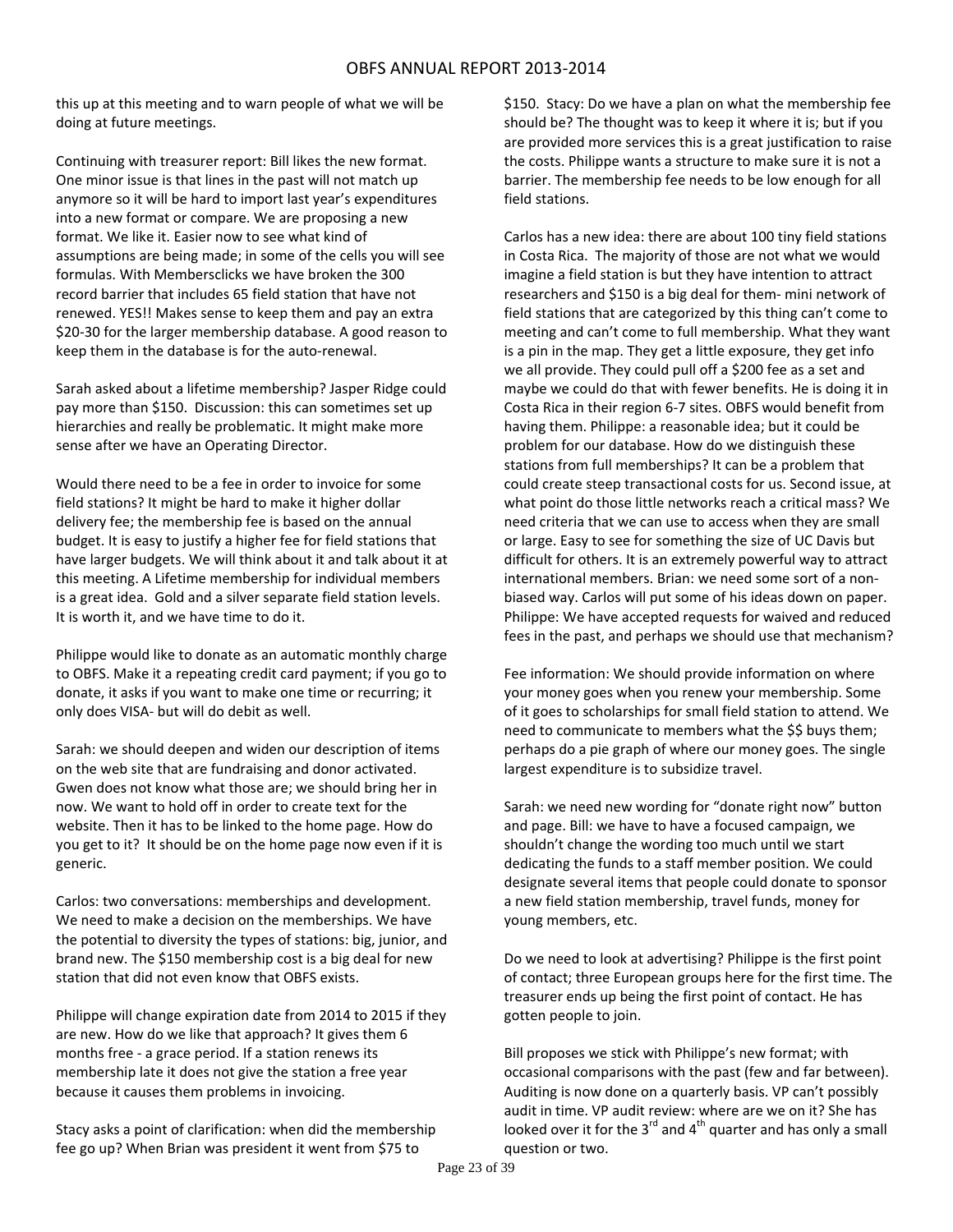Peter has an investment committee report.

Mel is giving OBFS back the travel \$\$, and it involves a lot of paperwork on her end. She was going to accept it only if her institution could not afford to send her. When the Human Diversity Committee issues that award, it would be better if it is issued earlier next year so that if they are a federal affiliate, they can accept it. Brian: the earlier in the year the better, a new chair would help that. There was a huge impact as it moved up the Forest Service so thanks!!

## **4. Development Report** (Brian)

Brian will recap: he will go back one year to the meeting in Florida where we had a discussion to initiate a development committee to start the process to explore an executive director position and a national office. We have 8 of us on the committee; we have gone through 12‐15 versions of the document. We have an external document that is an executive case statement. Bill and I had some donors review it; Bill and Brian still have to go through it one more time. We have created a 3 year budget, a position description, and a 2 year work plan. Fundraising and ideas: instrument on friend raising or fundraising in association with or leading up to 2014 meeting; 50 year anniversary is coming up. Historian is here; Bill and Brian will iron through the last set of edits for Board of Directors.

It is time to present this to the whole crew. AIBS would like to rent us office space. Right location in DC. Right now we are unsung heroes. Would be our voice in DC; all of us believe in field stations and in OBFS. Webcams video clips, ways to help us to make "the ask"; I mentioned my description of my talk with Chuck Savitt, co-founder and President of Island Press, who agrees with our approach and that we need an Executive Director.

Time for the Development Committee for the group to meet and have a plan before the Development Committee report.

## **5. Web site report** (Gwen)

99 percent done with redesign. Adding things like Philippe's request for a recurring payment. Lots of good feedback; should be able to do smart content. New and better credit card machine this year. State of the website: we are still working on it; does not have the monitoring software; she does have our traffic report: about 2000 more people; remarkable how similar to how the two years look; our referrers are Columbia 1) Columbia.edu 2). Roughly 35% goes to Google. Then lots of people just know where it is. About 50% have been referred by another website; second one is Facebook; twitter is #9; #1 is home page, then they go to news. So the more content, the better in terms of page speed; not what she would like; but the same or better as it was before.

She recommends we stick with Memberclicks for now if Philippe agrees (he does agree). For the service they provide they are remarkably cheap. Philippe is not all that happy with the bank they are using (Jefferson Bank). It is way behind the times. He will suggest they move to a different bank.

Gwen: how about the Google for non profits. That was a fiasco; she has spent months bashing her head trying to get it set up for them; its free, and you get what you pay for….she has submitted 6 grants, but she has submitted to the wrong thing; she has not given up; she wants her free map; original plan was to switch over to that for the mail system (can only have 14 people on an email alias and we have 15 people on the board). We have 2 Google sites; restarted the wiki on how to run a field station; it's ready but no one is using it yet. Other wiki has document are ready to go but few are accessing it. So she is looking to switch not just for the email platform, but for other services; we are beyond our free mapper function, can only map 200 points for free. Two things we can do: a GIS wizard that someone does; GIS or arc based; needs to be updated frequently.

She is using Batch Geo; nice search feature. Type in the beginning (using Ajax), and it will guess what we are looking for. If she can find the right paperwork to give to Google then we can get a free Google map, which is great.

The professional Batch one is expensive; students in GIS class could do it. Their calendar is crap on Memberclicks (on their list to fix). Memberclicks calendar one only our members can log into; we could use a Google calendar but difficult to monitor who posts to it. Give them a year to sort it out. Society for Conservation does GIS; (Carlos). Sometimes better to pay…

She will compare which will work better and when; update by December and decision by March.

**6. Current 2013 Meet at SWRS** (Deedra and Bill) Any last minute items? Not really except that we need to find time for a development committee meeting.

## **7. 2014 meeting‐ joint with NAML at Woods Hole 9/20‐24**

NAML has a meeting in Hawaii at the end of October (Ian is going) and in DC in March (Bill will attend); Ivar Babb and Ian are looking at joint grant proposals. Our committee is Ian, Deedra, Sarah, and Karie Slavik; we need to find time to meet with Ivar this weekend and partition out key duties. We are going to RMBL in 2015. We need hosts for 2016 and beyond. Nobody on the calendar. Would be great to do another one outside the country.

## **8. Early Career Rep to Board** (Stacy)

Stacy started this conversation and idea because we need more "young people" who are in an earlier portion of their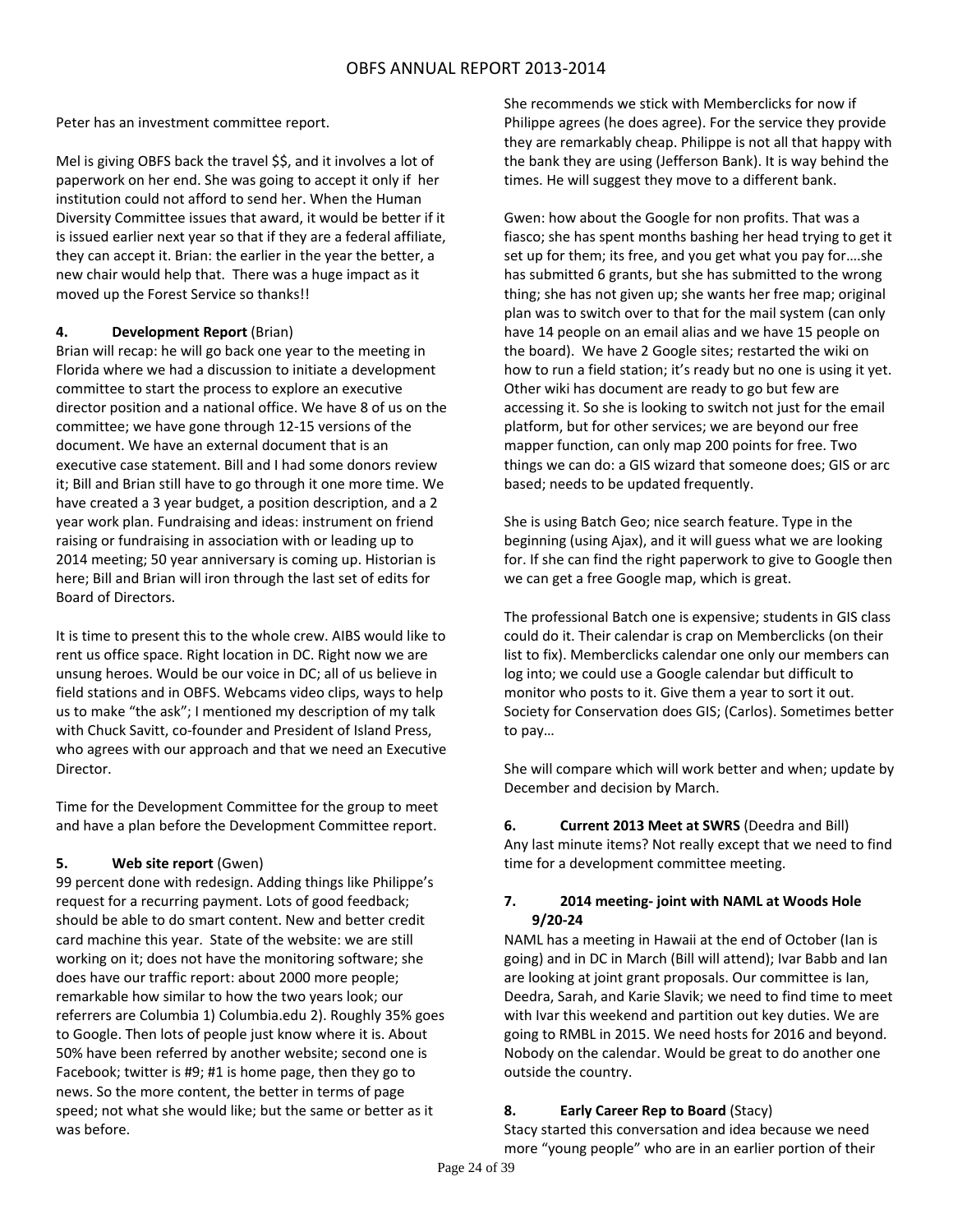career; as an example there are two people (students) who are starting a field station in Alaska who should be here. So we are considering having on the board a early career representative who would be rotating over time; they need to be associated with a field station; a non trivial problem for our somewhat aging governance, lots of OBFS stalwarts are retiring; she was thinking of asking them to set in on Sunday and get a feel for it.

Stacy: other things to add: yes, she does not have a specific proposal; try to incorporate young people into our conversations to see how they like it. Early Career ‐ not midway through the trajectory. Are we thinking about appointed or elected? Nominate to the board, review, and approve; Board invitations. Another thought, lots of committees on university level who appoint on a yearly position

No new business. Meeting adjourned at 8:30.

# **Meeting reconvened at 8:15 am Sunday 22 September 2013**

**In Attendance:** Sarah Oktay, Gwen Pearson, Bill Schuster, David White, Deedra McClearn, Mel Dean, Carlos de la Rosa, Stacy McNulty; **Absent**: Eric Nagy, Brian Kloeppel, Philippe Cohen, Jerald Dosch. A few people in the audience.

## **Next quarterly meeting 12 December, 3 pm EST.**

#### **1. Budget** (Bill for Philippe)

Not ready to pass the budget; defer to the phone conference in early October

## **2. Development**

With respect to development we have 4 specific proposals for discussion:

## **3. Voluntary change of dues** for some stations from \$150 to a higher amount.

Carlos: someone will want to do \$500 they could use the donate button. And each year, the station can re‐up for a larger amount or not based on their ability to pay. We were encouraged by the support we saw yesterday. Carlos will write up a proposal on sponsorship of small stations by other station. Ed B.: with the \$1000 membership, still a worth‐while thing even if it only lasts for one year. Damon: a concern, this may foster a split in OBFS between large and small stations. Bill: when NAML went to a tiered system they lost members. Ian we always have to think about what value we are offering member stations. For instance NAMLs dues goes to their congressional liaison. Ian can these extra dues be set aside for the ED so the extra \$850 dollars would go into a fund or kitty for the ED?

**Motion: to allow for a fixed higher amount of \$1000 for station to select online for renewals (voluntarily) with the extra \$850 going to the ED position; seconded, approved unanimously** (both points voted on).

#### **4. Online giving.**

We need a process for sending them a thank you for their donation. What is the level for when we send a personalized letter? Ian thinks it is \$250 Brian and Sarah work on the verbiage for both the website and for the letter.

#### **Moved and seconded and approved unanimously.**

#### **5. Executive Director position**

Does the OBFS Board of Directors support a decision to begin fund raising for hiring an Executive Director?

#### **Moved to adopt and seconded and unanimously approved.**

#### **6. Development committee fundraiser**

Proposed location in July on Nantucket. Mark Moffett: process question: should designate who signs off on receipts; one person should sign off on them, One person who is responsible for project management. So Sarah will be the project manager and will track the expenditures. Run it by Past President in case I have to go over on the \$15K budget. The BOD will agree to do that. Goal is the number of follow‐ up meetings; really a friend raising event, ideally want to cover the cost. Measure success based on our ability to get a follow‐up. Goal may be to get our first 10 champions. Who would do the follow‐up on the money donated? We are a little nervous about accepting incremental (smaller) donations. All about getting a \$600,000 donation; smaller ones can be a distraction. So if we start to get \$2000 donations, we may be trapped into the mechanics of the handling those.

We need a donor management database. One way of handling it, assign someone from OBFS who will manage it; spread out the post donation management. So for \$1000 donor near RMBL, RMBL director would follow‐up.

Carlos: essentially we are in the silent phase of the campaign; once it is public we will get some smaller donations. We should get all the money from a handful of donors. Optimizing the amount of money we are bringing in; looking at an angel donor.

Ask the development committee to develop a checklist of amounts and make sure someone is assigned to contact the donor every 6 months after a gift of \$1K; Leona Helmsley Foundation may be a good one to contact, we should not forget that foundations can be excellent sources of gifts. Damon: there has to be a huge number of stations with connections to the Rockefellers; that would be a great foundation. Are those endowments? Stock may be fine to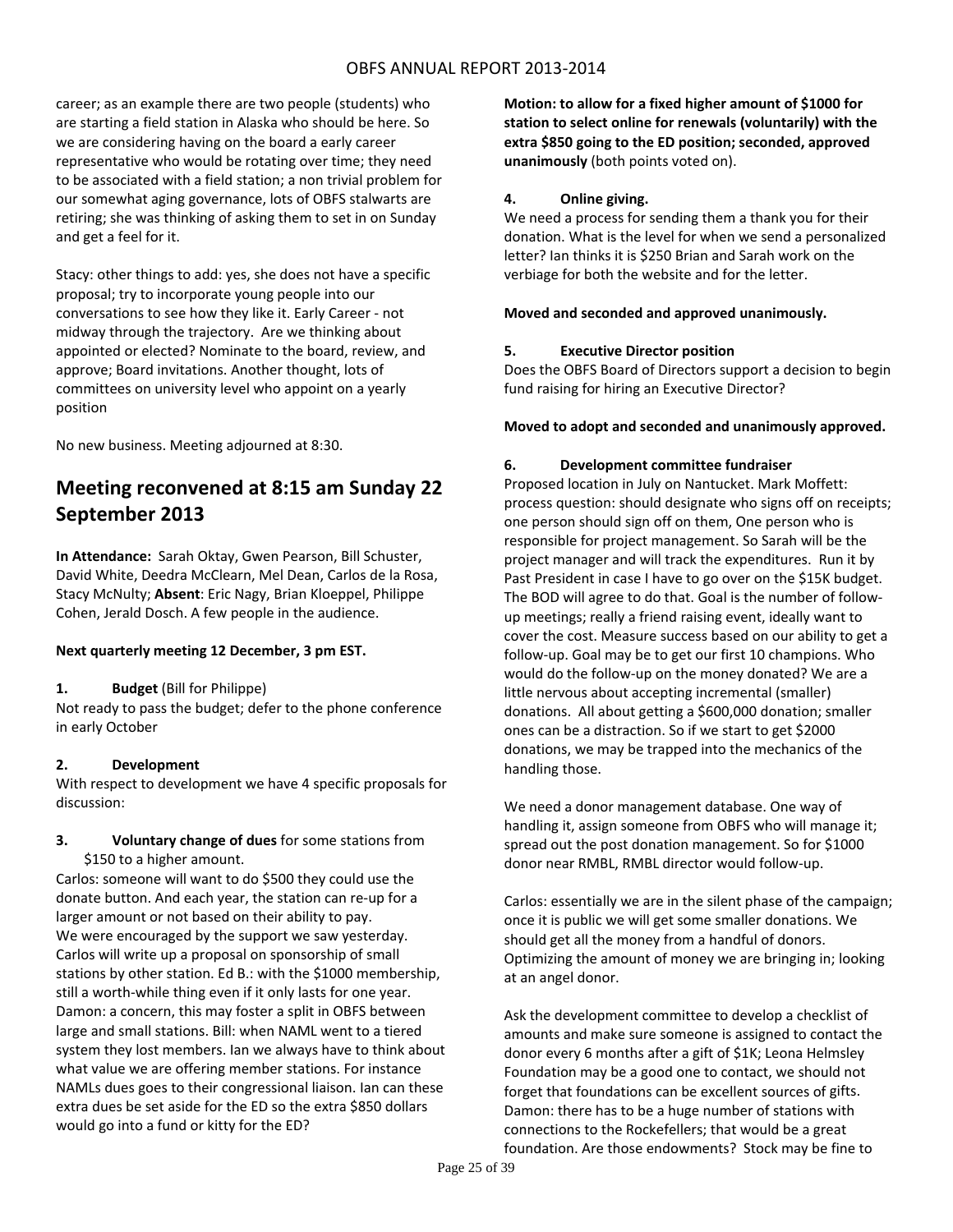accept, but not property, we should accept stock if it is offered.

**Motion for the \$15,000 to cover the event made and passed unanimously** (see below).

Question: who does our taxes? Philippe hires someone; we should do a phone conference as a board with them.

Meeting adjourned.

# **OBFS Board of Directors Meeting Conference Call 30 October 2013, 2:00 pm EST**

**In Attendance:** Bill Schuster, Philippe Cohen, Brian Kloeppel, Deedra McClearn, Eric Nagy, Sarah Oktay, Gwen Pearson, David White, Mel Dean, Carlos de la Rosa (called in late), Stacy McNulty

## **Agenda**

No additions to the agenda.

## **1. Review and approve BOD minutes from September/Annual meeting** (Sarah)

Any corrections? Mel: for Sunday's set in regards to the conversation on voluntary change in dues, it was noted during the meeting that would be behind the scenes; it will not be evident in any way on who contributes what; need to fix that in the minutes so that is obvious and recorded. **Motion to adopt: Philippe moved, David seconded; all in favor none opposed.**

# **2. Discuss adopting of smaller stations and/or**

**grouping stations, establishing process for travel awards** (Carlos**)**

Put off agenda item number 3 for Carlos' input later in the call.

## **3. Website maintenance, map function, forum capability** (Gwen)

Came out of board meeting with a good wish list for our website (forums, dual memberships, etc.).

a. *Activating forums* is a complex topic that may take more time and effort than we want to expend. Philippe and Gwen had a lot of the same concerns regarding time and expenditures to set it up; she guestimated on a number of what it would take. In the last year, Gwen volunteers about 4‐6 hours a week to OBFS. In the past year, she responded to 626 emails, generated the map a bunch of times. When we add in a discussion board then we are talking about more things for us to talk about and to follow and we would have to make a lot of changes.

b. *Dual level for membership*: it has taken a while to figure out how to do it; right now we would have to do a third membership form (individual station and special station). If someone makes a donation, they need a receipt or invoice (Philippe's point). Membership is attached to annual budget, work on an honor system.

Ian: question? Do we have to do this through the database; can't Philippe generate a word document or some other document for a receipt? Philippe right now it falls on his shoulders; Ian: aren't we talking 10‐20 stations; we don't know, becomes a time sink.

Right now if we pay a \$1000, it gives us a membership of 10 years; lots of manual back and forth. If we build it, it is automatic. Each time we do a more complex database, takes more time to do create an upfront database. Ian: in his opinion it is not worth it. If we have staff, then manually doing this gets a lot easier. They can run a manual invoice. Cost for recovery; three invoices are 2‐3 hours per year; how much time would it take to change to database? Gwen: not sure about 15‐20 hours to build it. So the buyback on it is 10 years. Just so Philippe is clear, we are talking about this for the next renewal cycle; as long as it is 15‐20 stations, he is fine; he will complain if it is more than that.

Philippe: has had to fill out 4 separate forms for either the city or state to pay; been a huge pain. Starting to reach a point where he cannot increase his workload; this would be Philippe's last give of time. Bill: what about his treasurer's support line; would more money help because he is currently trying to get someone up to speed to do the taxes; since we are paying Gwen, it adds a layer of complexity. Ian: let's try it and see how many stations are responding; then we can afford to pay to do the work, How do we let them know it is an option? And instead of automatically generating an invoice, Philippe will manually generate one. Let's do it word of mouth; if we get more than 5 doing it, let's see what it takes. Deedra is uncomfortable pushing both Gwen and Philippe 5 more hours until they can't do more. Ian's suggestion makes sense for now according to Philippe. Gwen and he will work out how to do it and come back to the board with recommendations. If there is way that Philippe can pass off work to Gwen and she can get paid to do it that is ideal. This is another reason we need to hire a staff person. Gwen and Philippe will work it out off line. Stacy joined the conversation. Fortunately our donors should understand this change and growing pains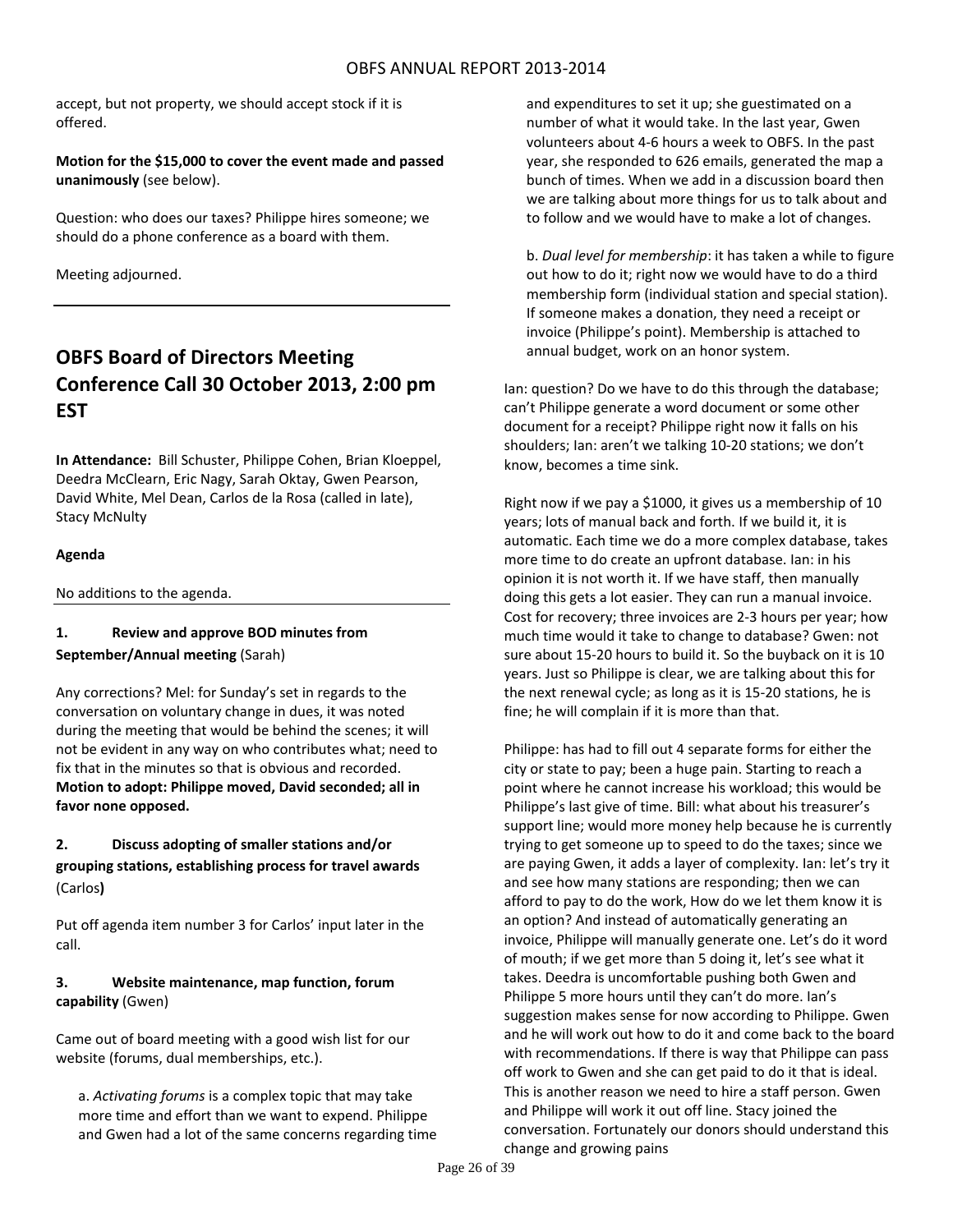c. *Mapping*: the good news is she found out that one year's subscription is only \$500 to use Batch Geo; Carlos had asked what it will take to do via Google Maps, sounds like it will be quite a while before they are ready to do that. Try short term for 1 year to do batch geo (many member and nonmember stations) and in the interim, try to figure out if something is free. 250 station limit for batch geo; I said we should stay with batch geo for a while, Carlos says they can assume the control of the mapping in a year. Philippe we should go with batch geo and stay with it if it works. Memberclicks will have a solution in 2015; should not wait for that; and Gwen is not that confident that that will happen. She thinks they will be stuck with downloading and uploading.

## **Agreed to go with Batch Geo; approved unanimously.**

Bill: what about Memberclicks costs? Gwen: basic management is \$300 a month for 6 hours of work a month; works out to be \$50 a hour, which is very reasonable and the person doing the work would be the most senior member; the problem is that someone would still have to tell them what to do, still would have to have a point person that is a volunteer (other than Philippe). We can contract for more or less, but we would use 6 hours a month. Mel had a question: does she have some operating procedures? Yes, everything is in the governing board wiki; lots of notes and screen shots and there is everything there except for the passwords that are in her book; we can get that from Memberclicks; they will be able to give us the passwords; pretty extensive notes. She is paid for things that go beyond updating the map and answering the emails. She wanted to make sure we knew there are other options besides hiring Gwen; if we decided if we wanted to activate forums that would be one options; catch is that we have to pay a whole year at a time and then get 6 hours. In comparison, the NAML websites costs \$30,000‐40,000 upfront plus \$3‐4K per year.

## Deedra had to leave at 2:31 pm.

We have a line for website updating and design for \$2000; we really need an ongoing maintenance and management line; we should have a line item for Gwen for maintenance and it should be less in this past year. So Philippe will change it to website maintenance. Is it okay for Gwen to build the website for joint registration and pay her for that? YES. Ian will organize a separate conference call for everyone to discuss the meeting in MA. Need to propose a realistic number of \$3600 for website management; yearly charge is \$500 is listed as a separate line item. \$3600 is the new amount; no disagreement heard.

## **4. Review and discuss budget for current fiscal year and related issues, vote to adopt** (Philippe)

Carlos was going to make a proposal about travel, we have a line for BOD, non-board travel (what is that for??) \$1000 place holder for OBFS travel. Student support is \$2500 \$16,500 for travel, which is the biggest category on our budget. \$15,000 line for development line that is anticipating travel to and to organize the event. Expenses look good.

On income we have \$6500 for projection. Changed to \$8400; may go up to \$9 or 10K. Gives us a relatively balanced budget; we will be \$3500 in the hole for the year as budgeted, but we easily have the cash flow and balance to do that.

One thing we should think about is that auction monies go into the restricted fund; don't want to think of the operating budget as coming out of that. Real risk is very low, cash flow is very good. Eric: can Philippe add a line around 68 total operating income, and then he will change the expense variance to reflect the operating income. He will add a line to make that distinction more obvious. Bill: are we projecting a deficit and in the end the expenses were less than that and we came out ahead. We have never spent as much money as we have budgeted. We want to put together a budget that reflects our intentions. Budget should reflect our intention, agreed, other discussion ion the budget; no; we should adopt the budget with the modification proposed.

**Brian moved, Sarah seconded, budget carries**.

**5. Development discussion of Board approval for ED campaign, fundraising and events in coming year** (Brian) Brian: OBFS BOD support, change in dues, asked for \$15K, just approved that; one addition‐ we have the option to ask for \$10K if we need it, would have to provide a justification. Two other items: does OBFS support online giving via our website and online credit card? **Yes**. Voted on at last BOD end of annual meeting on Sunday am. Philippe and Brian will work on the text on the website; next week they will get it together.

Do we agree to fundraise for the executive director position? **Yes.**

Regarding Bill Nye's possible appearance for our fundraiser: Sarah gave an update. Do I have time to work on it before thanksgiving? Brian and Sarah will follow up offline so we can have a lot of it detailed and done before the Dec 12<sup>th</sup> meeting.

Eight members at \$1000 is already in the budget, so that revenue number is \$8000 less. He will send the budget out after the phone call. He had not adjusted that number. Bill has nothing further about development; people need to know about it and be helpful if they can; we need to reach out to Harvard Forest. Brian had to leave the call.

**6. 2014 annual meeting preparations** (Bill)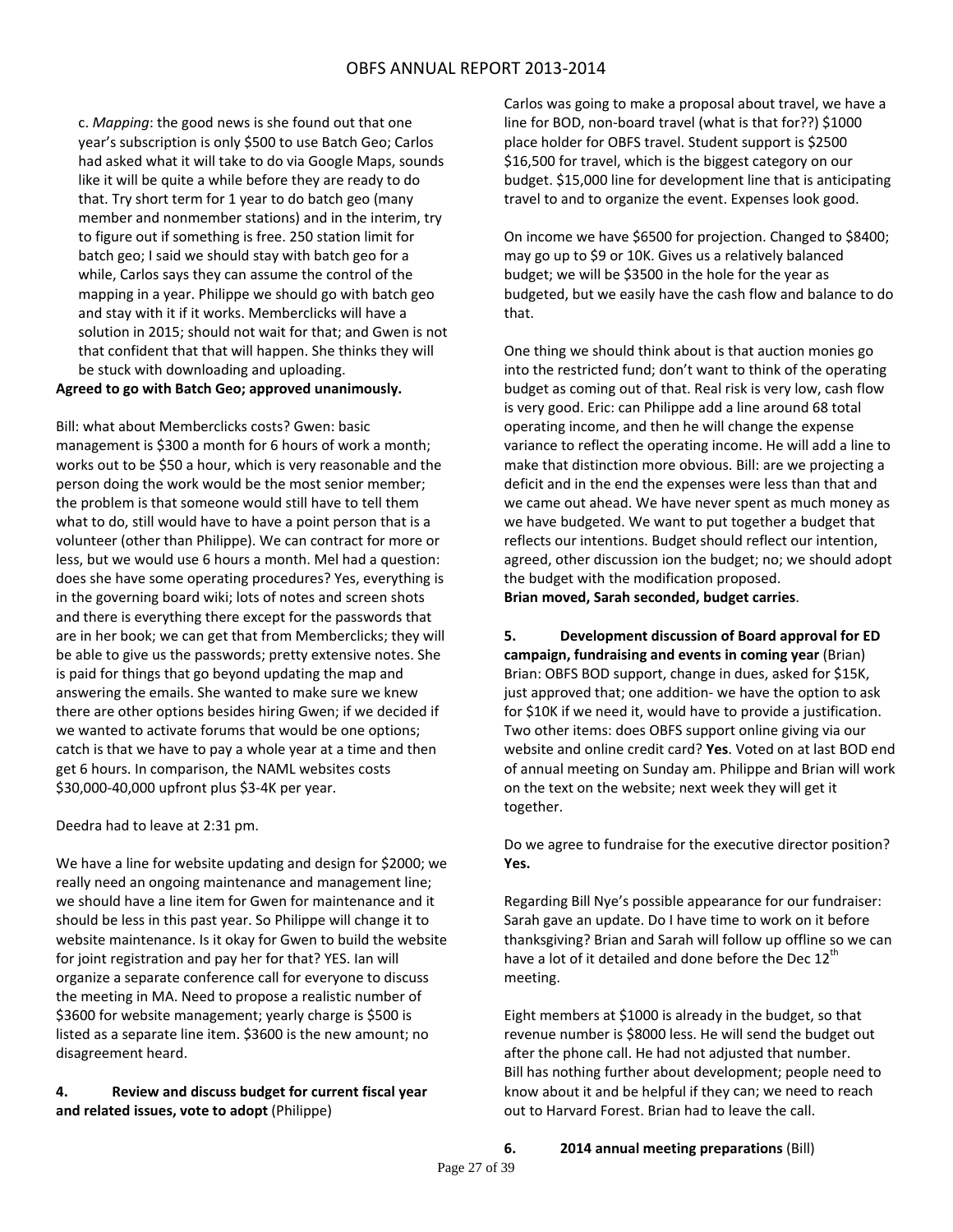Placeholder for the 2014; Ian is setting up a conference call on that. Working together on NAML, there is now a subgroup structure; 4 planning subgroups: Karie S., Ed B., and Gwen P. + 2 NAML members. Program committee: co-chairs are Bill and Jan and Nancy Rabalais and Ivar Babb + Deedra and Ian. Pre‐meeting Co chair is me and Alan and Damon Gammon and Edye Ellin too. Auction committee co-chair: Ed Boyers + Peter Connors; hopefully enough people to get the whole effort done without the host station; need a whole meeting to discuss the meeting

## **7. NSF commissioning of a NAS follow‐up on FSML vision statement** (Ian)

Ian: national academy of science: he met with Ivar and with the groups and Hilary was invited to speak; Jerry Schrubel, Mark Stromberg; 8 people on the call; wanted an idea of the big picture about the report. Timing for the report being issued; National Academy reports take 18 months to be published; john Wingfield wants it to be released before he leaves next September; independent report so no idea on the conclusions; get an idea on timing and issue on report; and ask for a free copy and ask jerry or someone to make a presentation and use the joint meeting to spend some time to capitalize on the report. Ian has a meeting with Peter McCartney next week in DC: he will ask how to take advantage of the NAS report. Another thing to keep in mind. Joe Witter (sp?) is the lobbyist who works for NAML; short discussion for how NSF might replace John Wingfield; have to be careful on how and when to support the person. Any questions? None

**8. Annual meeting sites for 2015 and beyond** (Bill) Annual meeting site for 2015: national park Acadia MA; Ian wants to hold off on RMBL‐ he will know in February if he can host or not in 2015; if we hold off he can. Philippe says go with the Park service; tons of housing, beautiful stunning location in mid September. Would be following up woods with Maine‐ both up in NE; Ian can ask them to submit a formal proposal. Stacy's comment: meeting with NAML is a little different; for 2016 should consider going international. Ian will get a proposal from CIRC (Acadia).

## **From 3 Above: discuss adopting of smaller stations and/or grouping stations, establishing process for travel awards** (Carlos) see notes that he sent (attached below).

Getting an idea of how many stations can help sponsor try to match field station by habitat or affinity; to develop a relationship between the station and the US. Station or other host station. Close to 100 Costa Rican field stations. His ideas for the map are to add a category.

Philippe: if we have a sponsoring station for these smaller sister field station, is this something that would go on indefinitely?? Carlos: that is to be decided; should probably be for 2‐3 years to allow the sponsorship organization to

review the partnership. He thinks that once the small stations see the benefits of the membership, they should be convinced that they should join. Philippe: good, 2‐3 is a great number. They have already started this in Costa Rica. So they have a poster child for some of the small station to join, the recruitment of having them on the map is very helpful. Are we okay to look at the draft member to see if someone wants to sponsor a station? Need a list of potential stations to sponsor for "sister" station to review.

## **Action item for Carlos: draft that letter for sponsorships; work on list of stations needing support.**

Bill: Carlos, he noticed that he needs a list of membership benefits. Discussed translations of the OBFS web page into Spanish with Gwen: Chrome does it normally; easy to do for static pages, harder for more active pages. It is a design question; where does she put it. He can translate the brochure. He will do it in Spanish, which is longer than English, but then he can have a Spanish document that is a pdf; that can be done quickly; if we want to recruit stations, having it is Spanish is really critical.

## **Action Item: Gwen will send the brochure to Carlos; Travel grants for next year's meetings.**

Carlos wants to make announcement 6 months before the meeting for them to go on the trip and avoid last minute trips; requirement is a letter from the station, link to the website in the application; should be available only for stations who have already become members. You should be a member of OBFS; that sounds logical. One travel grant per station. We had a request for 2 travel grants from one station; should only offer one per station. Then we will notify asap, priority to developing countries. Also make sure everyone knows what allowable expenses to put in the grant are. If they provide receipts, they must be legible and submitted scans must be legible.

Mel has a few questions: 1) is there any reason why we would not want to include waiving registration? *General consensus that's its fine to consider this as part of the travel support.* 2) do we want to limit the same station from applying every year? If you have received this in the past you have less priority; *General consensus is this is a good suggestion, if a station got it within the last two years. Move down on the priority list.* 3) Is there an opportunity to support North American or US stations that have high travel costs? Philippe; tends to think of Alaska and Hawaii as international. Would be good to indicate that in the criteria. Alaska and Hawaii and PR would be treated like international stations. Just need a statement of need.

Philippe does not really agree with supporting mainland US travel; meetings move around the US enough that it should be possible to go to any meeting. Should be not in the contiguous US; we have waived registration in the past, small amounts.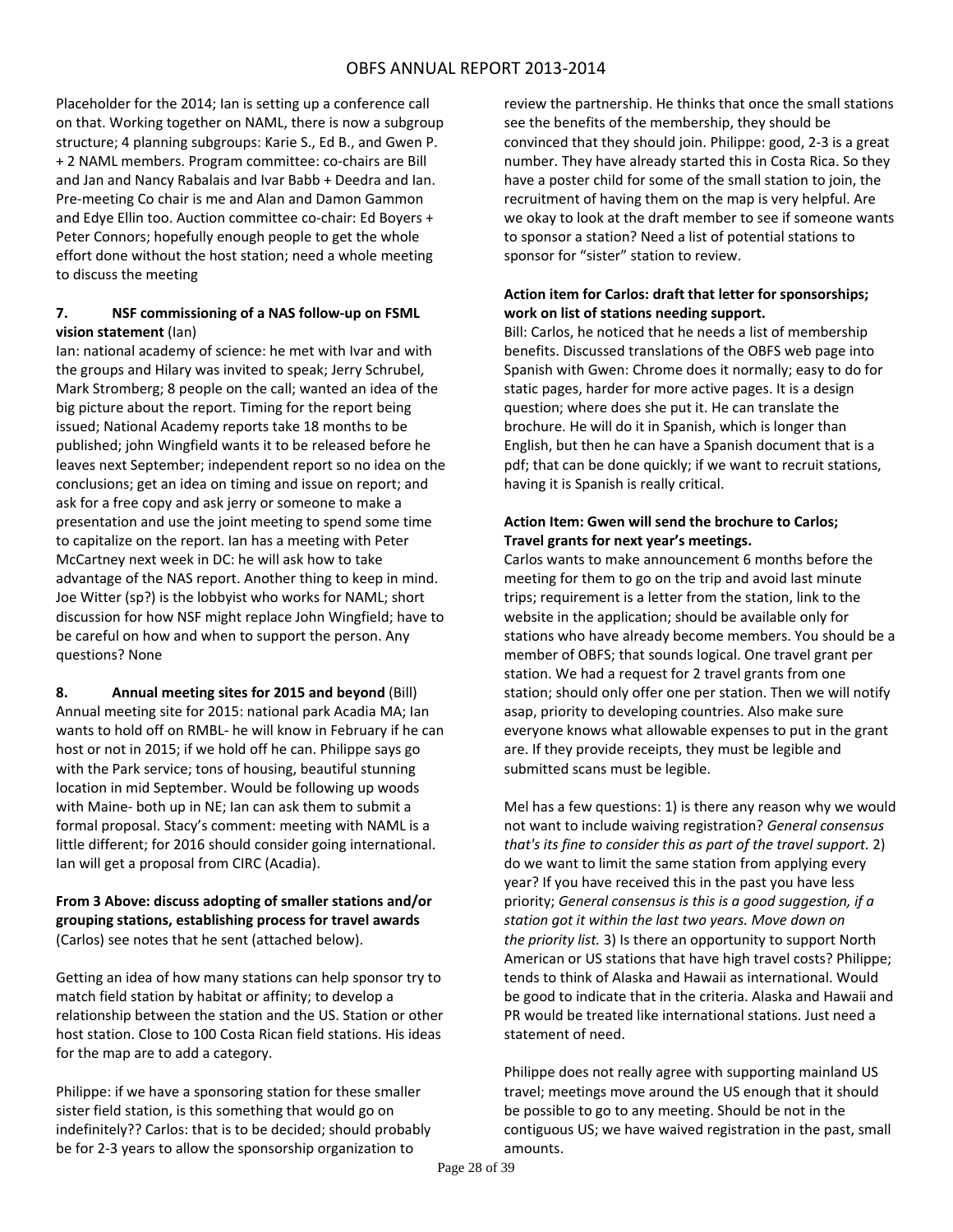Should we have a travel grants committee? Philippe: yes, there ought to be a committee; too haphazard now; need a committee; he recommends Carlos as chair, and invite 2‐3 other people. Mel: she recommended that we give a deadline so we have a pool of applicants to be reviewed. Deadline should be 3 or 4 weeks after the announcement of the meeting, assuming that we include travel grant application information in the announcement for the meeting.

Sarah offered some extra housing for out of country people for the Woods Hole annual meeting. He will draft an announcement of what we should hand out. No more question for Carlos.

## **9. Discussion of Historian position with respect to website and BOD** (Bill)

Bill wants to discuss the Historian position. He wanted to add Mary Huffy officially to the BOD; we are at the full capacity, so he wants to propose that we give recognition on the web page and make sure she attends future BOD meetings. Can she be an ex officio? David: by the bylaws we can alter the number of people on the board; she could be a non‐voting member; ex officio; David says at least 8 no more than 16 board members. That could be amended by the board; we need to check. David will send out something about it. Gwen had a question about board terms; lots of them are expired. Honestly don't know what they are supposed to be. Bill will send her the current list; he looked into that, Great!

## **10. New business**

New business items: Ray Highsmith from University of Mississippi died over the summer; Art sent out a nice obit; we should circulate to members via the listserv and we should consider adding a memoriam page. Put it under news and make it clear, as in memoriam; separate drop down Big Assed Gavel and gong; as a place holder this will work; long term; should go into public document section, technically our history; how do we want to do that? Could we put a resolution: to increase the size of the board on the upcoming ballot? Philippe thinks that is premature. How big is the board and what kind of board members we want? Ex officio member sidesteps the issue. Does not affect the governance of the BOD. Any member can join any meeting. Made the motion and seconded that Historian would be an ex officio member and on the web site. By the way Ballot is ready to go, David needs the email address of the voters. Philippe will help him with that. We will review the Conflict of Interest document at the December conference call.

Briefly discussed the Biosphere sign on letter; due date of yesterday (they held the letter a day for us to discuss). Philippe: Jasper ridge is in a biosphere‐ he is giving an update on the issue. Not an OBFS action item, but a letter from OBFS in support and encouraging them would be useful. Lots of bio field stations in that group. We don't have to write a letter

we just need to be a signatory to ESA of America. How many stations are in the reserve? Answer: about 80‐100 internationally; 25‐30 in US. Had any one reviewed the wording of the ESA? Stacy looked at it, and it is very reasonable and broad. Bill moved that we sign, Philippe seconded, **passed unanimously**. Gwen can contact them on our behalf.

## **Date of next meeting‐ Thursday December 12 at 3:00 EST**

Adjourned the meeting at 3:40 PM EST Respectfully submitted by Sarah Oktay, OBFS Secretary

## **Attachments:**

Below is a brief report from Carlos de la Rosa providing background information for our discussion on the topics of incorporating small stations and travel grants to our annual meetings.

- 1) Criteria draft for incorporating small field stations to OBFS
	- a. Sister stations and OBFS fees sponsorships
		- i. I am preparing a draft letter to membership requesting participation in sponsoring sister field stations. This would include supporting the sister station's membership fees for a year or two, with the expectation that the sister station assume membership fees in the future.
		- ii. I am compiling a list of non-member stations to invite to become members but it would be great for all the Board to suggest stations to invite.
		- iii. We should develop a list of membership benefits (what do you get by becoming a member of OBFS?) and publish this on the web page and send to prospective stations.
	- b. The Small International Field Stations Network
		- i. I am also compiling a list of existing small (and some not‐so‐small) field stations in Costa Rica with the purpose of establishing a small network within the country. This can become a model for other listings from other countries.
		- ii. We could include the list in the OBFS website as a text document.
		- iii. We could consider including them as nonmember stations in the OBFS Stations map.
		- iv. We can use the listing and placement in the map as a recruitment strategy for new members.
- 2) Criteria for Travel Assistance to international field stations
	- a. Travel grants announcement to be published at least 6 months before the meeting
	- b. Requirements for grant application include: i. Letter of interest from Director of station.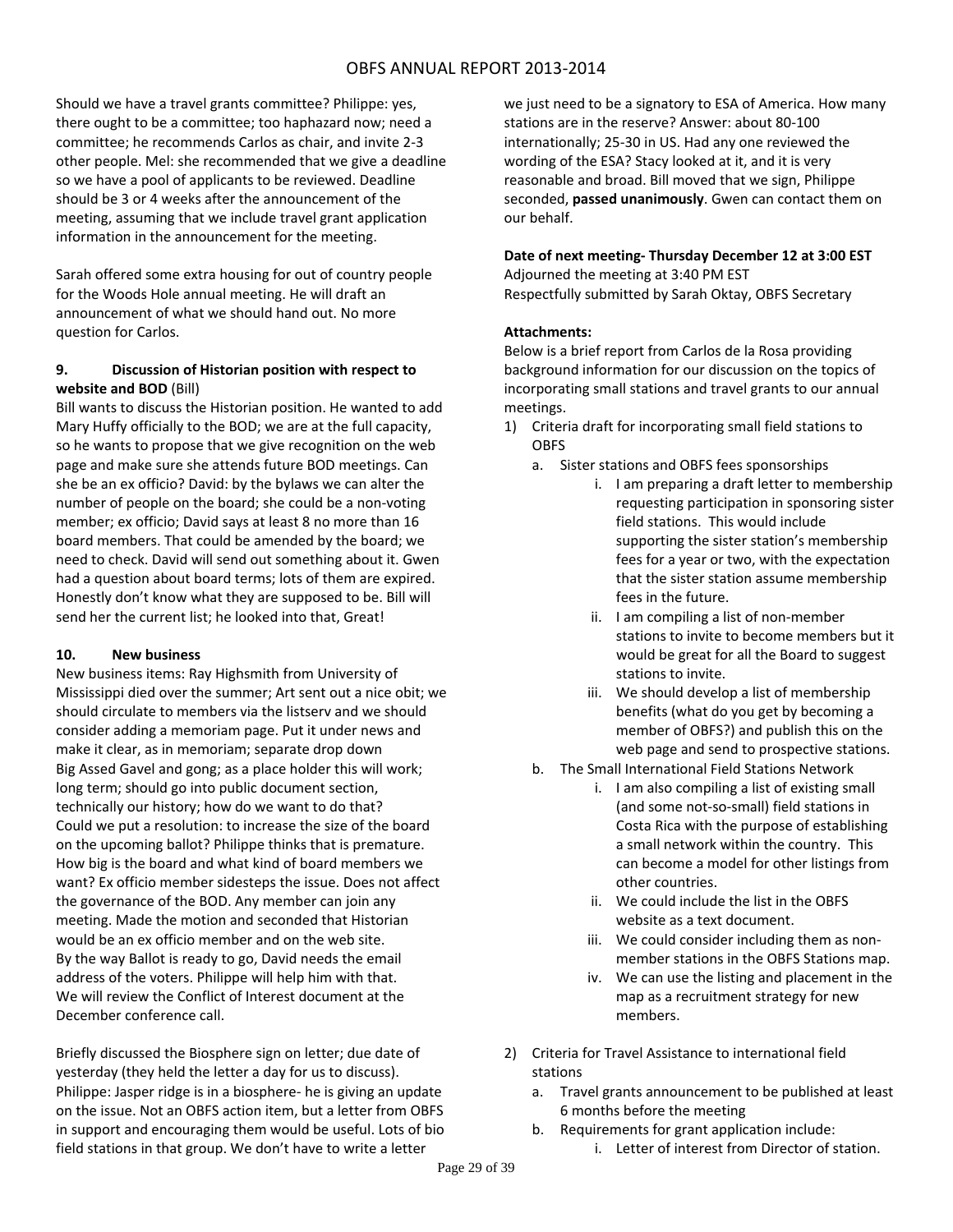- ii. Justification of need.
- iii. Link to station's webpage or information.
- iv. Other information the Board requires.
- c. Grants conditions:
	- i. Grants available for member stations only (must be a member in good standing).
	- ii. Only one travel grant per station.
	- iii. Stations from developing countries would be given priority.
	- iv. Grant decisions to be notified three months before the meeting.
	- v. Only air fare, unavoidable land transportation (to airport and back), and meals and lodging while in transit allowed.
- d. 2013 grants
	- i. Complete paperwork and submit payments due on grants.
- 3) Translation of OBFS brochure and perhaps the website to Spanish.
	- a. Would like to have the text and images of the brochure (as separate images, Word text or InDesign to translate and layout.
	- b. Similarly, if we translate the contents of the web page (some of it, at least), can Gwen or someone else create the mirror Spanish site?

# **OBFS Board of Directors Meeting Conference Call 12 December 2013, 3:00 pm EST**

**In Attendance:** Bill Schuster, Ian Billick, Jerald Dosch, Brian Kloeppel, Eric Nagy, Sarah Oktay, Gwen Pearson, Mel Dean, Carlos de la Rosa, Deedra McClearn, Stacy McNulty

## **1. Agenda**

Some minor additions to the agenda; added Carlos' report during website report.

## **2. Review and approve BOD minutes from October 30th** (Sarah)**.**

Any comments or corrections? NO: motion to approve: Mel; Stacy seconded, all in favor‐ unanimous.

## **3. Treasurers Report**

Anonymous donation; told that the auction total would be \$10,000. Bill will check with Philippe**.** Any other comments? Brian: this is the first time with more than 200 paid stations; we were at 200 at one point, but now we are back over that point.

## **4. Website** (Gwen)

She has been working on the donation form that allows for recurring donation automatically deducted for a year, and you can make a one‐time donation too. She collaborated with Brian and Philippe on a giving page that is live now. Took a lot of time, great at accepting money but not good at giving it back; she got us a batch geo discount \$450; she loves it; means we get a nicer looking map with more bells and whistles; can share with Le Selva" Carlos: he put his GIS guide to work; he produced a sample map, he sent a link so we can compare the two; he found out it was substantially faster to update; 15,000 points. So they are already set to take over the task. He has offered to pay 2/3 of the task. He loves the batch geo site too. So they can do education map; he has funds from a grant to cover half of the license cost; La Selva would use it for other applications. He sent a table with a comparison, available on Android and Windows and Apple products , only a couple of small things that are different; labeling of back ground map sometimes does not show up but won't miss any critical information, at \$450 almost half of the normal fee. We just need a decision on how much La Selva should pay versus OBFS. Any downside on sharing it? any restrictions? Gwen: there is a possibility that someone could delete someone else's map, but unlikely. She will look to see how many domains we can run this on; want to do this on OBFS.org and La Selva etc web sites. Whoever has the license is the owner of the license, and La Selva can be the user. Sarah: does it self populate? Answer every Friday she downloads database, cleans it, and uploads it. Gwen: does she want La Selva to manage it? You can if you want. She can just email Ricardo the spreadsheet and he can upload. The offer is open from Carlos; they are happy to upload and do the cleaning; the important thing is to be coordinated and not do the same thing twice. Gwen: let's talk about it later on offline. La Selva will pay for ½ the payment. No objections: Carlos and La Selva will pay half.

Any other website stuff; no just basic maintenance and renewal. Most of what she is doing is related to other reports. (Ian and Brian); got the Nature paper on field station attached to the site.

Related to the website was our desire to clarify travel assistance grants. Carlos sent us a draft, he is suggesting things, feel free to change‐ requesting people provide a letter with a certification of need and prove they are members of OBFS. Membership is NOT part of the travel assistance. Proposals will be due March  $1<sup>st</sup>$  through April  $15<sup>th</sup>$ , with decisions made by April  $30<sup>th</sup>$  with plenty of time to purchase travel tickets. They are just reimbursements, they have to make purchase and then they will get reimbursed for the costs. \$1500 max, we had discussed \$1000 earlier, from Europe or Australia tends to be more expensive than \$1000 (may spend up to \$3K?), so he put \$1500 as the maximum with only one grant per institutions. Not for 2‐3 people.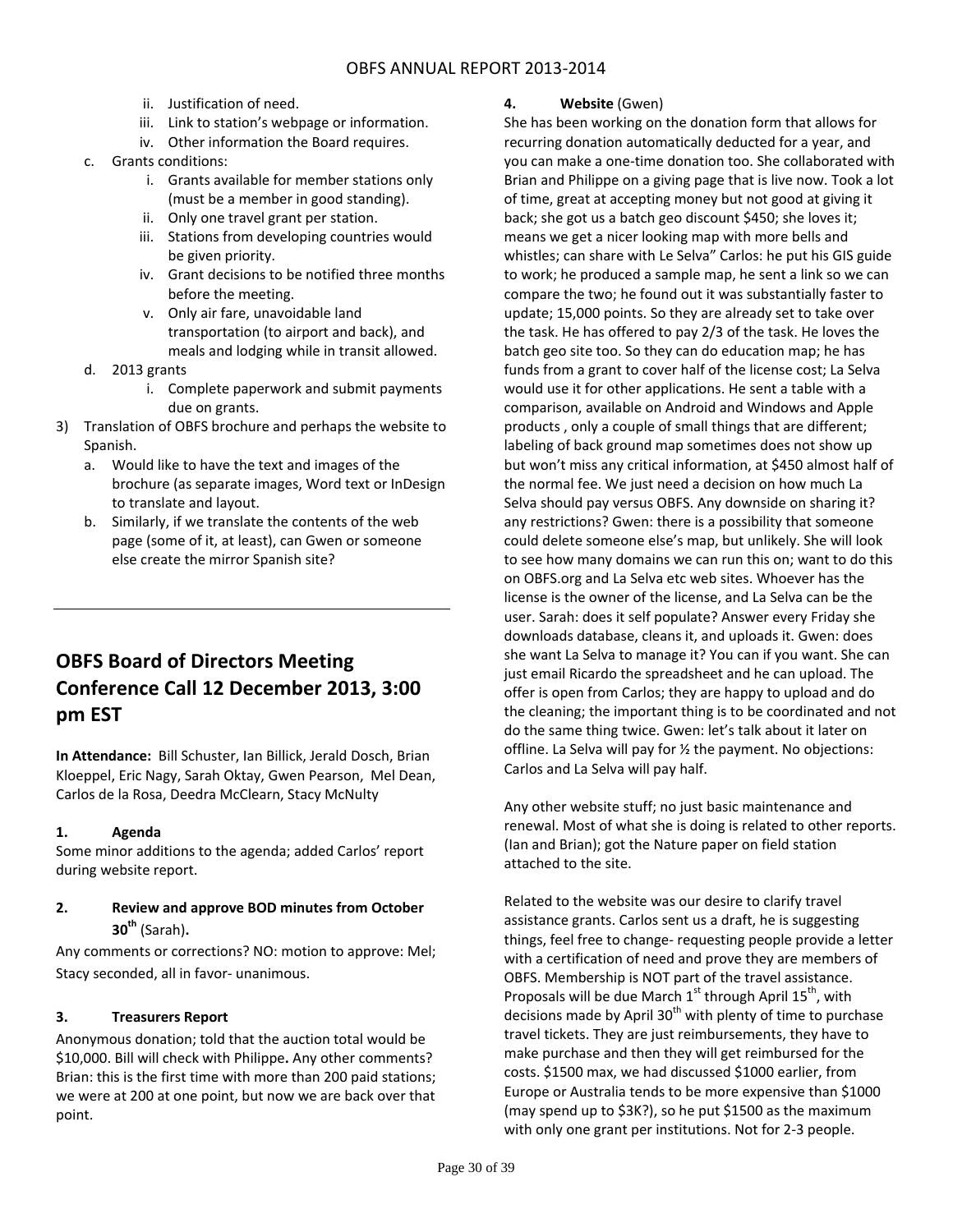Eric: do we have a clear set of criteria for evaluating proposals? Carlos: no it is subjective; justification is subjective. Stations from developing countries are top priority, but that might not be fair. If Eric wants to develop a set of criteria, Carlos is open to that, but it tends to be organic; if more applications than funds, awards may get smaller; short answer is no.

Stations that have received a travel grant the previous year or two are eligible but moved down priority; depends on the number of applications we get. Restricted to international stations. Mel: she would be happy to help work with Carlos to work on a criteria list and to base it on the applications and needs. Carlos welcomes assistance especially on criteria; welcomes ideas and discussion; they'll work on it offline. Committee to help international committee decide is Deedra, Mel, Carlos, and Philippe.

## **5. Report on website updates and travel grants** (Carlos)

He wanted to do two things, only got one done; drafted a letter to field stations to become sponsors of other field stations; so what is involved in sponsorship is just membership support; \$150 for 1‐2 years, after that expect new field station will pick up costs on their own. What to do: decide how many you want to sponsor, can propose one or allow group to suggest one (he stills need to do that list), and it will provide a link to that station. He did not have clear benefits of memberships, found it on web page, and he will provide the link. Anything else that should be included in the letter? We will all look at it and review it and try to enact.

Gwen: if we adopt it we need a procedure to keep track of it so they know who to send the bill too. Carlos: if someone wants to sponsor someone, they will have to contact him and he will set up the list, and they'll pay for the sponsor. The sponsor field station will have to assume the bills. So if Archbold is sponsoring xyz then the table or matrix you'll know what each sponsor owes. So Gwen and Philippe will want to know the workflow. As a response someone may want to do it in January or April, may trickle in, is that a problem? We need to talk to Philippe about that. This time of year is super busy, so may want to delay it.

All memberships are due in January, been sending renewals for 2 months, about 75% have renewed, and then we get a second burst in January. Bill: let's keep moving on, everyone needs to review and get thoughts to Carlos. Gwen: one of things she has been doing, she can create a non‐member record for them, not a problem, and she can do that for free in the interim or if there is not enough sponsorship. To wrap up: Carlos needs to create of list of stations to be a member who can't afford to join or who don't know.

Three items: following up with Gwen we have a give page up, he went through and made a donations as a test. When people make donation, do we have a mechanism to follow up on the donation?

He and I talked yesterday, updating each other on the development event in July of 2014. OBFS approved us to use \$15,000 in funds, should recover that money and generate additional funds. Timing is we have Bill Nye as a headliner, I need to contact him after the first of the year, said to wait to January. We have been working with the development committee, 6/8 can attend: Claudia, Bill, Brian, etc. First and the  $24<sup>th</sup>$  of July is the plan.

Third item on Brian's to do list on before July event is to assemble an OBFS slide show to educate people. On his January list. He will ask people to send in images, stuff from the brochure; people should be able to run in the background. Where they are located (in my head get a name person to do audio). Video clips…….what about that, web cam, people did not like, video images are of such different quality and sizes. May put on the OBFS web site.

Gwen has a question with regards to the display; we had discussed making a new one that is smaller more portable. Jerald can he do that or the outreach chair? We should figure out how to do the new display. Do we have a dollar amount? Gwen \$300 and \$400 dollar, the hard part is scaling it up….need to look good. Ian: how about we not do? Everyone agreed we did not have to do it. I said I would use the big display for our event.

My question is how do we do follow‐up; if someone finds it on our webpage ‐ not sure where it goes, is that a database we build… he is trying to initialize is so there is a process in place that we can cultivate them and have a plan in place to encourage long term… maybe a topic for our next development committee conference call‐ ok

## **7. 2014 annual meeting preparations** (Bill)

Big thing is figuring out registration; \$550 right now, historically \$425. Ivar has tentatively agreed to do a sponsorship and Alan will ask Zeiss microscopes to lower cost. Toward the end of January he will schedule a phone call to finalize registration costs. Can lower amounts we are using to bring in speakers. If we cut it to a 2 days stay they could stay offsite, if they stay at MBL have to register for three nights, working on the logistics and registrations. Hired Gwen to do the web site work and project management. Ivar is taking the lead on the offsite tours, he has not heard about where that is at. Sarah will check in with Alan and Ivar about the field trips. First challenge is getting the speaker and the agenda. Brian had one thing to add, one thought; the developing committee can head down to the meeting site in July. My sense is that they are more rigid than expected. Alan is working on getting a block of rooms.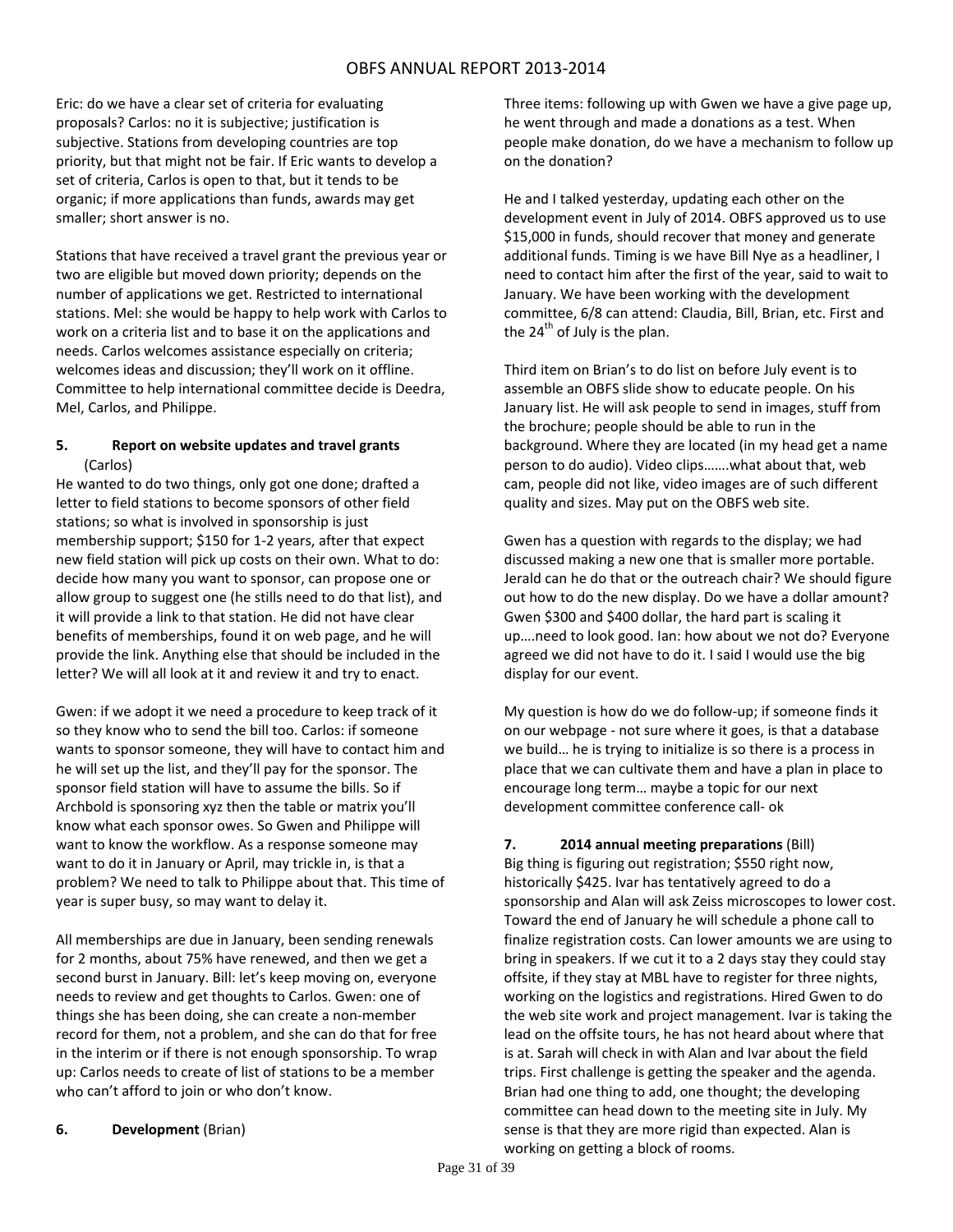## **8. 2015 Annual Meeting** (Bill)

Getting a proposal from RMBL and hoping Acadia is willing to do the year beyond that. Ian will update the proposal from last year in mid January. Should be okay to host in 2015. Also want to go back internationally. His facilities should be able to hold the meeting in the new community center, foundation is in, great!

**9. Elections, Review Committee assignments** (Bill) Elections process: David is on the call. The election is open through tomorrow; so far they have 81 stations who have voted; neck and neck between Damon and Sam (Damon is ahead by one vote). Discusses which positions were open, many of which are because of various positions being exchanged and members running for other positions and volunteering to cover tasks like the secretary's job (Stacy).

We have 195 names email addresses, only 2 bounced. He checked his spam folders and could not find any but identified something is getting lost, both Ian and Eric did not get their ballots, no one else is listed.

For Ian; Philippe sends him "main contact" names. Not voting members. Gwen, next time, just ask Gwen and she will have to get them the right names. Use voting delegate.

Can we send something to the larger list serve? Change the voting window? Ian said don't extend the deadline, have them contact David and he can give them a provisional ballot.

David has one other thing to bring up, annual report, we decided to dispense with the newsletter. Supposed to be a calendar year annual report. From one meeting to the next. David has been putting it out in January. Calendar basis or not?? Election cycle turns over in April, fiscal year in October. Annual report should be the same as the fiscal year. We all agree annual report ends at the end of Sept; October 1<sup>st</sup> would be the deadline 'Dated October 1'. So are we putting annual report right before annual meeting? David would issue a 13/14 annual report, and we would be in the next annual report cycle right now.

Eric, one dangling thing about the election, it will leave a Member at Large position vacant. What procedure will we use to fill the position? So we would do a one year apt, for second place. Eric this is a board decision. When Stacy wins as secretary, we will fill that position; we can ask the second place finisher, if they want to be the MAL. Contingent on Stacy leaving her position, we all understand intent.

Committee assignments: Bill wants to discuss, he has not reviewed it. Do we have opening on committees? Eric, all committee chairs get reviewed by executive committee at end of calendar year, can we stay on the line? Historian can't officially be a board position as of right now, we have 16 people, do we want to change the bylaws to add additional

positions, a board that is too large is unwieldy, can reduce input of those currently on there. Eric is the governance expert, annual committee is listed; does that take up two spots on the board, kind of by one person. Eric is counting right now: 16 is the max; he is crossing out redundancy. We have 13 on the board, we do have room for an addition, idea was to add Mary to the board in some capacity, could make historian as a standing committee. Ian: can't we just add Mary ‐ not an ad hoc board position. We can change committees and officers. Bill: let's do this as a standing committee; good person who wants to do this and nice to have a historian.

**Bill moved we have Historian as a standing committee that would have a Chair, Eric seconds, approved unanimously.**  [Ian's suggestion‐ if we go to a fund raising model, we may need to change the board}

Deedra left call.

**10. New business** None.

**Date of next meeting, 14, March 3:00 EST** Adjourned BOD meeting at 4:35 PM EST Respectfully submitted by Sarah Oktay, OBFS Secretary

#### **Continued as the executive committee meeting: (**Stacy, Ian, Bill, Sarah).

Discussed the chairs for each committee: Annual meeting committee chair Governance Eric‐ renewed him Human Diversity, has been Stacy, but we have Mel as the new chair Carlos: continuing as chair for the international committee Member support; put out a call… Organizational Development: Brian Outreach: Jerald Dosch

One or two openings, he can send an email out to membership out for their interest; we should appoint the next two at our next call. Have people respond by the January 30. We will have plenty of time to beat the bushes for March call.

April 1 is the changeover. This comes up every time, Ian put together a document with a term date he just generated, said all terms start April 1, ends March 30.

#### **Adjourned meeting at 4:20**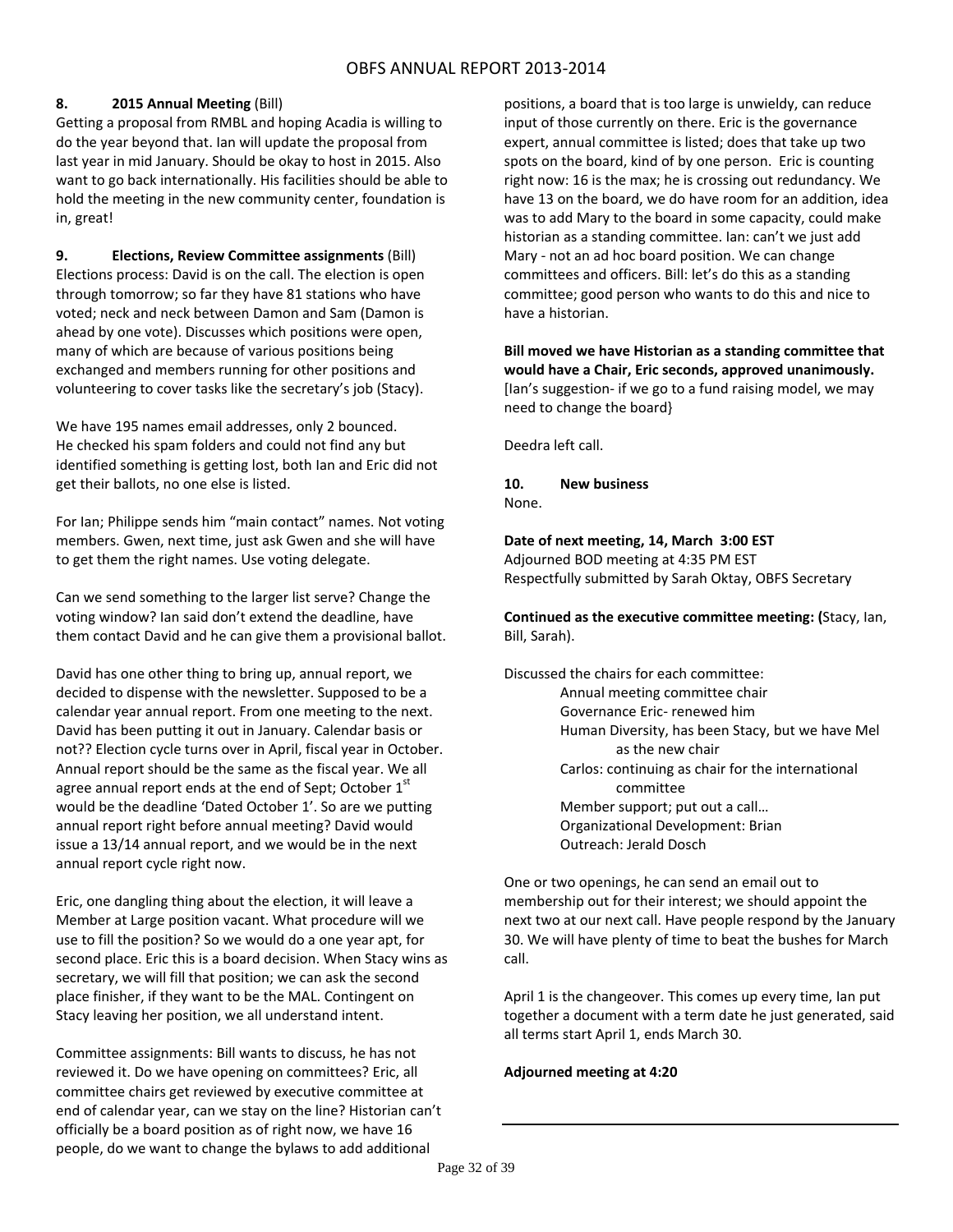# **OBFS Board of Directors Meeting Conference Call 14 March 2014, 3:00 pm EST**

**In Attendance:** Bill Schuster, Ian Billick, Brian Kloeppel, Eric Nagy, Sarah Oktay, Gwen Pearson, Mel Dean, Deedra McClearn, Chris Lorentz, David White, Philippe Cohen.

#### **1. Agenda**

## 2. **Review and approve BOD minutes from December** (Sarah)

Any comments or corrections? **Approved the minutes.**

**3. Treasurers Report** (moved to later in the meeting)

#### **4. 2014 annual meeting, budget, program, grants for international travel assistance** (Bill, Ian, Carlos)

Change in the program since what he sent around. Ian will give an overview of the meeting; planning is moving along; focus has been on getting the program agenda (Bill and Ian?) completed. Sarah is working on the field trips with Alan K. Hard to keep the registration fees low, currently we are at \$500 for 3 nights in a shared room. We are waiting on 1‐2 sponsorships and trying to get a better sense of the travel costs.

What the program committee asked earlier this week is to see if we can get info on sponsorship and try to lower the registration fee. We are budgeting for 140 participants. For every \$1400 we can save, we can drop registration fees \$10; we could subsidize the meeting a little bit and try to keep the costs down; need to prioritize registration fees and how much we want to spend to bring well known speakers out. Costs are higher because we don't have a host station.

Eric: we have decided to allocate the auction fees; \$8500. Ian: yes, sense that we wanted higher profile speakers, and by spending money on the meeting itself avoided issued of splitting the costs. Eric: yes, he is a little worried because that is a large number (\$8000); what is our contingency if we don't bring in that much? (Philippe joined at 3:11 pm) Ian: the backup plan is that we spend money from the general account; Eric: need to be prepared for budget overruns; would we pay it out of restricted funds, borrow from the restricted funds, need some sort of a strategy. Sarah : I think that is a good point.

A: pay from fund.

B: borrow from the restricted funds.

Philippe: funds that are restricted are in the Sentinel fund; plenty in the checking account and in CD; no need to touch; money raised by auction can be used for programmatic support but never specified, goal is to have \$250,000 in those funds before we start to generate income to spend; pretty close; \$180,000 there now. Another \$70,000 in CD and checking accounts.

Eric: so we should vote to agree to absorb any overruns in the operating budget; with some ballpark estimate if we need it. Philippe: we do have a category for annual meeting, has \$500 in that; he needs to know how much to raise that. Ian: only exposure is the rental of meeting space and funds we have committed to MBL. If someone doesn't show up, no charge, so how much would we be charged if no one shows up? Gwen: we would be charged about \$2000, need to check; on the order of \$2000‐2500. Eric so write \$3000 contingency. Proposal: \$3000 line item to cover the additional meeting costs.

Ian: language needs to be clear is it should be there to cover room rental costs if registration is lower than expected. Eric: as long as it covers any exposure we have so just to cover the room rental and not to cover a speaker. Philippe will add that. Gwen: we will be fine even if it is \$1500, way we calculate it is a little wonky; already made a deposit. Philippe: we routinely underspend on the budget. Bill: any further discussion? No. **I seconded; voted unanimously** 

Ian: now is a good time to talk about speakers for the meeting. Bill: plan is to have 4 plenary sessions.  $1<sup>st</sup>$  session: NAS academy of science report on FSML strategic with Jerry Schubel.

2<sup>nd</sup> session: Invite out to John Holdren: environmental change and place‐based research. David Foster also invited: minimal costs. Ivar is going to invite Val Klump.

3<sup>rd</sup> session: Networking field station and marine labs: Mike DeLuca, Ken Abel from Rutgers.

 $4<sup>th</sup>$  session: communicating science: Alan Alda center.

At this point they are at \$5000 with the speakers. Mel: can we take the strategy to see what happens; and as it goes up, we revisit it when we know what our costs will be? Ian: decision has to be quick; want registration live by May 1. Brian: the session that Bill and I are talking about is designed to have more interaction with NAML; strongest benefit for this meeting is to interact. Ian: an additional purpose is to raise the profile of OBFS/NAML (did we see the AIBS report where field stations are a priority?) so we have the chance to make a higher profile splash; could be an important outcome of the meeting.

Deedra: she thinks it is important to have a few high profile people at any major meeting because it is good for the membership to network up; so people from smaller stations might really be able to use these connections; one cautionary note is that most of these high profile people are already booked up for the next year; so we have to move fast to get them. Philippe: high profile person should have an interest in field stations; last year we had an invitee who didn't really get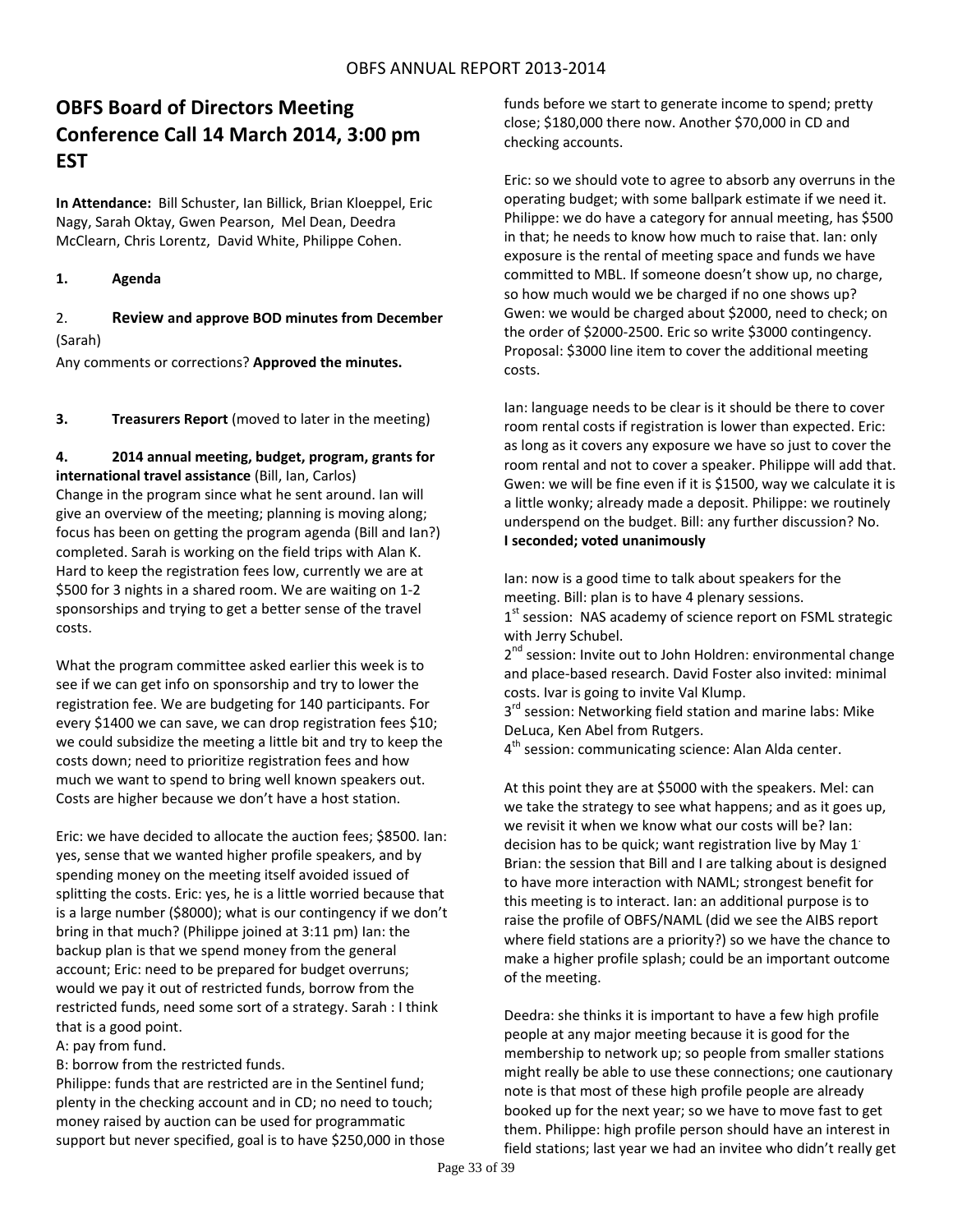what we do Philippe. Ira Flatow last year; could not have been less interested in Stanford; spent money and energy for nothing (at Jasper ridge); would be nice to know that they have some interest in field stations. Ian: Alan Alda Center specializes in communicating science to the public, so this is something that would be able to help our field stations.

Mel: is there a number in mind for what we would like to have in reserve? Ian: a couple of considerations: registration fees so we can cover costs, can raise that to subsidize speakers; second is how much money we put in form OBFS budget; could squeeze down from \$5000, \$3000, \$2000; could increase to \$8K or \$10K, and that will increase registration costs. Or keep costs where they are at and get money from OBFS general fund. Philippe: if the person is coming we need to offer them 8‐10 grand?! Mel: would not like to see it come from increasing registration costs. Is there a person we are thinking about and do we have #'s? Jerry Schubel is \$1500. Alan Alda center will give him quote soon; trying to get an effective session; In the \$5‐10K range \$5000 sponsorship from YSI covers part of the speaker budget, trying to get another \$2500 from Campbell Scientific to reduce registration fees from \$500 to \$480 How do we benefit from bringing in a big person? \$2500 from Campbell; lower registration fees.

Eric: we should do everything we can to keep registration fees down; if we want to do something special we should just pay for it; 2‐3K not a big deal; upping the price is a big deal. Ian: last 2‐3 meetings have been \$425 or \$250; this one is \$500; is that too big? Eric: starting to creep up and becoming prohibitive. Mel: with the federal budget, \$500 is reasonable, as soon as you go to \$501 has a cooling effect. Bill: that is probably the right price point. Expensive meeting, a big meeting.

Sarah brought up bringing a fundraiser person: I can firm that up and bring it to the programming committee so we may be able to add a concurrent session; she will send that to Bill. Mel; can we add some AIBS training? Bill: we are dropping it, too expensive; they wanted \$3500 bucks plus other travel, makes more sense to make it a separate session. Their expertise is with policy makers. We already have a person who can speak to that topic.

Bill: on the budget: Ian do we have enough guidance to move forward? Does OBFS want to use \$2500 for speakers or use that to lower the registration? Can make it work with the current budget? Can dedicate \$2500 to keep registration at \$500 or below. Committing \$2500 to bring in an important speaker instead of charging users? (Eric). Philippe would be willing to commit \$2500 to try to keep the registration fee at 500 or below. With \$2500 we can knock \$15 a person. \$500 may be a breaking point for some people. Ian: can keep it at \$500 right now if people are willing to share a room; adding \$\$ allows us to drop registration or add speakers.

So far operating budget only has \$500 and \$3000 contingency fund. Circling around a bit; do we have a proposal? Does the organization want to contribute \$2500 to this meeting? Ian: we also paid a \$1000 [deposit?] last year could add 1500.00. A good use of our funds.

**Ian: motion to dedicate \$2500 for offset speaker costs and lower registration costs [everyone voted in favor of Ian's proposal "to use the budget we have, hold costs down for speakers as best as possible and use anything left to lower registration costs"**

**Philippe: total of \$6000 committed to annual meeting; \$3000 contingency, \$500 originally + \$2500 total of \$6000. Passed unanimously.** 

Philippe many of these costs roll over into the next fiscal year: so some costs fall into FY 2015. Can update the board as it goes forward. Any more input on the program itself? Main feedback; try to pair up breakout session with the plenary (NAML); input from me, add a session on fundraising.

Mel: for concurrent: 6 total; probably will cut those down to 4. Hold the new member roundtable at lunch or breakfast; Mel liked the idea of not having it part of the concurrent session; people are often torn as to which one to go to. Deedra: a lot of people do their field trip a day before the meeting starts. If you can't do a field trip no free time scheduled; no nature time. She would be bummed out if you are sitting in meetings all the time. Ian: tension, everyone wants to do everything; better to have more stuff going on than you can go to; tough to run too many concurrent sessions. In previous meetings have talked about more down time.

Philippe: in concurrent session number one too many topics that overlapped in fundamental ways, would be a problem for everyone. Bill is on the program committee: two suggestions: to avoid overlap and try to find some down time or nature time. Philippe: pre meeting field trip. Sarah discussed the field trips I have set up with Alan that we still need to narrow down and formalize. Ian: need to finalize costs and all fees by May 1. talked about sending a save the date email; in about 10 days we will have a generic website up. Once that is up, Sarah and Mike can send out emails to listservs; reminder; registration will open in May. Gwen is that right, yes?

Bill and Brian and I talked to try to line up a key speaker or draw for a potential July event: Bill Nye out of our cost person. EO Wilson, next person up for consideration. Deedra just spent some time with EO Wilson, he is a little shaky, she would vote against him, not performing the way we would want someone to perform. Someone who was a fantastic draw is Andy Rivkin, science journalist. He is amazing; they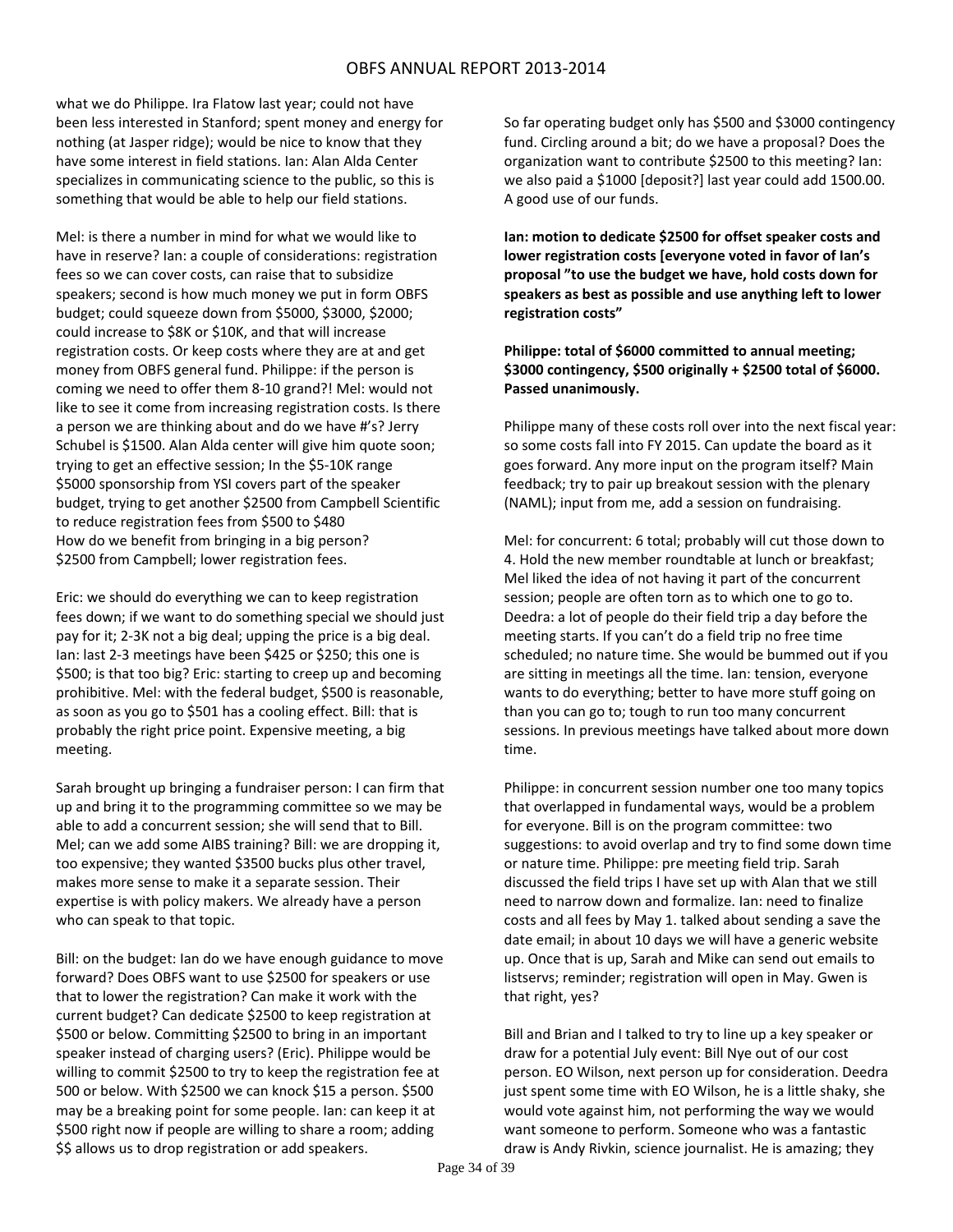had him down on an OTS course. He is fun to hang out with. Philippe had him out to the preserve. Fly me down and give me a beer. Sarah will follow up with Andy.

Brian: Timing: July is the month to target on Nantucket; need a speaker in a couple of weeks; will take a month to line up the list of invitations people. In order to be successful with a July event; is to be wrapped up by the first of May. We would rather do it well, than rush it through. Quick turnaround for invitations. Going for 100 people in a nice venue or host home. Any other questions?

Conflict of Interest policy: Eric sent that around something we need in place in some form; expected for tax exempt organization to have this legal protection; seems to have a lot of tax exempt language n there. The purpose of a COI is to prevent any of us from voting for anything that we have a financial interest in a way of protecting us from getting in trouble with the tax laws and promoting transparency. Fairly long, advantage it has a lot of cook book directions and instructions and definitions. Some concern that this may be more work for us; the procedure is for people to self‐disclose, no policing; we already do this informally. Philippe has been very clear that some of the payments have gone to his wife Cindy to cover her work on the budget or taxes. Philippe did not see anything in the form that would be a problem. **A motion to approve the COI: passed unanimously (Deedra made the motion).** This form should go out to the board members to be mailed or sent to someone. So institute it on April 1; he will communicate the document to have the president sign, secretary forward and everyone sign. If we can do this at OBFS much easier; great idea. We will do that then. Maybe do for Philippe ahead of the meeting and for Gwen. Give everyone the opportunity to sign it ahead of time. Last two issues: web site: anything new? One note: take down the issue for CVD‐ it is closed. Meeting with NAML; they are jealous of our website and want to copy it.

Sarah: up to date on payments for the meeting. Bill: Lots of overlap with contacting AERP and OBFS: Association of Ecosystem Research Centers (Jasper Ridge and Hancock). Some overlap in the mission; our thought some benefit to collaborate; start partnering together? Some been some fallout of membership, their dues are higher, some members feel they don't get much out of it. Talk about them with some of the membership, annual briefing of ecosystem research to congress that is well attended; something they do we don't.

Ian: one suggestion, invite their president or board officer to the meeting next year; maybe they want to do a booth or a concurrent session (better than doing a joint booth at ESA). NAML is trying to get NERRS; we can do the same thing for 2015 with AERC. Action item, invite: them to the meeting in 2015.

One more item: annual meeting 2015: RMBL proposal from Sept  $16-19^{th}$ ; no conflicts that we know of.

Any items of new business?

Philippe came in late: Treasurer: did anything jump out? We are in very good fiscal shape; net worth of \$260,000; only thing under organization membership dues; accidentally flipped numbers (AIBS/NEON flipped).

Brian: underneath income and donations: Brian made a donation to test the system. Work closely with Philippe that we can acknowledge them, thank you notes, follow‐up. Problem is Brian picked \$50 as his number; hard to tell what it is. Philippe has tested the recurring one for \$25. It stops itself after one year; working the bugs out; Brian is right, we need a workflow; at what point do they get a letter?

Development committee: can work out what is appropriate. What Philippe does right now is that he will forward the email to Sarah who will prepare a letter to send to donors.

New business: SACNAS letter; Sarah will do a good job on a letter.

We thanked Bill for his service as President.

Meeting adjourned at 4:37 EST Respectfully submitted by Sarah Oktay, OBFS Secretary

# **OBFS Board of Directors Meeting Conference Call 12 June 2014, 12:30 pm EST**

**In Attendance:** Philippe Cohen, Damon Gannon, Brian Kloeppel, Deedra McClearn, Stacy McNulty, Sarah Oktay, Gwen Pearson, Bill Schuster, David White

**Member initials in bold** are action items.

**1.** Review minutes from March meeting (Sarah) **PC** moved to accept minutes with corrections from Dave. Sarah seconded. Passed unanimously.

**2.** Vote to have minutes ready two weeks after each meeting (David/Sarah). DW: invoke Section 14 in bylaws. SO: Helpful to have minutes sooner for review, esp. with action items, and also will help with transparency and annual meeting planning. Stacy as Secretary is supportive. Is there a governance issue? Not a voting issue, as it's already in the bylaws –the meeting minutes stand as a record.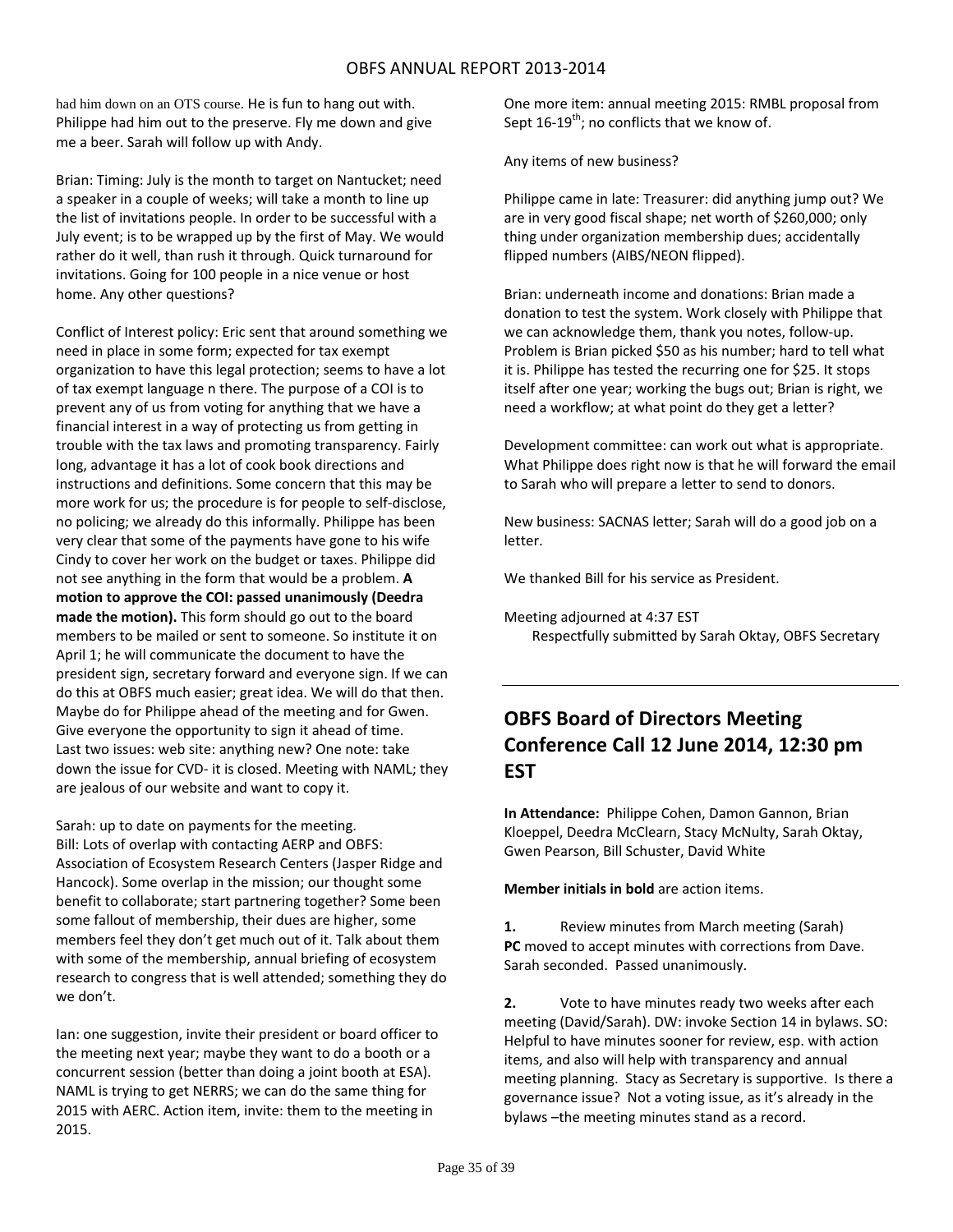## Annual report

**SO:** Will issue annual report a week or two before annual meeting. **DW:** will have report done by Sept. 1. This report will have more than usual as there was no January 2014 report issued.

## **3. Treasurers report** (Philippe)

Showing income for first time in support of annual meeting. Revenues in line except for sponsorships for annual meeting. Expenses: we'll incur some from annual meeting related to travel that will go into next fiscal year. Will try to capture a more realistic version in the Q4 budget by including more expenses in encumberances and a better view of spending next year. Big item that's not included yet is July development event (\$15K budgeted, not spent yet). Typically we see a high number of members until expiration in January, then #s dip and catch back up again. BK: at 187, we're moving back toward the 200 mark. **SO:** I will send a reminder to members to resubscribe along with the annual meeting invitation and cc: to BOD.

## Membership/Contact for FS

PC: I maintain member email list, and we have our membership database, but I have no easy way to track and update the email list. Not a trivial issue, but how to solve? GP: emails change, but people don't tell us in the database either. I mark out-of-date email addresses. Many don't have any working email. The OBFS listserv does reach most people accurately. Mass emailing/spam forces Gwen to email people individually about contact info; she got as far as "M" on the list of stations before stopping because of other demands on her time.

GP: also we must have an opt‐in/opt‐out system message due to laws about marketing. This is automatically generated. PC: I monitor email list closely because there are often spammers who try to get on it. I maintain a list of blocked email addresses.

**4.** 2014 annual meeting, budget, program, grants for international travel assistance (Bill, Ian, Gwen, Carlos). BS: program coming nicely: there are 4 plenary sessions (NAS strategic visions study‐ J. Schubel; networking FSMLs – Margaret Davidson and Ken Abel; communicating science, Bill Dennison, Univ. Md.; Env. change and role of place‐based research‐ Presidential Science Advisor John Holdren invited but not confirmed, Brad Moran from OSTP will speak if Holdren cannot, along with D. Foster from Harvard Forest and V. Klump from Great Lakes Water Institute. Breakout sessions are included as well. Reminder of BOD meetings: Saturday PM and Wed. PM. GP: Registration open, 6 registrants so far. Please send news items to post.

## **5. Field trips**

Sarah and Alan developed choices, may be some changes. Might have to contract with a caterer for box lunches, though Gwen thinks registrants can make a lunch Sunday morning as per contract. SO: this might lower trip cost by \$10/person. GP: Or, could include that funding for transportation & meeting costs. SO: we will have some rental vehicles available and are hoping some will drive their own cars.

**SO:** Will send repeat announcements June 20, mid‐July, and early Sept. **BS:** need to send announcement for student travel grant – will contact Carlos. Carlos can't attend annual meeting, but Paul Foster will represent.

Session for anual meeting discussion about FS – field stations under siege from financial straits and/or questions about institutional fit/mission. SM: continued pressure from administrators as to why should academic institutions have field stations? PC: many field stations (esp. those sponsored by institutions) regularly experience this sort of threat and OBFS can play a key role in this dialog. **BS**: will work with annual meeting committee to develop as a breakout session or round table discussion.

Examples of stations recently threatened, closed or sold by academic institutions:

- Brackenridge Field Lab, Univ Texas Austin
- Bernard FS at Claremont Colleges
- NC State selling 80K acres of Hoffman Forest in 2013
- Nantucket FS was sold 10 years ago to a conservation group

**6. Development‐ July 22 fundraising event** (Brian) BK: guest is Miles O'Brien, former correspondent for CNN. Michael Schulder will be on‐island to help get Miles up to speed on OBFS. Venue lined up, menu planning and invitation list is in process.

**ALL:** Need photos/video of field stations because lots of people don't know what field stations look like or do. \$100‐150/person target as suggested donation. Current budget \$19K; Sarah is incurring deposits/payments in advance of event; requests an advance of \$7500 from the \$15K budget item. PC can send check upon receipt of invoices**. Bill moved, Stacy seconded, unanimously approved**.

Three (Bill, Sarah, Brian) representing OBFS. Can Eric, Stacy and Damon also come? **BK** will check with each on availability; Gwen also a possibility. BS: **everyone** please help circulate invitation to constituents to spread the word about OBFS for the opportunity to contribute. **SO:** will work with Gwen to create a sharable PDF with hotlink for donating by next week.

**7. Website progress, dues/sponsoring other stations** (Gwen, Bill)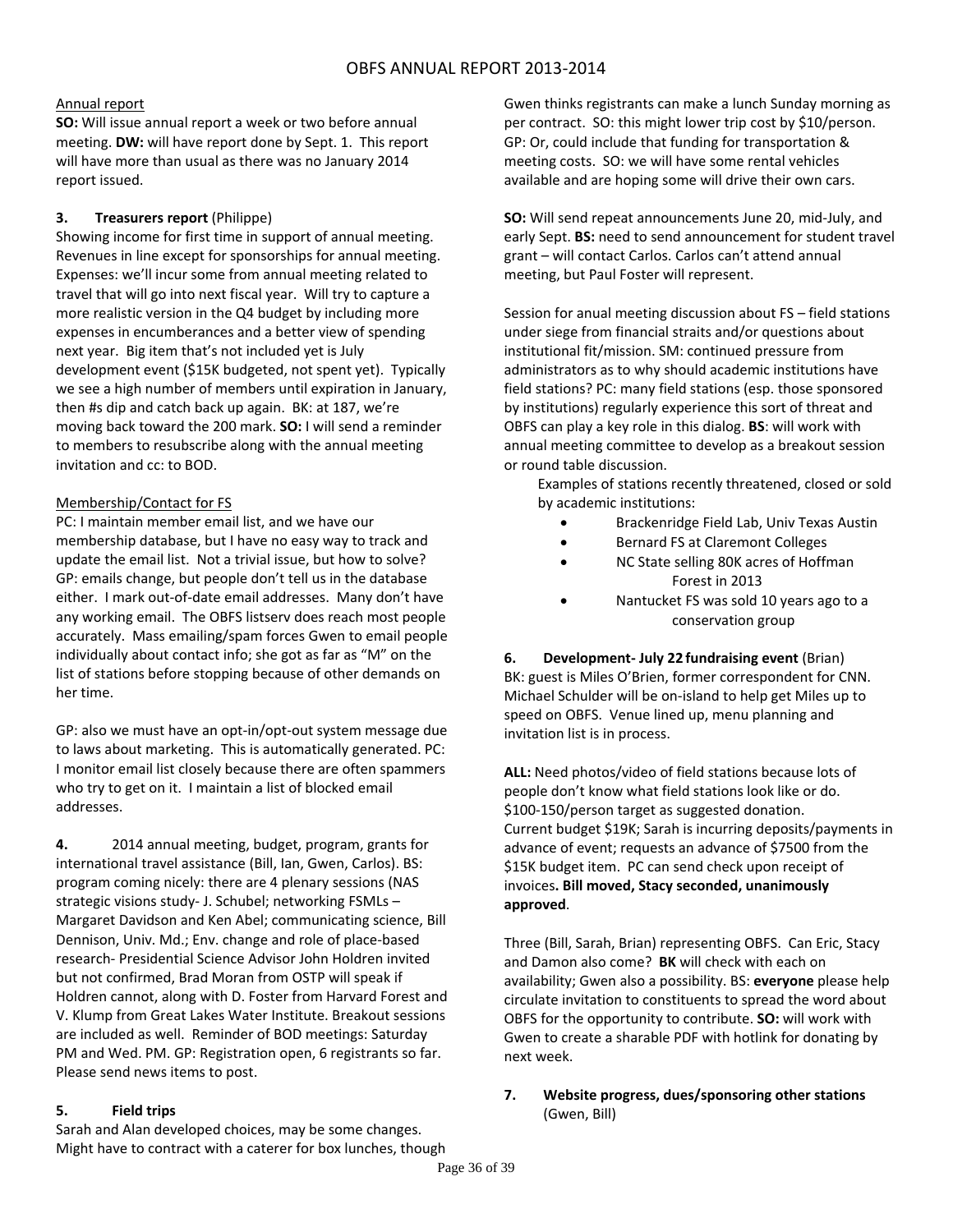BS: Carlos put Bill in connection with a FS in Costa Rica for sponsoring. SO: contemplating asking Mark Ruffalo to sponsor a station. BS: station should register, and sponsor should send OBFS a check. PC: have sponsor email me and I will attach a note under station's membership. I will update the membership date when the check is received. **SO:** will follow‐up with email in a week or two. PC: how many years can a station be sponsored? We presume they are a small/starting FS but that eventually would be a full‐paying member. Board suggests 3 years maximum for an individual station. **SO:** premature to list on website; will put item on annual meeting agenda. Will talk with Carlos.

## **8. Human Diversity Award** (Sarah for Mel)

Harvard Forest won this year. BK will engrave station's plaque and Mel will engrave traveling plaque and both will come to annual meeting. There were 3 completed submissions.

## **9. Vice President: call for new volunteers at annual Meeting** (Deedra)

DM: concerned about ability to fulfill duties. SO: can we vote off-schedule for VP? DW: need some kind of election. PC: suggest one of the member-at-large become acting VP. VP does the treasurer audit which is an important function and easier to keep continuity and less daunting to the newer MALs (Mel and Damon).

DM: can audit Q3 before resigning, and will do Q4 if needed. I will coordinate with Sarah on resignation timing and check with Eric on governance issues. PC: Pointed out that it is unclear that DM can do the audit if she is no longer VP. DW noted that by‐laws don't specify who does the audit. BS: VP does not lead directly to presidency; the annual meeting is in hand with that committee so there are no other key tasks this year.

**SO:** I will contact MALs and ask. DH: willing to step up for the meeting given proximity and familiarity with Woods Hole/MBL. DW: Sarah can notify the board if someone accepts VP; BOD will review and note any objection.

**10.** Bob Waide LTER: asking OBFS members to attend workshops on incorporating their data into a Network Information System (NIS) and possibly into DataOne (Brian). BK: LTER is polling OBFS and other biological information communities to gauge interest in NIS. Features include storage, data QA/QC, publishing, links to DataOne. May put together a proposal to NSF to host workshops on use of NIS. PC: is this like open source that ESA and others are involved in? If so, it's more available and easier to port networks among FS. If proprietary, then FS are more dependent upon LTER network which warrants consideration.

BK: this infrastructure is available at no direct cost to a FS. They help you ascension data into the system during a

workshop. **BK:** LTER meeting Sept 2015 in Colorado; PC: maybe there is a linkage with OBFS meeting due to proximity. Need meeting dates. GP: will post this and other OBFS announcements on the web/social media.

## **11. Annual meeting site for 2015** (Ian)

Rocky Mountain Biological Lab, Sept 16‐19 (assuming still the same timeframe). Need to follow up with Ian.

## **12. New business**

Content for OBFS website – GP can take stories and other news items.

## **13. Date of next meeting**‐ do we need another call prior to Sept?

Meeting scheduled tentatively for 1 PM EST, Thursday September 4, 2014.

Meeting adjourned at 2:07 PM EST. Minutes respectfully submitted by Stacy McNulty.

# **OBFS Board of Directors Meeting Conference Call 4 September 2014, 1:00 pm EST**

**In Attendance:** Philippe Cohen, Paul Foster, Damon Gannon, Mary Hufty, Brian Kloeppel, Chris Lorentz, Stacy McNulty, Sarah Oktay, Gwen Pearson, Bill Schuster, David White (first/last initials used in notes).

## **Initials in bold** are action items.

Agenda Items:

1. Review minutes from March meeting (SM). **PC** moved to accept minutes with corrections. SO seconded. Motion passed.

## 2. **Treasurer's Report** (PC)

- a. FY14 Budget: it was a good year, expenses lower than projected due to successful event in Nantucket and corporate sponsorships for OBFS conference. Membership is highest ever. Concern: a future expense will change due to exceeding \$50K revenue ‐ tax implications; may need to spend money to do the longer tax form/more documentation. "A good problem to have." Noted State of California does not acknowledge receipts for budget documentation, a problem for recordkeeping.
	- b. Timing of Q1 budget report PC is going to be out of commission later this fall with surgery;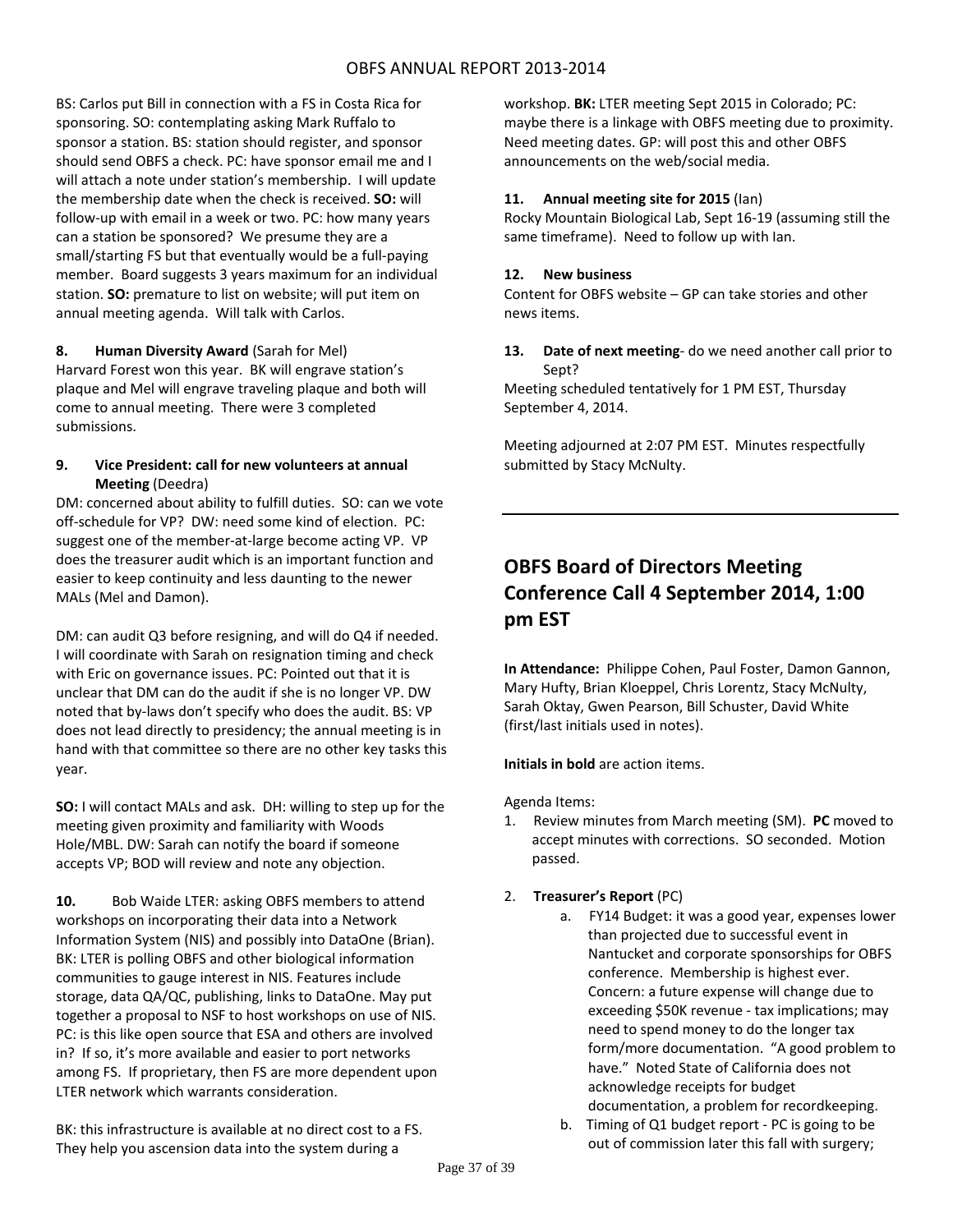likely available at end of Q2. Most renewals occur Q1.

c. Email list maintenance – PC will be slower to respond from Nov‐Jan 1

## i. **GP please carefully check credit cards** if expiration date is in 2015‐16

- d. FY15 operating budget: based on last 4 years, made some placeholder assumptions. Goal: 200 station members (individual members are part of margin of error). To date, we received no memberships as a function of established stations sponsoring new stations; this will probably happen in FY15.
	- i. \$10K placeholder for development event next year, ideally the funds will be replaced by fundraising at the event – can adjust amount as needed.
- e. DG: talk about budget oversight at annual meeting as interim VP.

i. **PC will send audit files to DG**; has sent to SM.

f. Researching changing banks from Jefferson Bank & Trust in St. Louis, MO. Current bank does not handle electronic transactions well, has onerous communication. Recommendations welcomed. GP supports a switch.

g. Investments committee – PC, Peter Connors, Claudia Luke, Hilary Swain. Auction proceeds are invested on a monthly basis.

- i. This year there was a big capital gain (\$6200), **PC will look into why**. ii. Investment projections are
- conservative.
- h. BS move to accept budget; DG seconded, passed unanimously.

## 3. **Annual meeting program** (BS,GP)

- a. Program coming along nicely, organized session leaders using Gwen's form. Includes 4 plenaries and 8 concurrent sessions, many other events. Next planning committee meeting Sept. 5. Current registration is at 133, closes Sept. 5.
- b. GP creating a spreadsheet for names/numbers for red cards/guest passes from MBL so guests can have hors d'oeuvres/drinks. SO: will encourage dignitaries to attend a portion of the meeting for increased OBFS visibility
- c. Field trips: whale watch time later in day. Signups: from 3 to 36 people/trip.
- d. Misc. needs.

## i. **GP asks please bring extra USB drives**,

- need them for presentations.
- ii. Print programs  $-$  who can help?
- iii. Bring auction items!
- iv. Not having mugs/handouts ask

attendees to bring them.

- v. Need details on ground transportation -
- **GP will augment web site.**
- vi. Details on child care/arrangements  $-$ SM can direct to MBL contact.

## 4. **Annual meeting program requests** (SO, PC)

- a. Request to form regional groups within OBFS Jeff Brown inquired about setting up a mountain coalition of FS to coordinate grant‐writing, programs (e.g., MtnSEON) SO, DG holding lunchtime Gulf of Maine gathering
	- i. SM suggests they propose a formal grouping to the board. BK: **SO ask Jeff to be at Saturday BOD meeting or send us a proposal to evaluate.** PC: OBFS may not be large enough to prevent splintering. CL: Kentucky has a group of 16 FS (out of about 25 statewide); he does not see it as competing with OBFS – includes nature preserves, wildlife areas, smaller organizations and the group got smaller sites involved at the state level with like‐ minded interests who might apply for FSML grants and the like. MD: regional groups might organize a separate meeting a day after OBFS.
	- b. PC: issue of Unmanned Aerial Vehicles (UAVs; drones) and Federal Aviation Association regulation that treats academics as commercial interests with many hoops to jump through which is counter to research and education, not treated as hobbyists with fewer regulations. Paul Voss at Smith College has assembled a group of universities to legally appeal the rule.
		- i. Can we put Paul Voss on the annual meeting schedule? BS: time after the NSF FSML update. **Annual meeting cmte will evaluate fit into the schedule** as long as no changes to rooms, breaks which MBL is restricting after tomorrow.
	- c. BK: Bob Waide would like to give LTER update for 15 min max Tuesday PM.
	- d. SO notes that late additions to the schedule can always bring a poster.

## 5. **International Travel Award** (PF)

- a. Received 3 submissions: Bahamas , Florida, one withdrew. Carlos de la Rosa and PF reviewed the applicants and support the Bahamas and feel the FL station is also worthy. PC: allocation can be up to \$2000 ‐ approved to Bahamas by BOD.
- b. PF: suggests we make it clear that the award is given preferentially to developing countries; the OBFS web site states this.